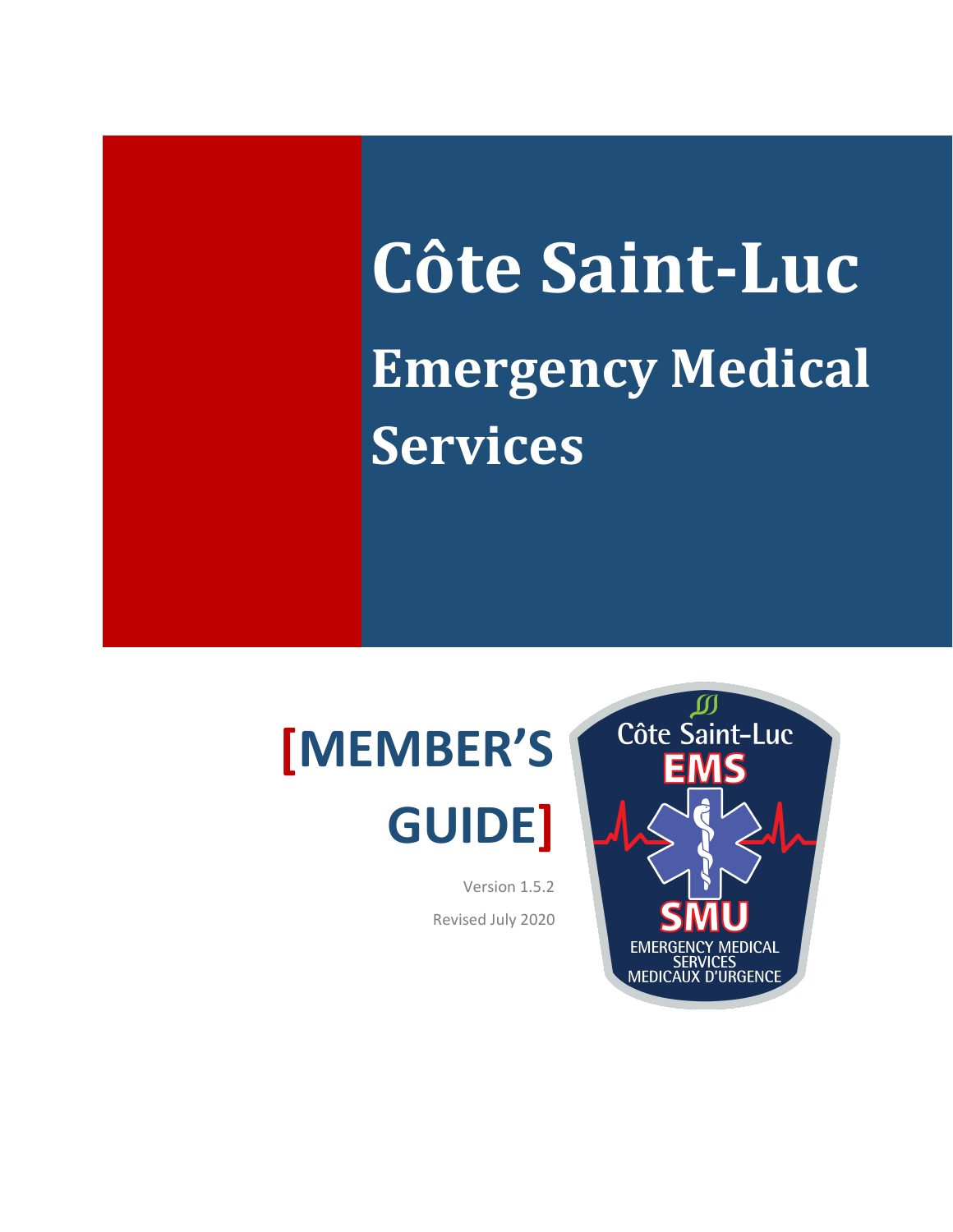## **TABLE OF CONTENTS**

<span id="page-1-0"></span>

|        | <b>TABLE OF CONTENTS</b><br><b>CHAPTER 1 - INTRODUCTION</b> | $\overline{2}$<br>6 |
|--------|-------------------------------------------------------------|---------------------|
| 1.1    | About EMS                                                   | 6                   |
| 1.2    | The history of EMS                                          | 6                   |
| 1.3    | On the local scene                                          | 6                   |
| 1.4    | <b>Mission statement</b>                                    | $\overline{7}$      |
| 1.5    | <b>Guiding principles</b>                                   | $\overline{7}$      |
| 1.6    | Structure                                                   | $\overline{7}$      |
| 1.7    | Roles and responsibilities                                  | 8                   |
| 1.7.1  | Director                                                    | 8                   |
| 1.7.2  | <b>Manager of Operations</b>                                | 8                   |
| 1.7.3  | Officers                                                    | $\mathsf 9$         |
| 1.7.4  | Captain                                                     | $\mathsf 9$         |
| 1.7.5  | Lieutenant                                                  | 9                   |
| 1.7.6  | <b>Team Leaders</b>                                         | 9                   |
| 1.7.7  | Medic                                                       | 9                   |
| 1.7.8  | Driver-Medic                                                | 9                   |
| 1.7.9  | Trainee (Stagiaire)                                         | $\mathsf 9$         |
| 1.7.10 | Driver-Trainer                                              | 10                  |
| 1.7.11 | Driver-Trainee                                              | 10                  |
| 1.7.12 | Coach                                                       | 10                  |
| 1.7.13 | Auxiliary member                                            | 10                  |
| 1.7.14 | Observer                                                    | 10                  |
| 1.8    | Code of ethics                                              | 10                  |
| 1.9    | Confidentiality                                             | 10                  |
| 1.10   | Conflict of interest                                        | 11                  |
| 1.11   | Anti-harassment policy                                      | 11                  |
| 1.12   | Document                                                    | 11                  |
|        | <b>CHAPTER 2 - MEMBERSHIP</b>                               | 12                  |
| 2.1    | Membership                                                  | 12                  |
| 2.2    | Membership pre-requisites                                   | 12                  |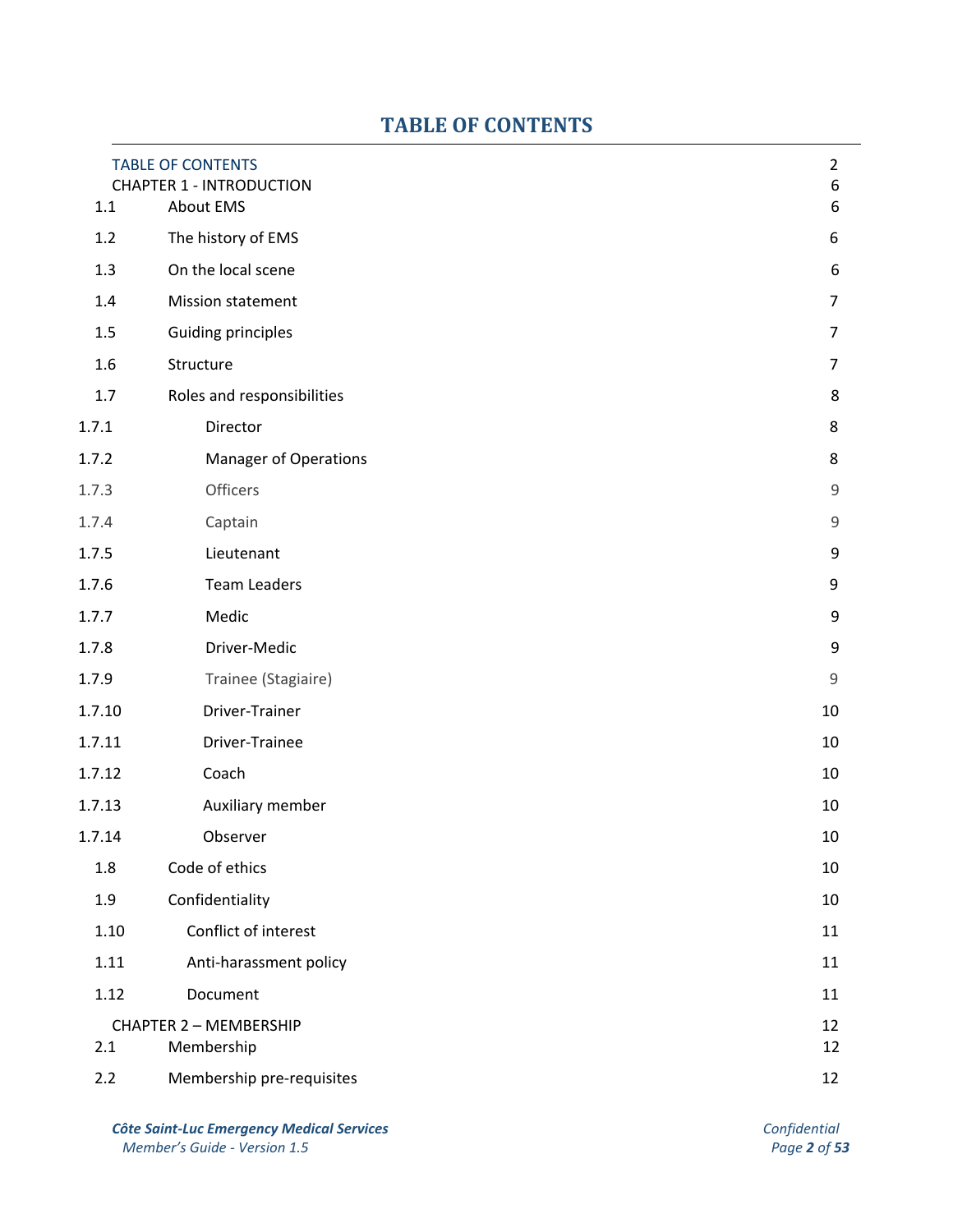| 2.3  | 12<br>Discipline                |        |  |
|------|---------------------------------|--------|--|
| 2.4  | Accidents, errors and omissions |        |  |
| 2.5  | Complaints                      |        |  |
| 2.6  | Media                           | 14     |  |
| 2.7  | Active status                   | 14     |  |
| 2.8  | Inactive status                 | 14     |  |
| 2.9  | Leave of absence                | 14     |  |
| 2.10 | <b>Medical leave</b>            | 14     |  |
| 2.11 | Pregnancy                       | 14     |  |
| 2.12 | Trainee completion              | 15     |  |
| 2.13 | Probation period                | 15     |  |
| 2.14 | Shakedown and recertification   | 15     |  |
| 2.15 | Insurance and liability         | 15     |  |
| 2.16 | Personal relationships          | 15     |  |
| 2.17 | Letter of reference             | 15     |  |
|      | <b>CHAPTER 3 - OPERATIONS</b>   | 16     |  |
| 3.1  | Shifts                          | 16     |  |
| 3.2  | Replacement                     | 16     |  |
| 3.3  | Tardiness                       | 16     |  |
| 3.4  | Unavailability for calls        | 16     |  |
| 3.5  | Scheduling                      | 16     |  |
| 3.6  | Shift trade                     | 17     |  |
| 3.7  | Patrol                          | $17\,$ |  |
| 3.8  | Bike patrol                     | 17     |  |
| 3.9  | <b>Special Events</b>           | 17     |  |
| 3.10 | Safety                          | 17     |  |
| 3.11 | Communications                  | 18     |  |
| 3.12 | Injuries sustained on duty      | 18     |  |
| 3.13 | Request for assistance          | 18     |  |
| 3.14 | Calls involving the police      | 18     |  |
| 3.15 | Police statements               | 18     |  |
| 3.16 | Handling personal belongings    | 19     |  |
|      |                                 |        |  |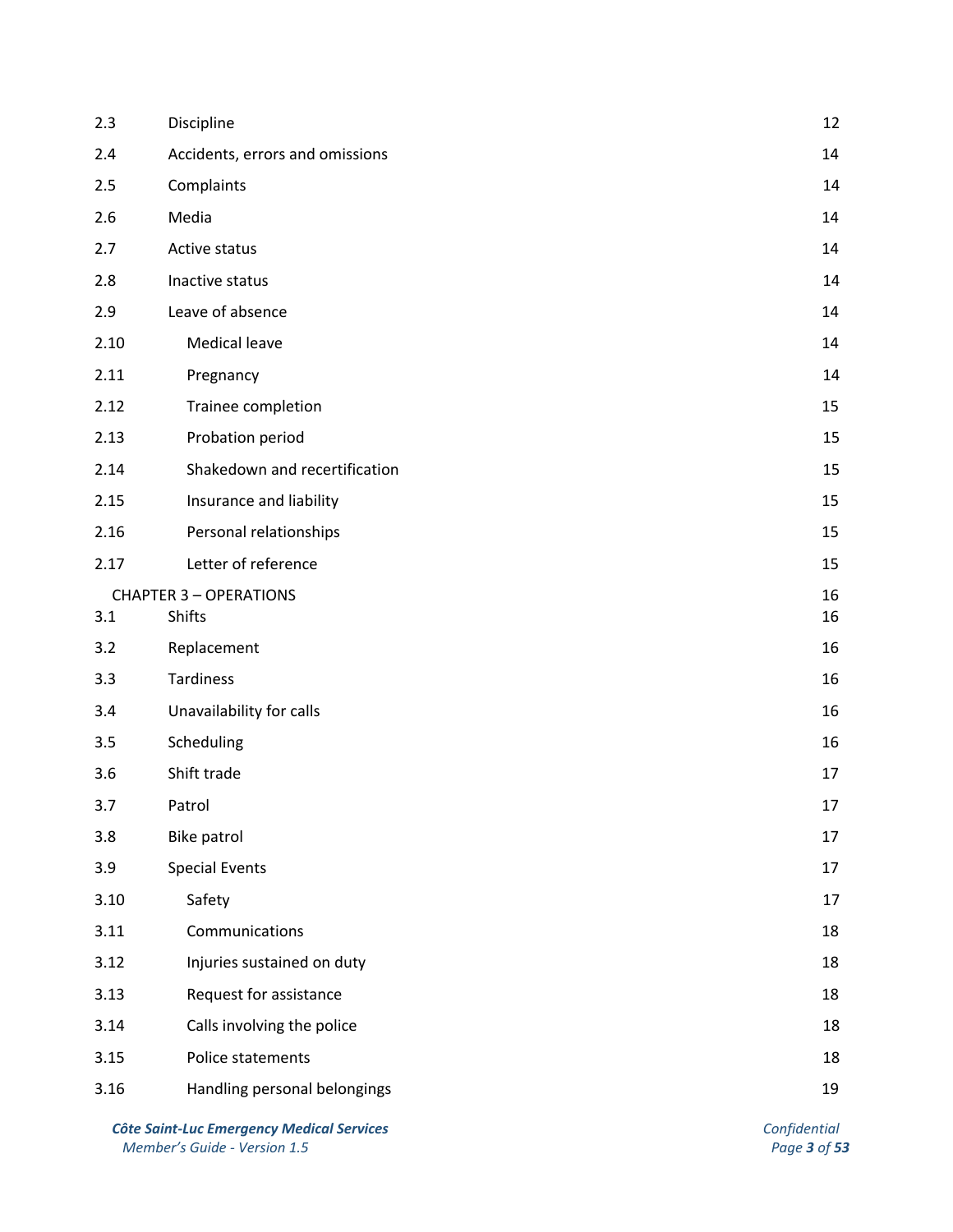| <b>Calls requiring Public Security</b>       | 19       |  |
|----------------------------------------------|----------|--|
| <b>Emergency Response Team</b>               |          |  |
| <b>Critical Incident Stress Management</b>   |          |  |
| 3.20<br>Accompanying patient to the hospital |          |  |
| 3.21<br>Drugs and alcohol                    |          |  |
| Smoking                                      | 19       |  |
| <b>CHAPTER 4 - LOGISTICS</b><br>Uniforms     | 20<br>20 |  |
| Return of uniform articles<br>4.2            |          |  |
| Equipment                                    | 20       |  |
| Defibrillators                               | 20       |  |
| Jump bags                                    | 20       |  |
| Vehicles                                     | 22       |  |
| Vehicle rotation                             | 22       |  |
| Driving                                      | 22       |  |
| Out-of-sector                                | 22       |  |
| <b>Global Positioning System</b>             | 22       |  |
| Patient transport                            | 22       |  |
| Parking                                      | 23       |  |
| Rapid Access Management (RAM) system         | 23       |  |
| <b>EMS Station</b>                           | 23       |  |
| Dispatch Centre                              | 23       |  |
| Radio communications                         | 23       |  |
| Computer and telephone systems               | 23       |  |
| Websites and social media                    | 25       |  |
| Photographs                                  | 25       |  |
| Assigned equipment                           | 25       |  |
| Identification cards                         | 25       |  |
| Linens                                       | 25       |  |
| Lockers                                      | 25       |  |
| Weapons                                      | 25       |  |
| 26<br><b>CHAPTER 5 - TRAINING</b>            |          |  |
|                                              |          |  |

**Côte Saint-Luc Emergency Medical Services**<br>
Member's Guide - Version 1.5<br>
Page 4 of 53 *Member's* Guide - Version 1.5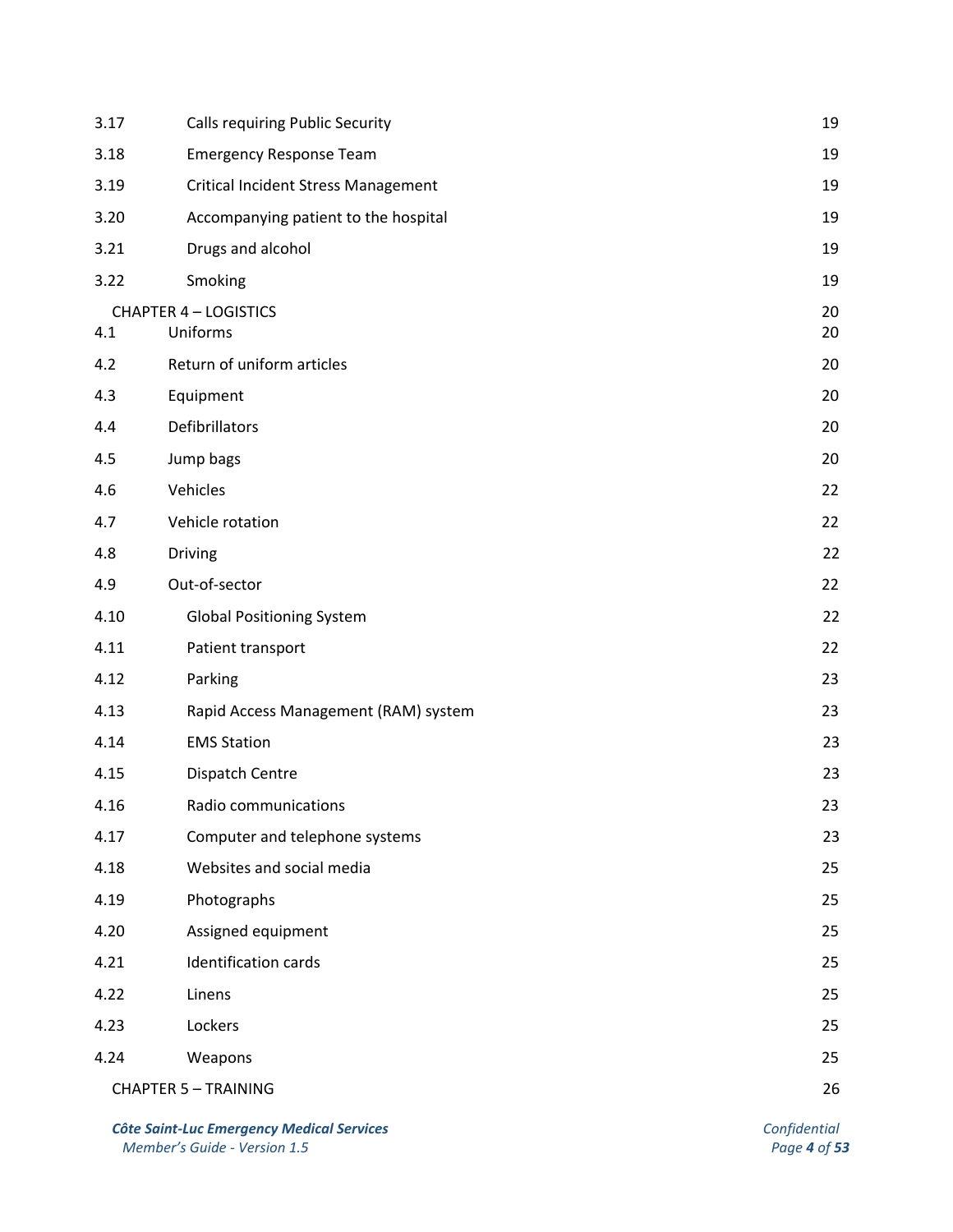| 5.1 | <b>Training</b>                                           | 26       |
|-----|-----------------------------------------------------------|----------|
| 5.2 | Continuing education                                      |          |
| 5.3 | CPR and defibrillator                                     | 26       |
| 5.4 | Medical protocols                                         | 26       |
| 5.5 | Driver training                                           | 26       |
| 5.6 | Evaluations                                               |          |
| 5.7 | Recruiting                                                | 26       |
| 6.1 | <b>CHAPTER 6 - QUALITY ASSURANCE</b><br>Medical oversight | 27<br>27 |
| 6.2 | <b>Quality Assurance program</b>                          | 27       |
| 6.3 | Patient Care Report ("PCR")                               | 27       |
| 6.4 | Run Sheet                                                 | 27       |
| 6.5 | Defibrillator data card                                   | 27       |
| 6.6 | Access to patient information or care records             | 28       |
| 7.1 | <b>CHAPTER 7 - ADMINISTRATION</b><br>Honorarium           | 29<br>29 |
| 7.2 | Vehicle checklist                                         | 29       |
| 7.3 | Equipment checklist                                       | 29       |
| 7.4 |                                                           |          |
|     | Personnel files                                           | 29       |
| 7.5 | Access to information                                     | 29       |
| 7.6 | <b>Training fees</b>                                      | 29       |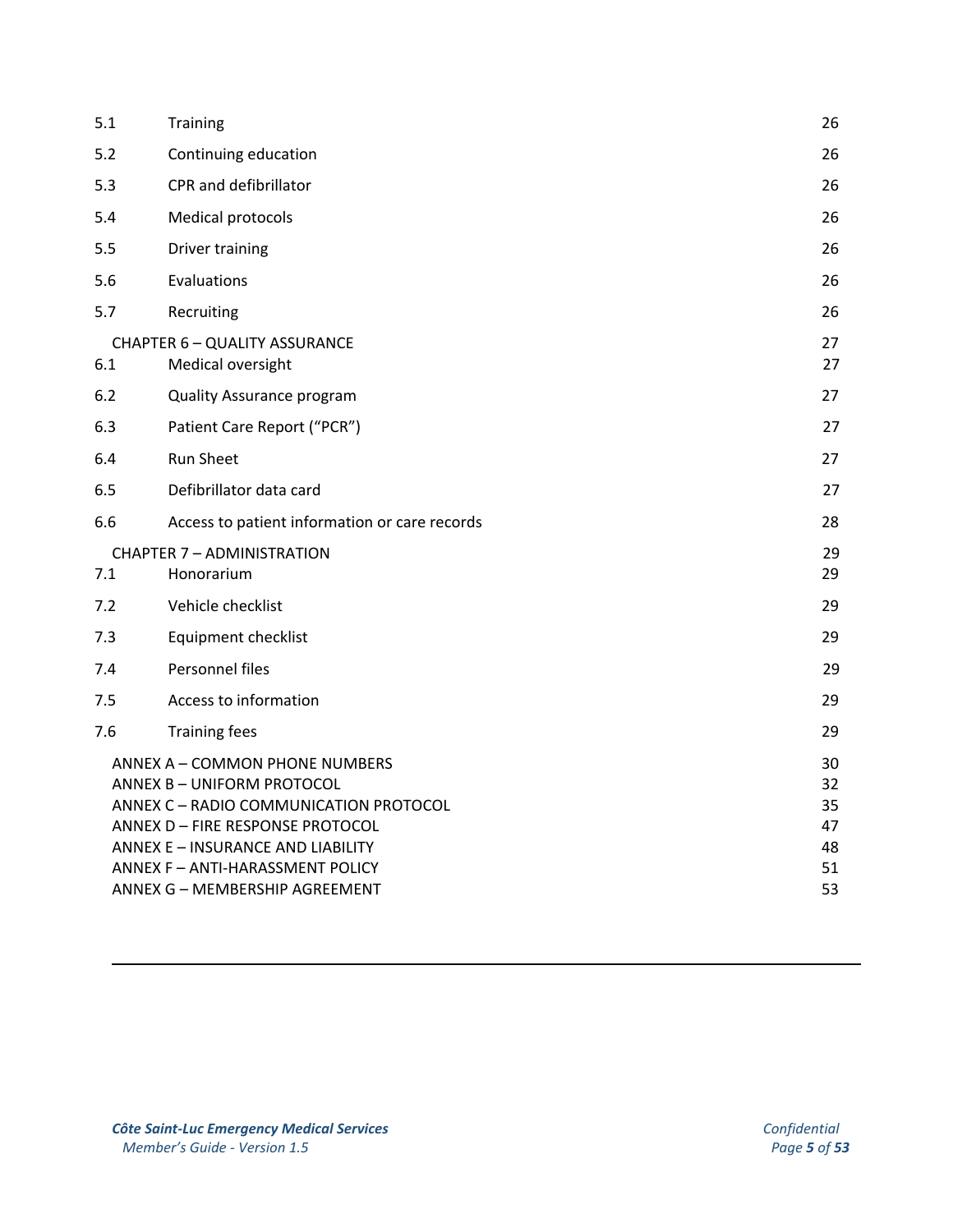## **CHAPTER 1** - **INTRODUCTION**

#### <span id="page-5-1"></span><span id="page-5-0"></span>1.1 **About EMS**

Welcome to the Côte Saint-Luc Emergency Medical Services ("EMS"). Founded in 1964 as the Emergency Measures Organization ("EMO"), Côte Saint-Luc EMS is a unique service. EMS is the only volunteer first responder service on the island of Montreal, responding to over 3,000 medical calls per year, in addition to being present at numerous special events, fire scenes and community outreach programs. Usually arriving on scene within the first few minutes of the emergency, members of EMS are trained to provide treatment and interventions that often make the difference between life and death.

#### <span id="page-5-2"></span>1.2 **The history of EMS**

Caring for the sick and injured is a tradition that dates back to Biblical times. The mid-1800s saw the development of the ambulance transport device – a wheeled carriage used to move the wounded off the battlefield. As the automobile became prevalent, motorized ambulances replaced horse-drawn versions. Many ambulances doubled as hearses – and vice-versa. In 1977, the Star-of-Life logo (seen at right) was adopted as the international symbol for pre-hospital care. Its six branches symbolize: early detection, early reporting, rapid response, on-scene care, care in transit and transfer to definitive care.



#### <span id="page-5-3"></span>1.3 **On the local scene**

The 1950s through the 1970s saw the rise of numerous private ambulance companies in Montreal, in addition to an ambulance service provided by the Montreal Police Department. In the days before 9-1-1, callers had to dial a seven-digit number to summon an ambulance company, whose ambulance may have been far away. In an effort to reduce the response times, some cities started first responder teams, equipping their firefighters or, in the case of Côte Saint- Luc, volunteers who would respond first to medical emergencies. Urgences-santé was formed in March 1989, creating a public system at first to centrally dispatch and eventually replace the private ambulance companies in one unified service.

In the City of Côte Saint-Luc (hereinafter referred to as the "City"), the EMO was founded in 1964 as a civil protection organization. EMO had three branches: rescue, communications and security. The medical "rescue" mission started as an evening and weekend only service, run by a team of dedicated volunteers. The other missions eventually fell by the wayside and the medical mission remained. In 1991, the Côte Saint- Luc City Council created an EMO Review Committee, which recommended sweeping changes to modernize the organization into EMS, and hire the first full-time EMS Director.

Under the guidance and with the full support of the City Council, EMS is a key component of the City and the volunteers are recognized as integral parts of the public safety of the residents of and visitors to the City. The City Council plays a driving role in promoting and protecting EMS, including lobbying different levels of government, providing vision and ensuring an adequate operating budget to purchase equipment, vehicles, supplies and other items necessary to ensure the continued success of EMS.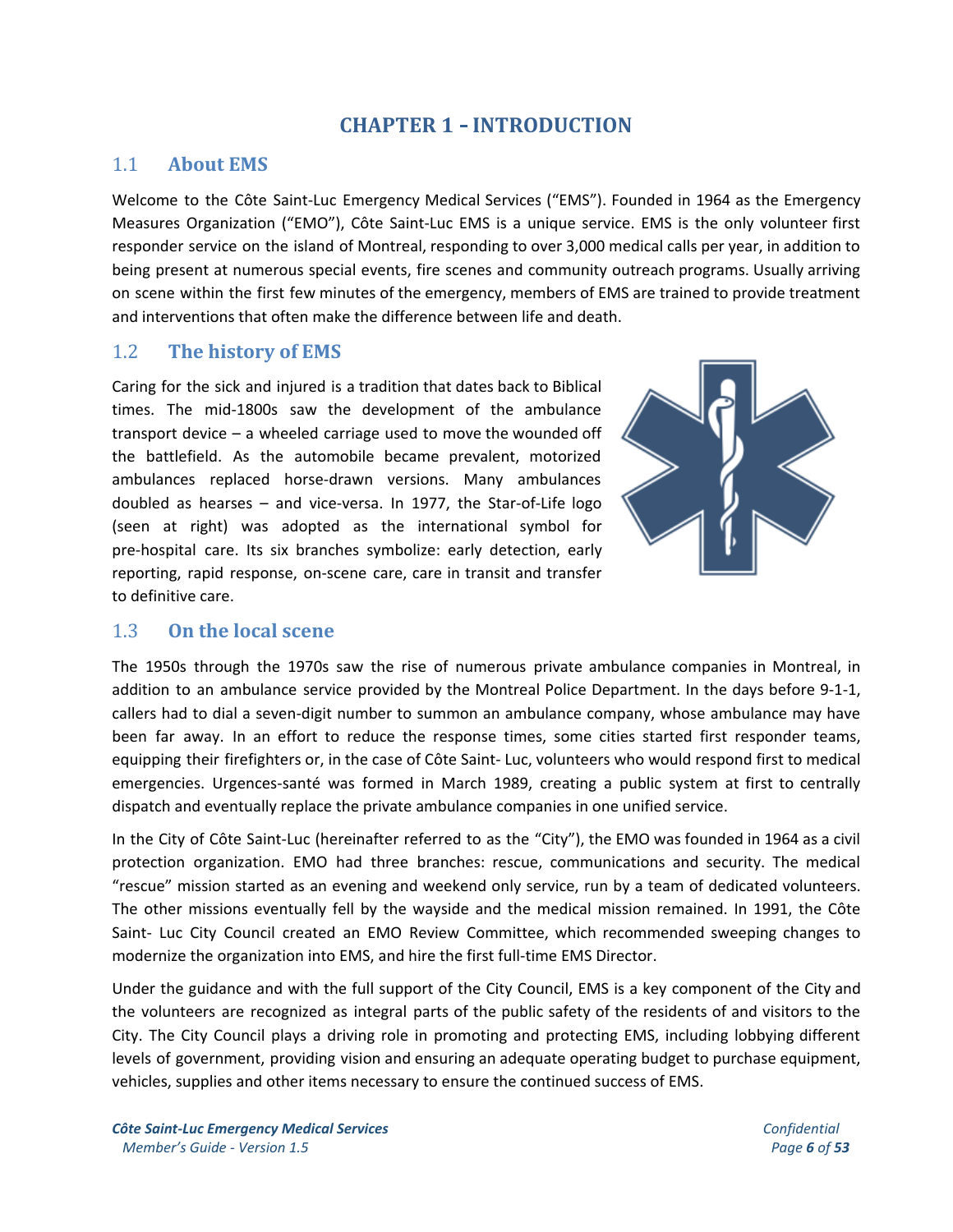In 2009, as a direct result of intense lobbying at the political level and strong grassroots support, EMS won protection in provincial law when Bill 22 included a special provision to allow Côte Saint-Luc to maintain its first responder service, whereas the rest of the Island of Montreal is served by the Montreal Fire Department.

Also in 2009, the City Council modified the structure and brought EMS into a unified Public Safety department, along with Public Security, the volunteer Citizens on Patrol, the Dispatch Centre and emergency preparedness.

#### <span id="page-6-0"></span>1.4 **Mission statement**

The mission of Côte Saint-Luc Emergency Medical Services is:

To provide the highest quality care and assistance to the residents of and visitors to Côte Saint-Luc, 24 hours *a day, 7 days a week, 365 days a year, through rapid response, dedicated quality intervention and unparalleled compassion and integrity.*

## <span id="page-6-1"></span>1.5 **Guiding principles**

The following principles should guide all EMS members while on duty and in uniform:

- 1. Safety is the first priority -- of the scene, the crew, the patient and others.
- 2. Being a volunteer does not mean that you are not a professional.
- 3. Treat all people with respect, compassion and dignity.
- 4. What may seem to be a trivial or routine to you, is a crisis to your patient.
- 5. Explain what you are going to do before you do it.
- 6. If you did it, record it. If you didn't record it, you didn't do it.

7. Keep the station, the vehicles and your uniform clean, neat and properly stocked, ready to respond to the next emergency call.

#### <span id="page-6-2"></span>1.6 **Structure**

EMS is a division of the City of Côte Saint-Luc's Public Safety Department. The EMS division is then divided into branches and subsequently into teams.

The **Operations Branch** is responsible for membership, scheduling, emergency driving, social activities and enhancing the volunteer experience.

The **Logistics Branch** is responsible for operational support, including equipment, uniforms, vehicles and the station.

The **Training Branch** is responsible for training for new and existing members, quality assurance, field coaching and recruiting.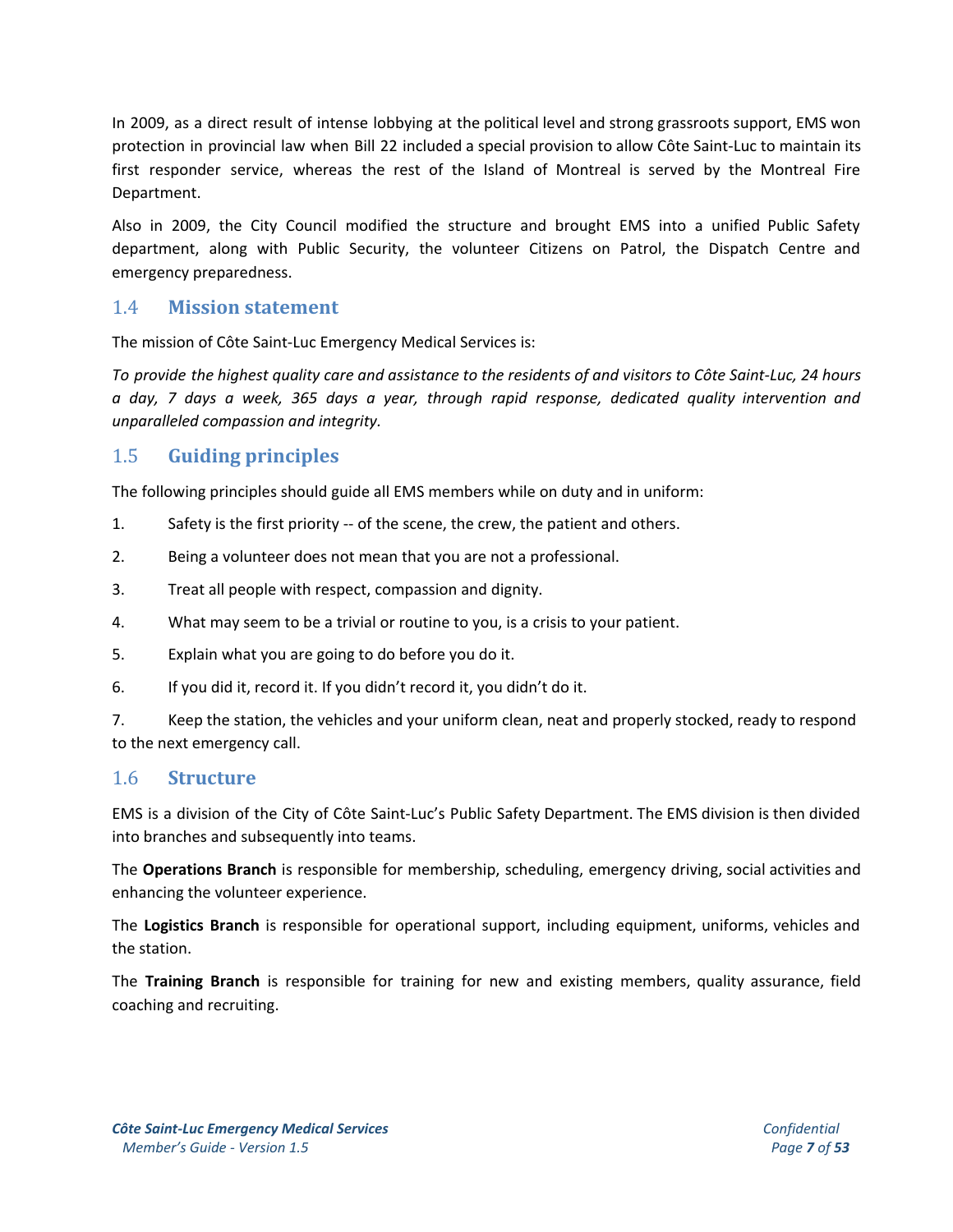#### <span id="page-7-0"></span>DIAGRAM 1 - EMS ORGANIZATIONAL CHART



## 1.7 **Roles and responsibilities**

Each member has a role to play in the success of EMS.

#### <span id="page-7-1"></span>1.7.1 **Director**

The Director is responsible for the running of the Department, for communication with the City's elected officials, management team and other departments. The Director also represents the department to partner agencies. In the absence of the Director, the Manager of Operations assumes the responsibilities of the Director.

#### <span id="page-7-2"></span>1.7.2 **Manager of Operations / Division Chief**

The Manager of Operations is responsible for the day-to-day running of the department, including issues related to volunteers, administration, logistics, purchasing and dealing with other City departments. The Manager of Operations wears the rank of Division Chief. In the absence of the Manager of Operations, the Director assumes the responsibilities of the Manager of Operations.

#### <span id="page-7-3"></span>**1.7.3 Officers**

There are two levels of Officers within EMS, as follows:

- Staff Officers are paid employees of the City and include the Director and Manager of Operations.
- Officers are the Captains and Lieutenants. All Officers are volunteers.

The Officers are collectively responsible for the operations of the EMS division and have the authority to enforce the policies and procedures of EMS and give directives to an EMS member. In addition, the Officers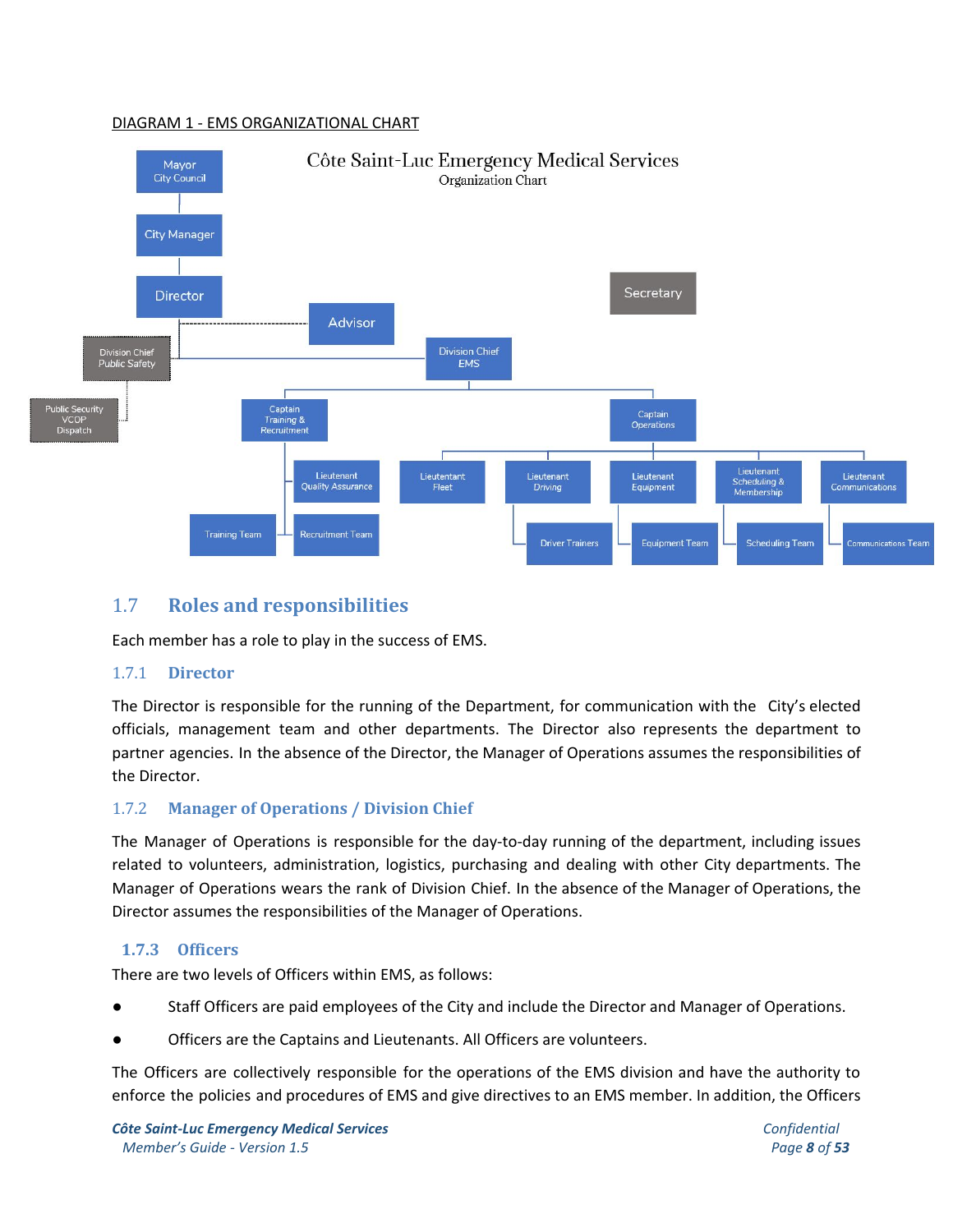rotate the responsibility of being on-call, where they oversee the membership and scheduling for their assigned day(s).

#### <span id="page-8-0"></span>1.7.4 **Captain**

Captains are responsible for supervising their branch and the Officers and Team Leaders in their branch. Captains can also intervene in other branches, as needed, or take command of an incident.

#### <span id="page-8-1"></span>1.7.5 **Lieutenant**

Lieutenants assist the Captains in overseeing the various portfolios, Team Leaders and teams within their branch.

#### <span id="page-8-2"></span>1.7.6 **Team Leaders**

Team Leaders are responsible for a particular team or portfolio.

#### <span id="page-8-3"></span>1.7.7 **Medic**

The Medic is responsible for the provision of patient care and the maintenance and care of EMS equipment. When working with a Trainee, the Medic is responsible for supervising their interventions and for providing coaching and guidance. Medics must attend training sessions and certifications as mandated and follow all policies and protocols.

#### <span id="page-8-4"></span>1.7.8 **Driver**-**Medic**

The Driver-Medic is a Medic who is also responsible for driving the vehicle and for its maintenance and care. Driver-Medics must attend training sessions and certifications and follow all policies and protocols. Driver-Medics must hold a valid class 4A driver's license.

#### <span id="page-8-5"></span>**1.7.9 Trainee** *(Stagiaire)*

The Trainee is a Medic in training and is responsible for participating in training and performing shifts where they will practice under the supervision of the Medic(s). Trainees must attend training sessions and certifications as mandated and follow all policies and protocols.

#### <span id="page-8-6"></span>1.7.10 **Driver**-**Trainer**

The Driver-Trainer is a Driver-Medic who is authorized to train Driver-Trainees, in accordance with the Driver Training Manual and under the supervision of the Driver Training program supervisor. Driver-Trainers must hold a valid class 4A driver's license.

#### <span id="page-8-7"></span>1.7.11 **Driver**-**Trainee**

The Driver-Trainee is a Medic who is in training to become a Driver-Medic. This training includes a theoretical and a practical component. Driver-Trainees may only drive an EMS vehicle while under the direct supervision of a Driver-Trainer, except for driving in non-urgent ("10-16") mode once they have been authorized to do so by the Driver Training program Lieutenant. Driver-Trainees must hold a valid class 4A driver's license.

#### <span id="page-8-8"></span>1.7.12 **Coach**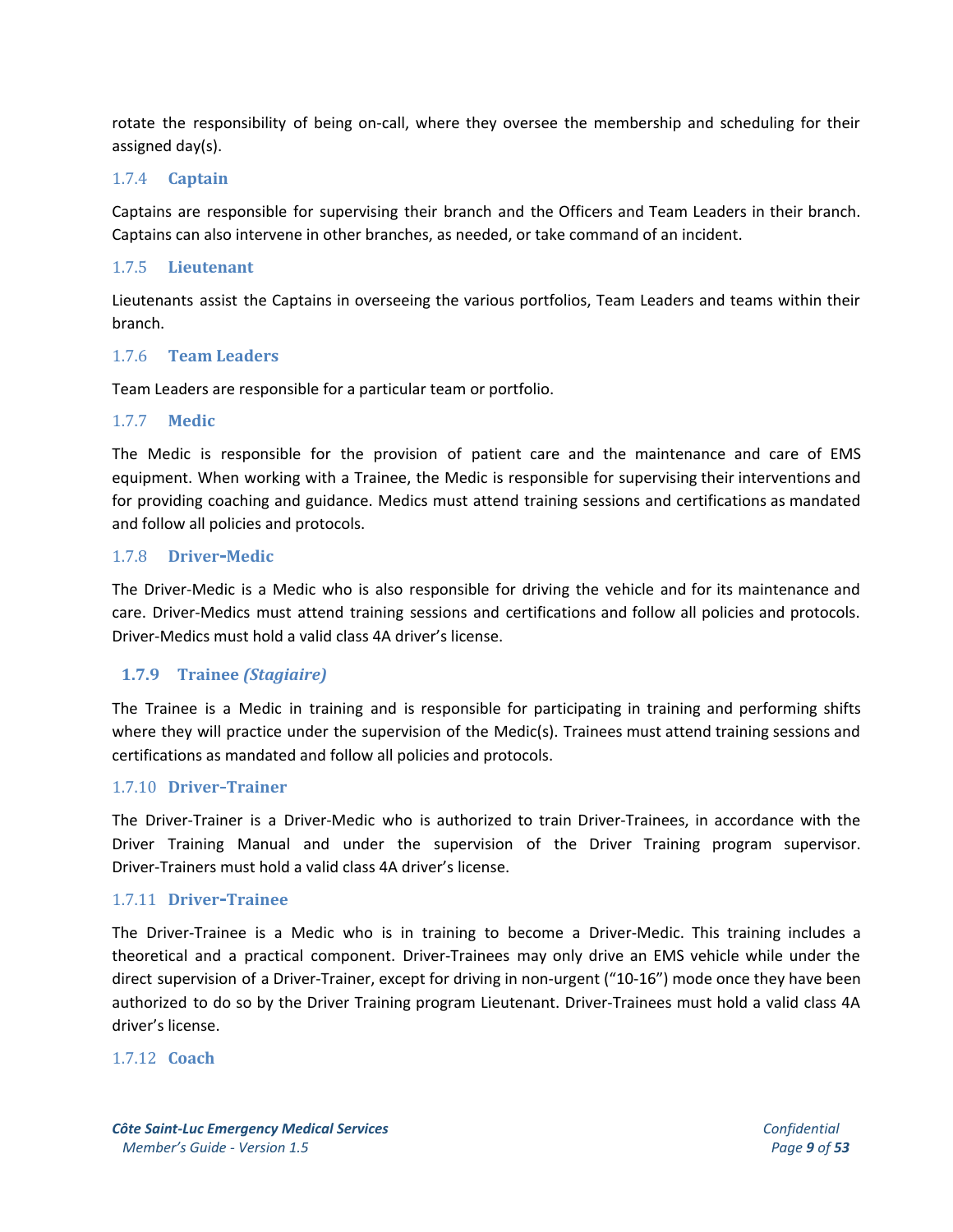A Coach is a Medic who works with a group of Trainees and follows their progress, helps them improve their skills, reviews their evaluations and provides feedback related to the Trainees.

#### <span id="page-9-0"></span>1.7.13 **Auxiliary member**

An Auxiliary member is a member who is not a Driver-Medic, Medic or Trainee and does not respond to emergency calls. An auxiliary member may perform other tasks for the benefit of EMS. Auxiliary members must follow all policies and protocols.

#### <span id="page-9-1"></span>1.7.14 **Observer**

An Observer is not a member of EMS, but participates in a shift to observe the operations of EMS. The Observer must complete a release form and be approved in advance. An Observer is not permitted to provide patient care or to drive an EMS vehicle. Observers must be at least 18 years old.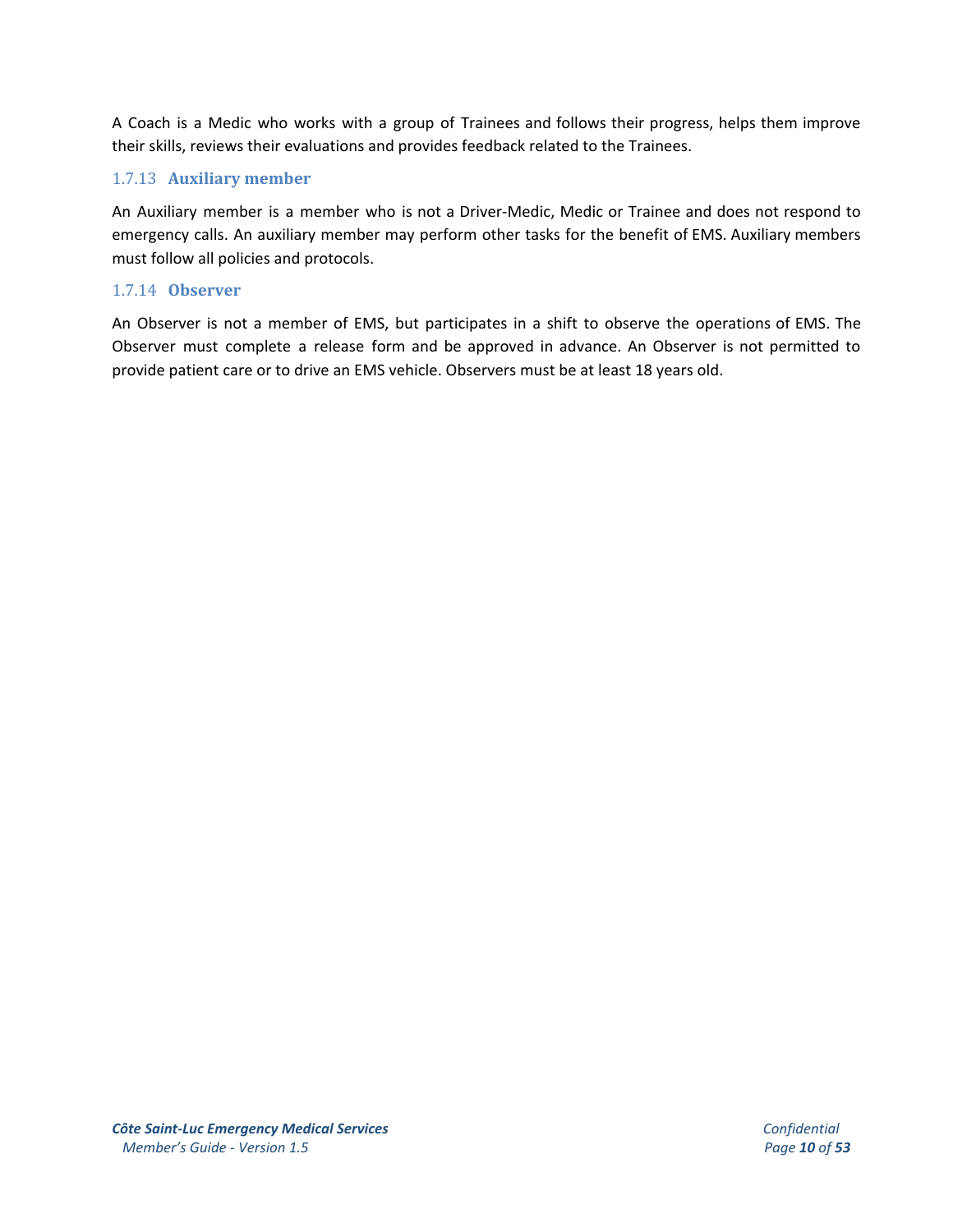## <span id="page-10-0"></span>1.8 **Code of ethics**

EMS members must ensure a safe and secure environment, devoid of harassment, discrimination, hostility, intimidation of any kind, or false accusations of any of the aforementioned. Members must act with the utmost of honesty and integrity and always in the best interests of EMS, its members, the City, the patient and the patient's family.

Members are forbidden from accepting monetary donations or gifts of value. EMS members may not publicly endorse any politician, political party or cause while representing EMS, make statements to the press, or complete surveys.

## 1.9 **Confidentiality**

EMS members will have regular access to personal and confidential information, including but not limited to patient contact information, medical history, medications, treatments and conditions. Other than passing relevant information to other health care providers or to law enforcement as required for them to fulfill their respective mandates, any confidential, privileged or identifiable information must be held in strict confidence and may not be shared with anyone at any time. Members may not use any confidential information for their personal benefit or the benefit of another person, whether directly or indirectly. Provincial and federal laws governing the confidentiality of data must be respected.

## <span id="page-10-1"></span>1.10 **Conflict of interest**

EMS members must avoid a situation that could be perceived as a conflict of interest. A conflict of interest is a situation where a member has competing interests which may be to the benefit or detriment to the member, personally or professionally, to EMS or to the City.

## <span id="page-10-2"></span>1.11 **Anti**-**harassment policy**

The City has an anti-harassment policy which protects employees and volunteers from harassment and discrimination. This policy, including the process for filing a complaint and the investigation process is found in annex to the present document.

#### <span id="page-10-3"></span>1.12 **Document**

No policy, protocol, section or text that is added, removed, modified or deemed unenforceable will have any bearing on any other policies, protocols, sections or text. This document remains the exclusive property of the City. The document or any part thereof cannot be disclosed by anyone other than the City (through the Director).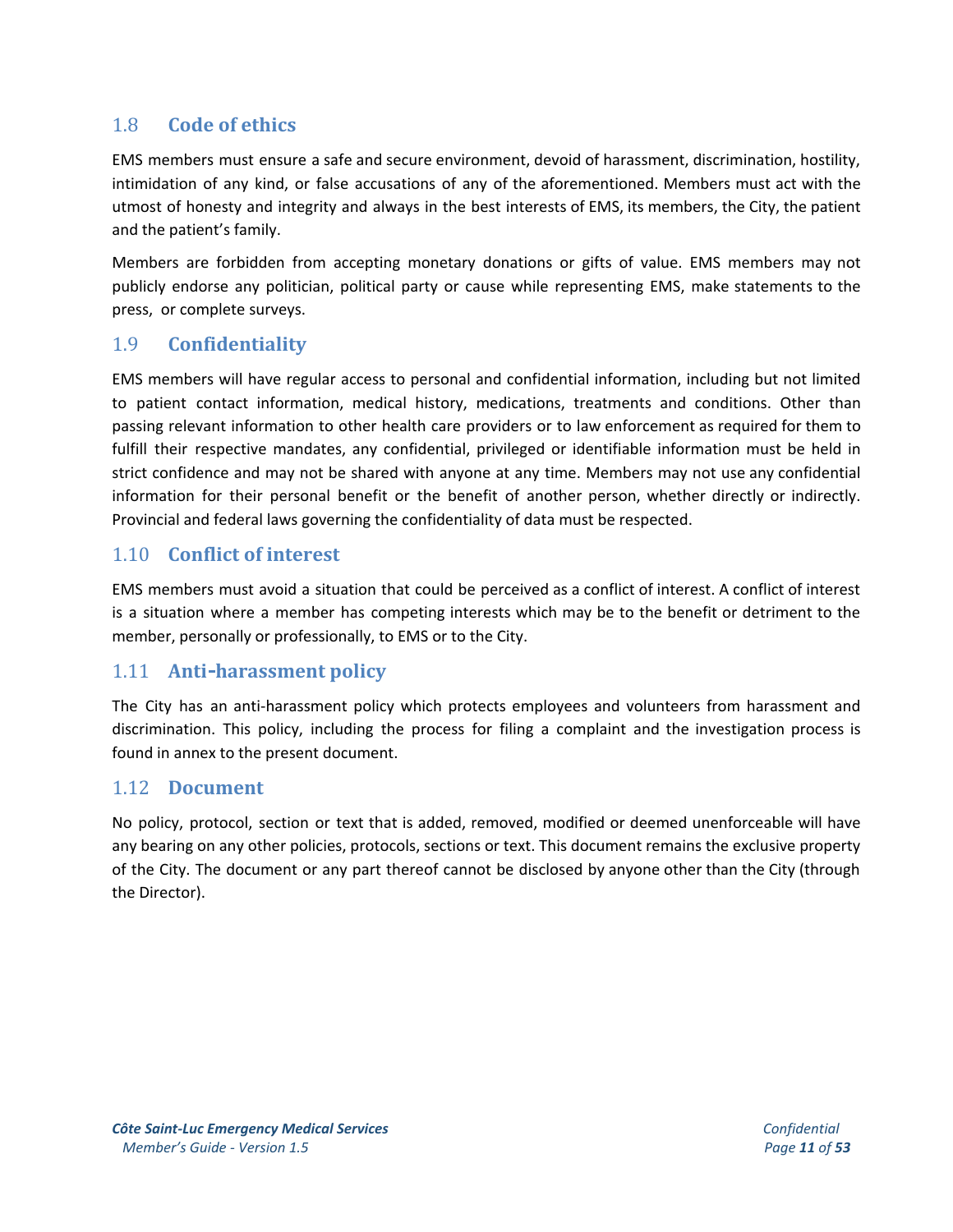## **CHAPTER 2 – MEMBERSHIP**

#### <span id="page-11-1"></span><span id="page-11-0"></span>2.1 **Membership**

Membership at EMS is a privilege.

#### <span id="page-11-2"></span>2.2 **Membership pre**-**requisites**

Members must:

- Be at least 18 years old;
- Be bilingual (French and English);
- Be in good health;
- Pass a police background check when joining EMS and at periodic intervals;
- Be a strong team-player, good communicator and be open to constructive criticism;
- Be authorized to work in Canada (must have a Canadian Social Insurance Number);
- Commit to the membership requirements, including following all policies and protocols.

## <span id="page-11-3"></span>2.3 **Discipline**

Infractions to the policies and protocols or the failure to report an infraction may result in disciplinary measures. These measures may include a verbal warning, written warning, corrective actions, suspension or expulsion. Measures will be based on the severity of the infraction and on the history of disciplinary measures taken against the member. The member(s) involved in an incident may be removed from active status pending the outcome of an investigation into the allegations made upon the member. Volunteers may appeal the decision of a disciplinary measure in writing to the Director. Other than in the case of sexual harassment, EMS members do not have recourse to the City's Human Resources department.

Examples of infractions that will result in disciplinary measures:

- Jeopardizing the safety or well-being of an EMS member or of a patient;
- Deliberate deviation or disobedience of any policy or protocol;
- Abandoning a shift or call;
- Insubordination to an EMS Officer, senior City staff or member of the City Council;
- Improper conduct, including being under the influence of drugs or alcohol while on shift, unsafe driving or theft;
- Falsifying documents or failing to report incidents or accidents;
- Any action that jeopardizes, exposes to legal action or attacks EMS, the City or an EMS member;
- Harassment of any kind, in conformity with Annex F of the present document.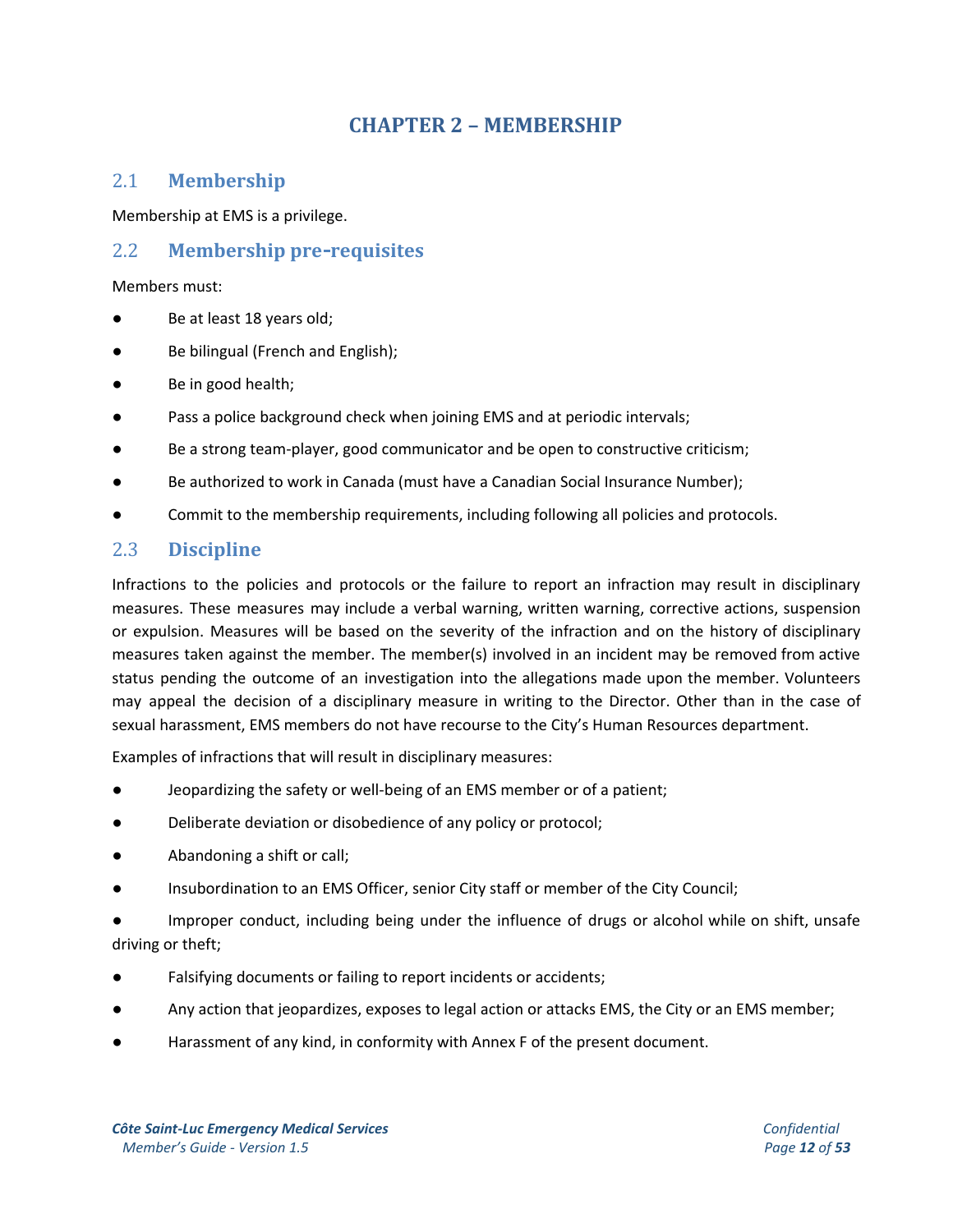## <span id="page-12-0"></span>2.4 **Accidents, errors and omissions**

Accidents, errors and omissions must be reported as soon as possible and in writing to the Manager of Operations. When requested, all members involved in an incident must complete an individual report detailing the incident. All reports will be treated with confidentiality.

## <span id="page-12-1"></span>2.5 **Complaints**

EMS members must remain neutral while representing EMS and may not engage in arguments with the public, other EMS members or members of other services. Internal complaints must be addressed in writing to a Staff Officer. External complaints (i.e. from a resident or member of another service) must be referred to the Director.

#### <span id="page-12-2"></span>2.6 **Media**

EMS members may not speak to the media unless authorized to do so by the Mayor of Côte Saint-Luc or the Director. Any media requests must be directed to the Director.

## <span id="page-12-3"></span>2.7 **Active status**

A member is considered to be active if they have completed at least 24 hours of volunteer service per calendar quarter (3 months).

## <span id="page-12-4"></span>2.8 **Inactive status**

Members who do not maintain active status are considered inactive and will be required to update skills and/or certifications ("shakedown") before returning to active status. A member who is inactive for more than six months will be removed from the membership. Inactive members may be requested to return all or parts of their uniform or assigned equipment.

#### <span id="page-12-5"></span>2.9 **Leave of absence**

Members may request a leave of absence, not to exceed six months, in writing. While on leave, a member is not permitted to perform any shifts. Members on a leave of absence may be requested to return all or parts of their uniform or assigned equipment.

#### <span id="page-12-6"></span>2.10 **Medical leave**

Members who have a medical condition that precludes them from performing their EMS duties must inform a Staff Officer in writing. The member will be permitted to return to active duty upon the presentation of a doctor's note authorizing the return and completing any missing training modules.

#### <span id="page-12-7"></span>2.11 **Pregnancy**

<span id="page-12-8"></span>Members who are pregnant are encouraged to stop performing shifts as soon as possible. Membership will be maintained as inactive for one year following the birth of the child. If after one year following the birth of the child the member has not returned to active status, the member's file will be closed. During pregnancy leave, the member must complete all continuing education modules.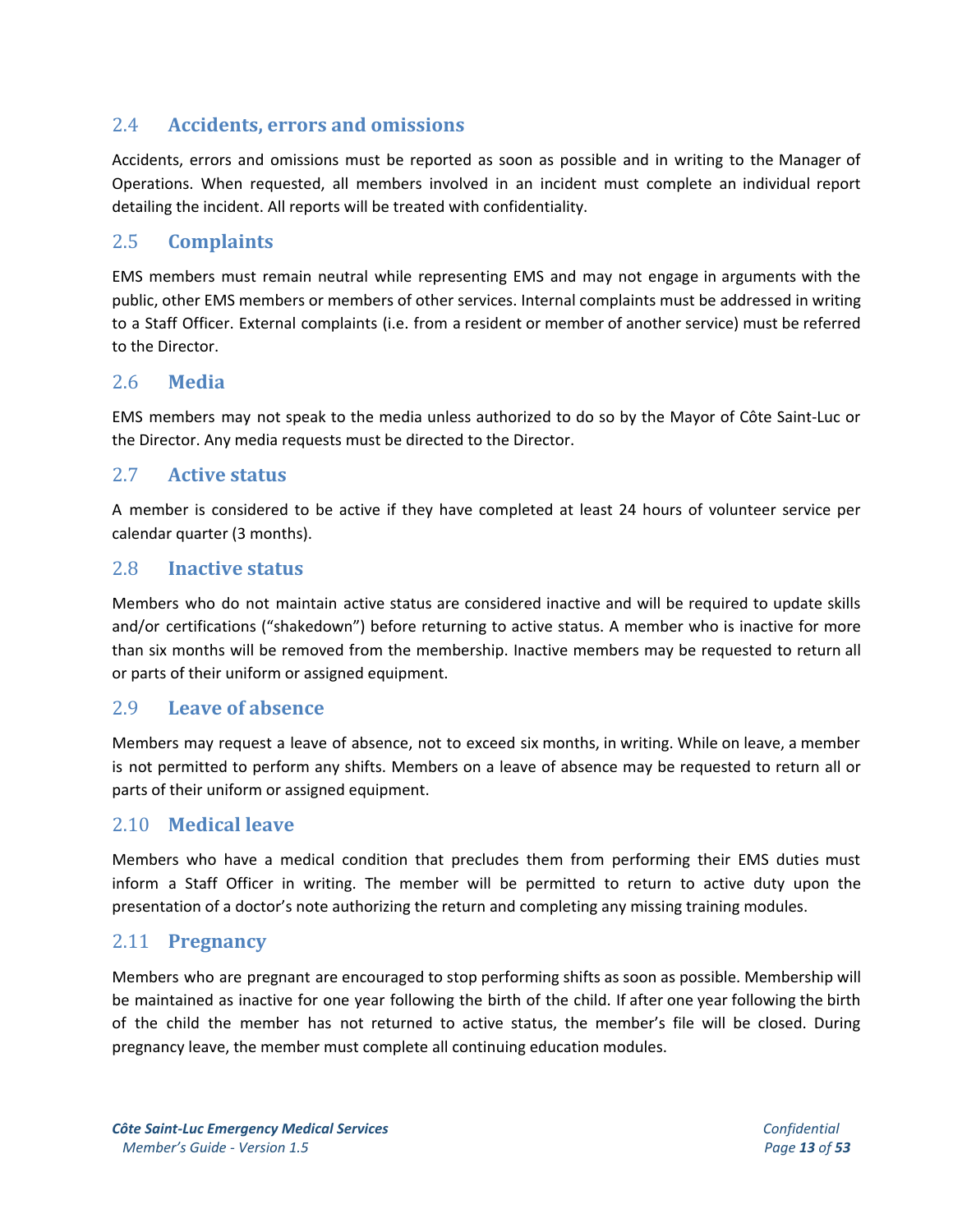## 2.12 **Trainee completion**

Trainees have a maximum of six consecutive months from the date of their final exam to complete their *stage,* though they may be dismissed before the end of this period with just cause. This period may be shortened or extended as needed. Trainees who are inactive for more than three consecutive months may be required to restart their *stage*. Trainees who do not complete their *stage* within the allotted time period may not reapply for membership for at least six months.

Driver-Trainees have six consecutive months from the completion of the theory course to complete their training, failing which, they will return to Medic status and lose driving rights.

## <span id="page-13-0"></span>2.13 **Probation period**

All members whose status changes (e.g. from Trainee to Medic, from Medic to Driver-Medic) are subject to a three month probation period. During this probation period, their status change may be rescinded.

## <span id="page-13-1"></span>2.14 **Shakedown and recertification**

A member who does not maintain active status for one quarter must, in the following quarter, complete the required hours for the quarter plus those that were missed in the previous quarter. After two quarters not maintaining active status, the member must complete a shakedown, which involves at least three shifts as a trainee and three shifts as a medic with no trainee. All continuing education modules must be completed.

## <span id="page-13-2"></span>2.15 **Insurance and liability**

The City provides insurance and liability protection for all EMS members while performing their duties. Details of this coverage are listed in Annex E.

#### <span id="page-13-3"></span>2.16 **Personal relationships**

Members who are in a personal relationship (e.g. close family, dating, married, etc.) may not work together if one member will be evaluating the other (e.g. Medic with Trainee, Driver-in-Training with Driver-Trainer). Members are forbidden from engaging in intimate activities while on shift or in the EMS station.

## <span id="page-13-4"></span>2.17 **Letter of reference**

Only the Director is authorized to write letters of reference on behalf of EMS. Letters may be requested by active members who have been cleared as a Medic for at least six months.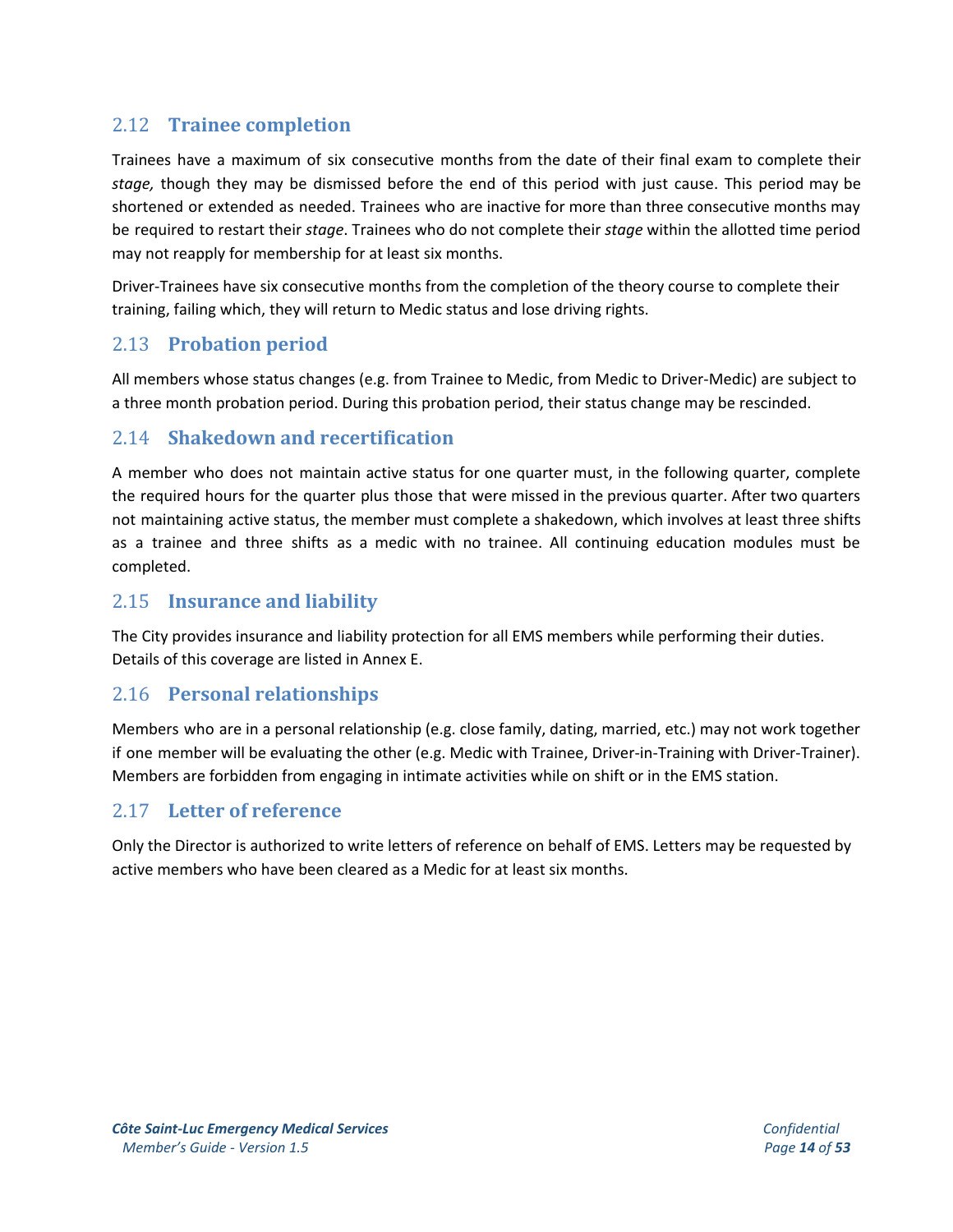## **CHAPTER 3 – OPERATIONS**

#### <span id="page-14-1"></span><span id="page-14-0"></span>3.1 **Shifts**

The typical EMS day is divided into three shifts: overnight, day and evening. In order to ensure full coverage, these shifts may be divided into parts to match the availability of members. Members are expected to arrive at their shift 15 to 60 minutes before the scheduled start of their shift and should leave within an hour of the end of their shift.

Overnight shifts start at midnight and end at 8 AM. Day shifts begin at 8 AM and end at 6 PM on weekdays and 4 PM on weekends. Evening shifts begin at 6 PM on weekdays and 4 PM on weekends and end at midnight.

A shift is considered to be complete when there is at least one Driver-Medic and one Medic. Optionally, a Trainee or Observer may occupy the third position. At no time can a crew have more than three people (including Driver-Medic, Medic, Trainee or Observer).

Certain shifts may have two EMS crews working at the same time. When a secondary shift is scheduled in advance, crews will alternate calls (a call is considered any medical or fire call for which an alert tone is sent, regardless of the outcome of the call). For Priority 1 and 0 calls If one crew is much closer to the call that crew will respond regardless of whose turn it is. Last minute secondary shifts or a Senior Medic, or Officer, working alone, will only respond to second calls in sector.

## <span id="page-14-2"></span>3.2 **Replacement**

In the event that a member's replacement has not arrived by the end of the shift, every effort should be made to remain on duty, to contact the replacement and to contact the Officer-on-call.

#### <span id="page-14-3"></span>3.3 **Tardiness**

Members must be respectful of others and arrive at least 15 minutes in advance of their scheduled shift. If a member forecasts being late for a shift, they should contact the member they are replacing to ask that they cover. If there is no answer at the EMS station, the member must contact the Dispatch Centre (514-485-6950).

#### <span id="page-14-4"></span>3.4 **Unavailability for calls**

Rendering EMS unavailable for calls ("10-06") should be a last resort and members should do everything possible to avoid having to put EMS unavailable for calls.

## <span id="page-14-5"></span>3.5 **Scheduling**

EMS uses an online scheduling system to manage members and their shifts. Submissions of availability for the following month must be entered into the online scheduling system before the 20<sup>th</sup> of each month. The following month's schedule will be published by the 26<sup>th</sup> of the month.

Members are responsible for ensuring that the hours on the online schedule are correct. The member must advise the Officer-on-Call of any discrepancies on the online schedule so that corrections can be made. Members may not perform more than 18 consecutive shift hours.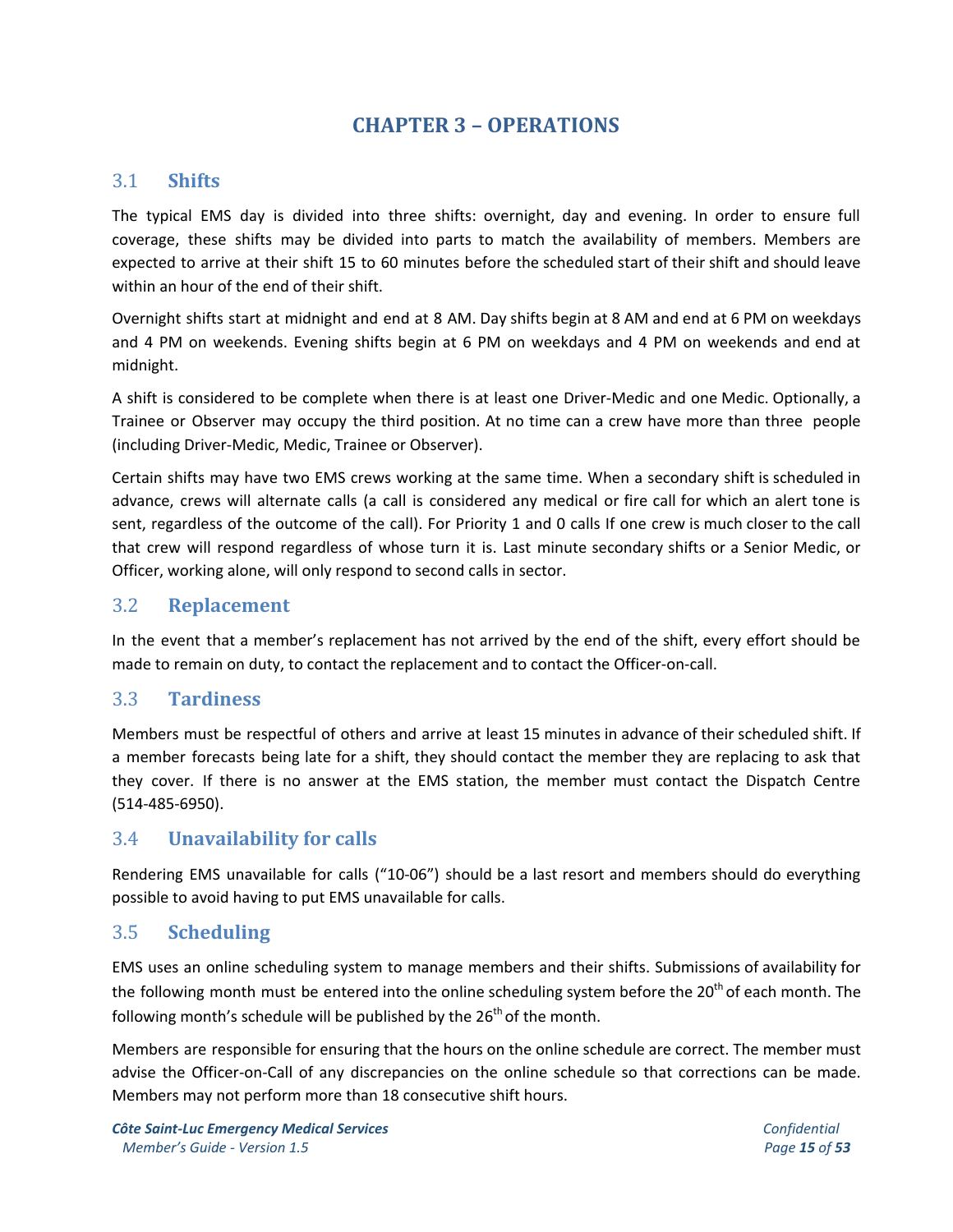## <span id="page-15-0"></span>3.6 **Shift trade**

Members are responsible for trading any shifts or parts of shifts that they cannot complete. Any trade requests for shifts that are 24 hours or more before the start of the scheduled shift must be done on the online scheduling system.

#### <span id="page-15-1"></span>3.7 **Patrol**

Members are encouraged to patrol the City. This includes driving around, performing periodic foot patrols in parks (weather permitting) and municipal buildings, including the Aquatics and Community Centre ("ACC") and outdoor swimming pool. This increases the visibility of EMS and allows members to better interact with residents.

#### <span id="page-15-2"></span>3.8 **Bike patrol**

EMS has a bike patrol, which will supplement but never replace a vehicle-based EMS crew. Bike helmets must be worn at all times while cycling and members must obey bicycle laws and City by-laws.

#### <span id="page-15-3"></span>3.9 **Special Events**

In addition to regular shifts, EMS covers sporting, cultural, religious or social events in the City. Members are encouraged to help cover these events. The information relative to each event and the means for confirming attendance will be communicated prior to each event.

#### <span id="page-15-4"></span>3.10 **Safety**

EMS strives to offer a safe workplace for all members and all members are responsible for ensuring their safety and the safety of others at all times. This includes being aware of and advising others of potential safety risks, correcting or avoiding unsafe conditions, assisting with the lifting or rolling of patients, equipment or stretchers and ensuring a clear and easily accessible means of egress from any situation.

Members are expected to be safety-conscious and keep the EMS Station and all vehicles clean and in proper working order. Members must identify and correct, if possible, any unsafe conditions, equipment, etc. including reporting them to the appropriate persons.

Member must protect themselves against undue risk, injury or harm. Members must wear the required protective clothing, including gloves, safety glasses and facemasks as the situation requires, ensure proper lifting and carrying techniques and be aware of their surroundings at all times.

Everyone riding in an EMS vehicle must wear a seatbelt, including the lap belt and shoulder harness, at all times while the vehicle is in motion, without exceptions. Cell phones may not be used while driving, in accordance with provincial law. The doors and compartments of EMS vehicles must be locked when the vehicle is not in service or is parked.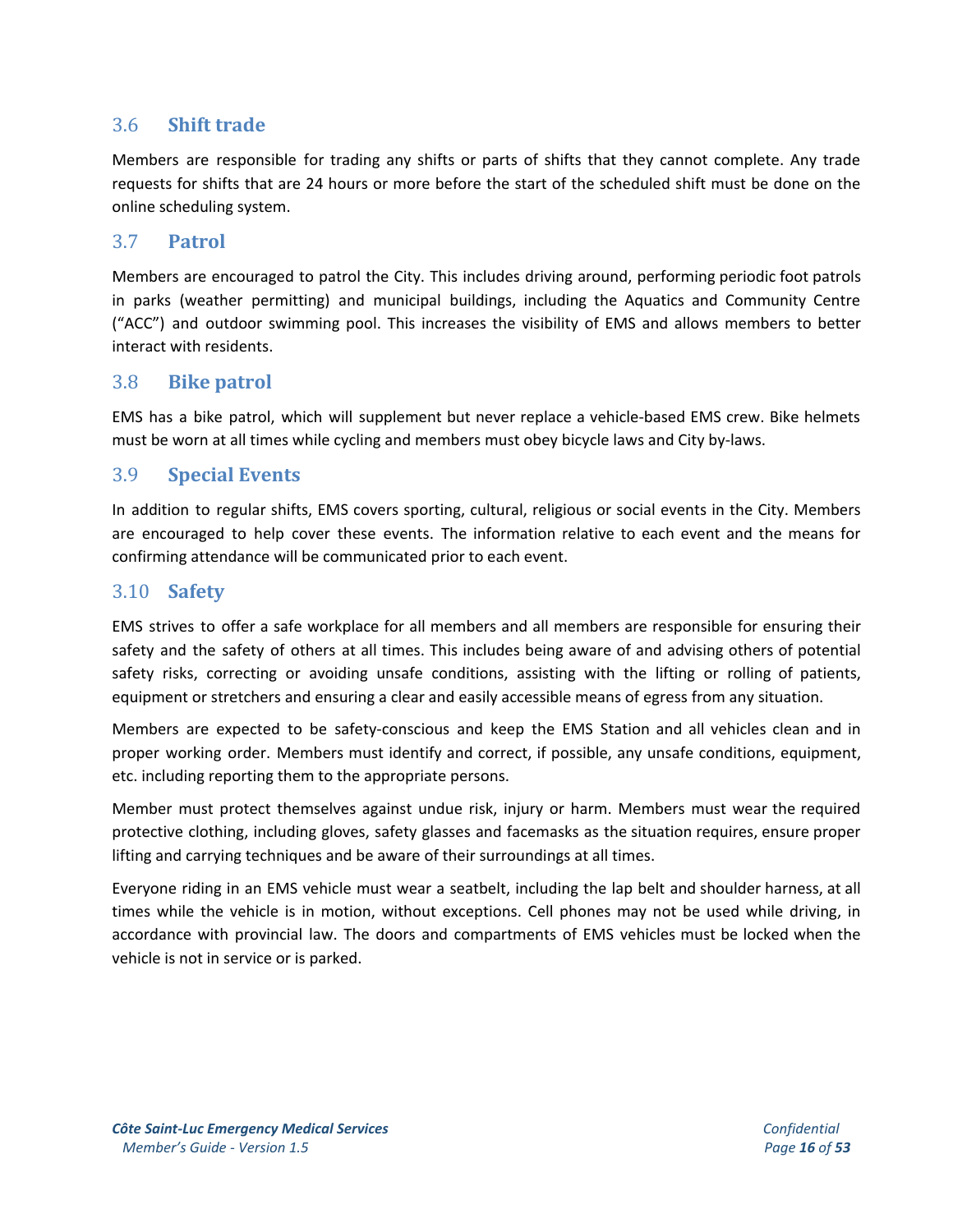## <span id="page-16-0"></span>3.11 **Communications**

For safety reasons, at least one radio per crew must be kept on at all times at an audible volume, so that the Dispatch Centre can reach the crew. All other radios can be lowered or turned off to avoid feedback on the radio. When aboard an EMS vehicle, the portable radios may be turned off if the mobile radio is on and at an adequate volume.

## <span id="page-16-1"></span>3.12 **Injuries sustained on duty**

Members who are injured while on duty must:

1. If the injury is serious or life threatening, request an ambulance via the Dispatch Centre to the location of the incident and the member transported to the hospital for evaluation and treatment.

2. Request Public Security to complete an incident report and document the circumstances of the incident and photograph, as required.

3. Ensure a patient care report is completed by the other members of the crew.

4. The Director must be immediately advised of any serious or life threatening injury sustained on duty.

All reports must be submitted to the Director within 24 hours of the incident. The Director will work with the member to open a claim through the insurance policies available to the members, as described in Annex E.

#### <span id="page-16-2"></span>3.13 **Request for assistance**

EMS members may request assistance or back-up if they reasonably feel a situation to be unsafe or potentially unsafe. Police must be requested for incidents that involve the commission of a crime, threats of violence and for deaths that may be of a suspicious nature. Public Security can be requested for infractions to municipal by-laws, such as parking or for general assistance to the EMS crew. The Volunteer Citizens on Patrol ("vCOP") can be requested for minor assistance and can pick up EMS members that accompany a patient to the hospital, if there is a vCOP crew on duty.

#### <span id="page-16-3"></span>3.14 **Calls involving the police**

The police will be sent to certain types of calls. If instructed to wait for the police (radio code "10-35") before proceeding, the EMS crew must wait away from the address of the call and await the arrival of the police. Special care must be paid on scenes that may be crime scenes (including incidents that involve weapons, assault, suspicious death, violence or other forms of danger).

Members must request the police for any suspicious incident. Members should be careful not to disturb a suspected crime scene beyond what is required to provide patient care, including moving furniture, opening windows, etc.

<span id="page-16-4"></span>In some instances, the police on scene will advise that EMS services are not required. The EMS crew must wait nearby until the call has been cancelled by the dispatcher (radio code "10-03") or the Urgences-santé crew arrives on scene.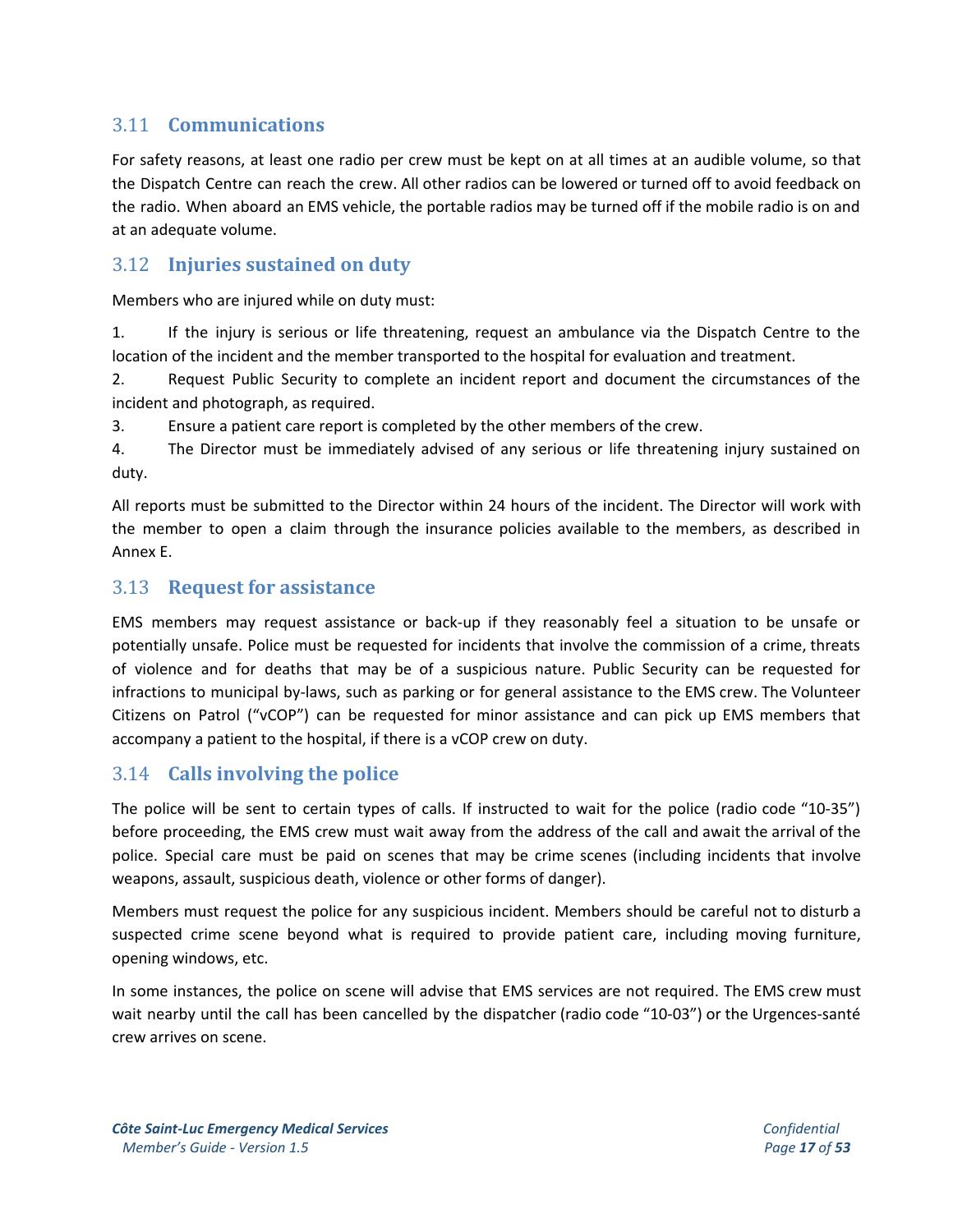## 3.15 **Police statements**

EMS members may be required to provide a police statement or answer questions related to the scene, the incident, the patient or the care provided. A Staff Officer must be notified whenever an EMS member is requested to complete a police statement.

## <span id="page-17-0"></span>3.16 **Handling personal belongings**

Members may be required to handle a patient's personal belongings, such as a wallet or purse to obtain the patient's Medicare card. When opening a purse or wallet, perform this in front of the patient or other responsible person, to avoid accusations of theft, and return the purse or wallet to where it was found.

## <span id="page-17-1"></span>3.17 **Calls requiring Public Security**

Public Security must be affected to any medical call that involves an injury sustained on public property (e.g. a fall on the sidewalk, on the road or in a park), in order to complete an incident report. Note that shopping centres and their parking lots are private property and Public Security is not required on calls there, unless in the case of an infraction of a municipal by-law (e.g. parking in the emergency lane).

#### <span id="page-17-2"></span>3.18 **Emergency Response Team**

The Emergency Response Team ("ERT") is made up of members who are trained in emergency operations, such as mass casualty incident ("MCI") response, incident command and are called out in the event of a disaster or major incident.

#### <span id="page-17-3"></span>3.19 **Critical Incident Stress Management**

In the event of a call that any member feels that they need assistance to cope, EMS has an agreement with health care professionals from the CLSC René-Cassin (located in the Cavendish Mall), who can provide coping assistance and counselling. Members should contact the CLSC René-Cassin directly at 514-484-7878 to arrange a confidential appointment. The CLSC does not report back to EMS the use of their services.

## <span id="page-17-4"></span>3.20 **Accompanying patient to the hospital**

EMS members may be asked to accompany the patient to the hospital in the back of the ambulance (radio code "10-48"). This should only be done for critically unstable patients and is discouraged when there is only one EMS crew on duty as it puts EMS out of service while the Medic is absent. If on duty, members of the volunteer Citizens on Patrol Division can be requested to pick up the EMS member(s) from the hospital.

#### <span id="page-17-5"></span>3.21 **Drugs and alcohol**

<span id="page-17-6"></span>Members are forbidden from consuming or being under the influence of drugs or alcohol immediately prior to or when on shift or in uniform. Alcohol consumption is not permitted in the EMS Station, other than during activities sanctioned by the City.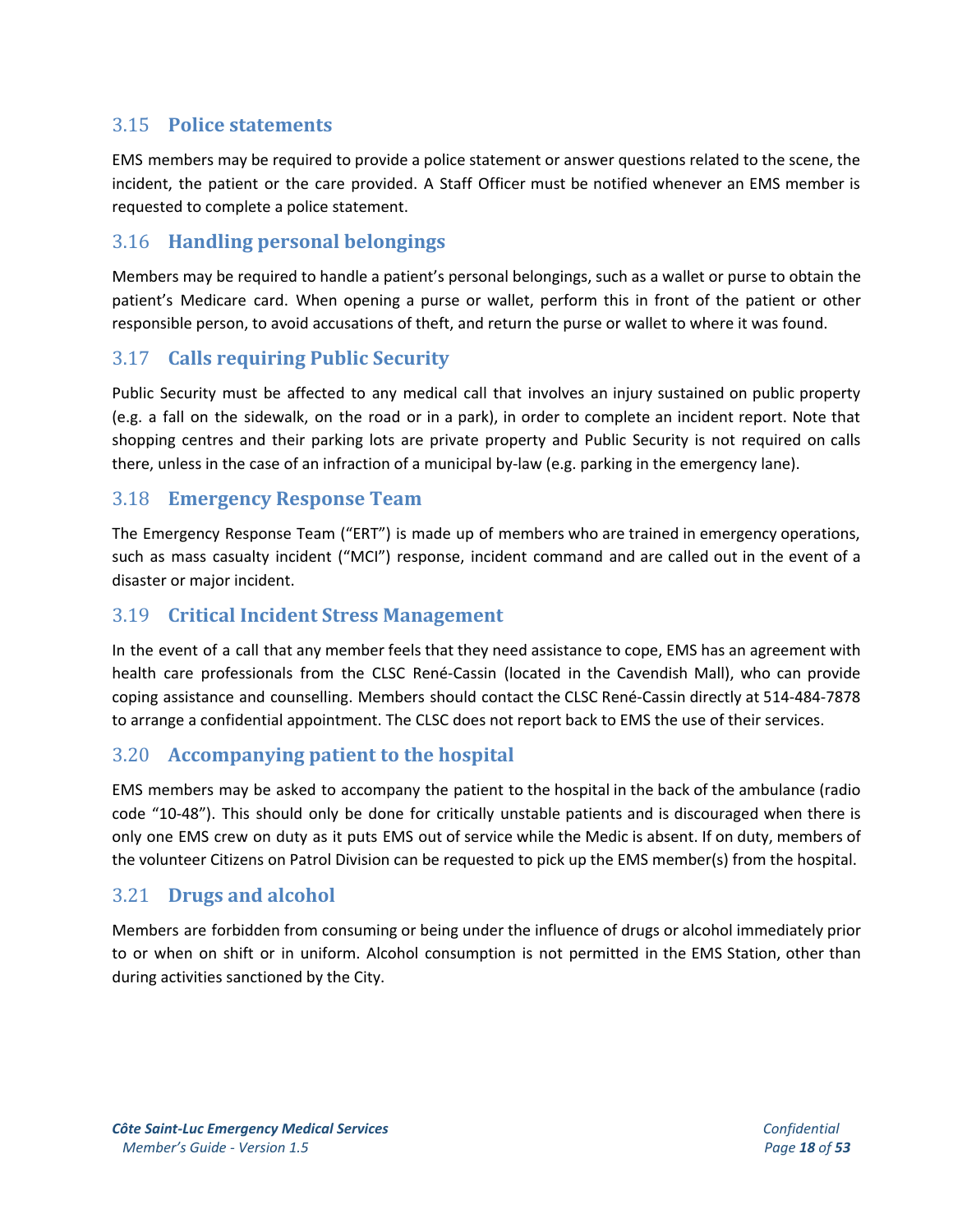## 3.22 **Smoking**

<span id="page-18-0"></span>EMS is dedicated to promoting health. Smoking by members on shift is strongly discouraged. Members may smoke only in designated areas outside of the EMS Station and never while on the scene of a call, even if the call has been completed. Smoking is forbidden inside any City vehicle or building or in a park during a special event, in conformity with the City by-laws.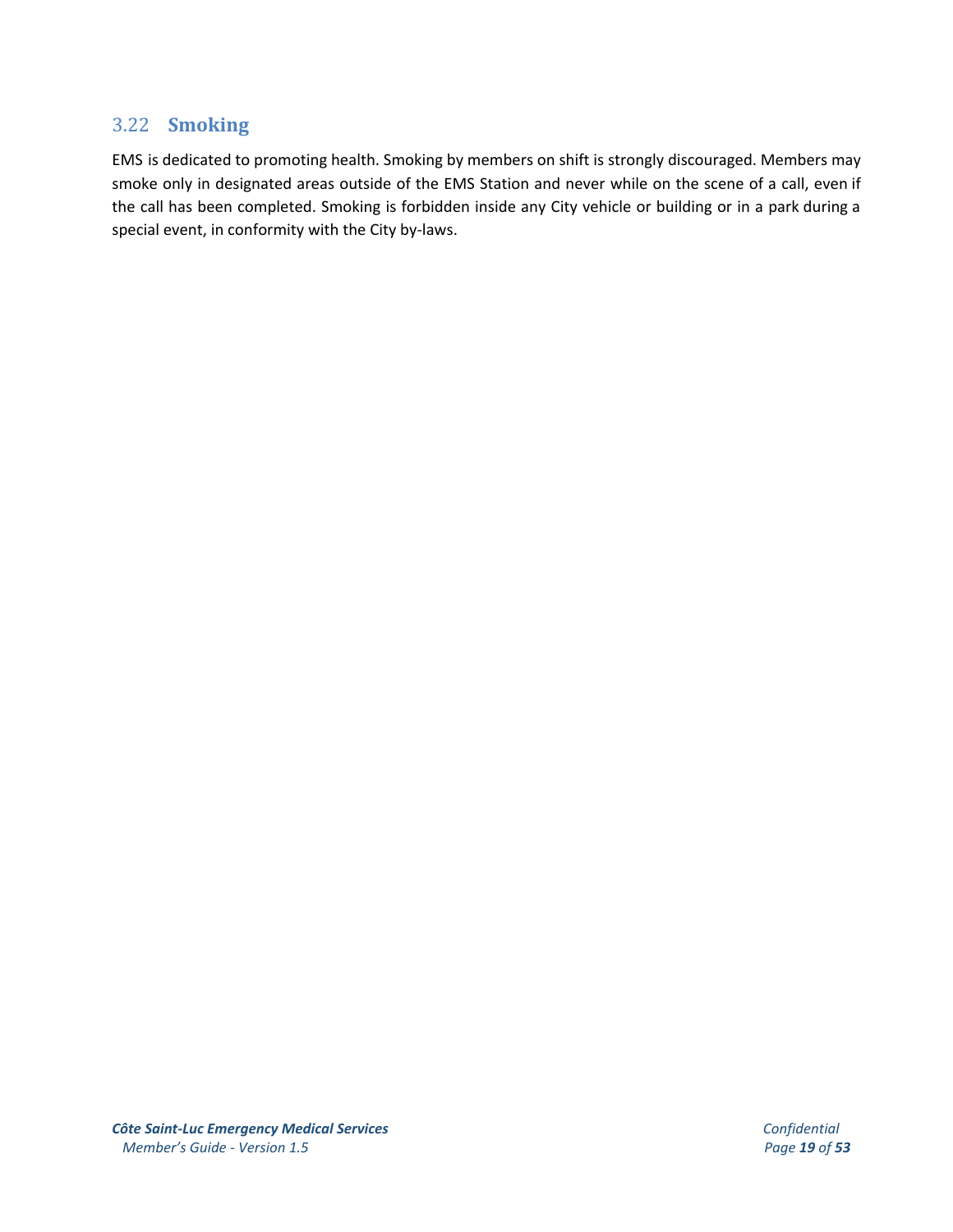## **CHAPTER 4 – LOGISTICS**

#### <span id="page-19-0"></span>4.1 **Uniforms**

The EMS uniform is a sign that the person wearing it is a trained and compassionate care provider. The EMS uniform is to be worn with pride. Members may only wear the EMS uniform going directly to, during and returning home from a shift, special event or other official EMS functions. Members must keep their uniform clean at all times. Members on shift must wear the complete uniform as prescribed in the uniform protocol, attached hereto. Members who cover a shift at the last minute or respond to calls while off-duty should wear as complete a uniform as possible. For safety reasons, open toe shoes are never permitted.

Members may only wear certification designations (on epaulets, nametag, pins, etc.) that they have successfully completed through a recognized agency.

#### <span id="page-19-1"></span>4.2 **Return of uniform articles**

Members who resign from EMS must return all uniforms, including shoulder patches. Members dismissed from EMS must return all articles bearing the EMS logo, even if paid for in whole or in part by the member or that are redeemed as part of an incentive program. Former members may not wear the EMS logo in any official capacity or in a way that they may be perceived as representing EMS.

#### <span id="page-19-2"></span>4.3 **Equipment**

EMS equipment must be cared for and maintained at all times. Certain equipment requires special maintenance and/or cleaning or disinfecting after use. EMS equipment may only be used for EMS shifts and sanctioned events. Any equipment that is broken or unusable must be identified to the equipment team by e-mail by the end of the shift. Members who deplete the supply of a particular item must restock it from the equipment room inventory, and advise the equipment team if replacement stock is not available. Equipment is available for use while for an EMS shift, special event or training activity. Use of EMS equipment for any other reason requires the written permission of a Staff Officer.

#### <span id="page-19-3"></span>4.4 **Defibrillators**

All EMS defibrillators are identified by number and the posted rotation schedule must be respected to ensure equal use of all units. Defibrillators must be checked at the start of every shift. The data card must be transferred to the computer at the start of every shift. Defibrillators must be returned to the Equipment Room when putting a vehicle out of service.

#### <span id="page-19-4"></span>4.5 **Jump bags**

Jump bags must be returned to the equipment room when the vehicle is placed out of service. Medication contained therein that is left exposed to the elements can cause damage or render the medication ineffective.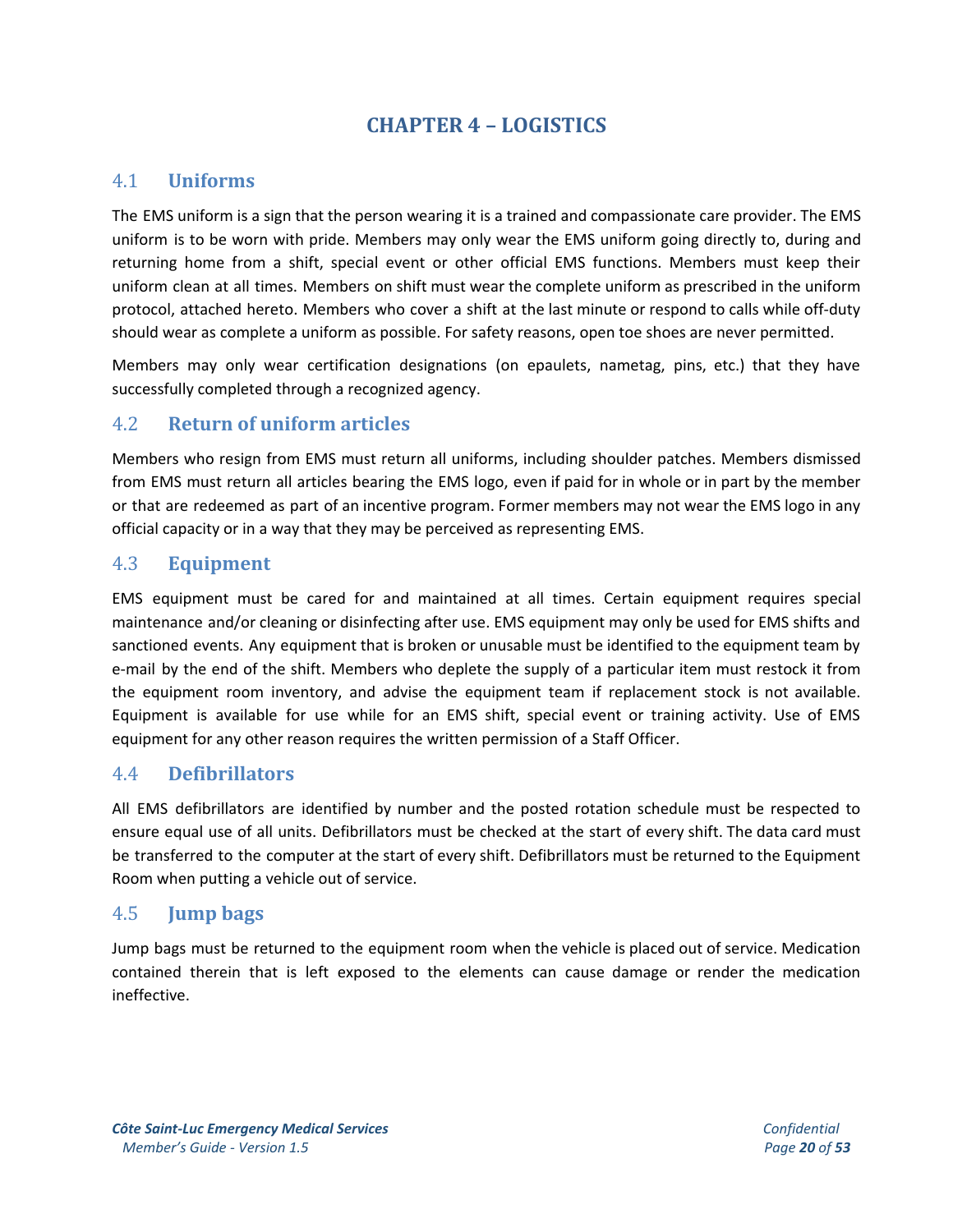## <span id="page-20-0"></span>4.6 **Vehicles**

EMS vehicles must be kept clean – both inside and out – and well stocked at all times. The utmost care and attention must be paid at all times, in accordance with provincial law and the rules of the Driver Training program. An accident involving an EMS vehicle must be reported to the Dispatch Centre and a Public Security agent dispatched to complete an incident report. In the event of minor damages, a joint accident report may be completed with the other driver. Any major damages, or accidents while driving in emergency mode ("10-30") must be investigated by the police and the Director must be advised immediately.

Use of EMS vehicles is limited to shifts, approved driver training, equipment pick-up and other sanctioned events. Vehicles may not be used for any other purpose without the permission of a Staff Officer. Only Driver-Medics, Driver-Trainees and Non-Medic Drivers are allowed to drive an EMS vehicle.

#### <span id="page-20-1"></span>4.7 **Vehicle rotation**

The vehicle rotation schedule must be followed to ensure equal use of all vehicles. In the event that a vehicle is not available, the designated replacement vehicle is to be used.

#### <span id="page-20-2"></span>4.8 **Driving**

All Drivers are responsible for practicing safe driving and obeying all rules of the road, including traffic signals, signage and speed limits. The City is not responsible for moving violation infractions or demerit points obtained as a result of improper or illegal driving. When driving in urgent response mode (radio code "10-30"), extreme caution must be used at all times. Drivers must stop at all red lights, slow and/or stop at stop signs and drive at a reasonable rate of speed, as specified in the Driver Training Manual.

Any accident or damages involving an EMS vehicle must be reported to the Dispatch Centre. A Public Security agent must be dispatched to complete a report. In the event of minor damages, a joint accident report must be completed with the other driver (if applicable) and a detailed report must be completed. Any accident that causes major damage, injury or is caused while driving in emergency mode ("10-30") must be immediately reported to the Police and the Director, via the Dispatch Centre.

All passengers must wear the seatbelt, including the lap belt and shoulder harness, when the vehicle is in motion, without exception, in accordance with Provincial law.

#### <span id="page-20-3"></span>4.9 **Out**-**of**-**sector**

Members may not take an EMS vehicle out of the City without the prior approval from a Staff Officer, except for picking up another member from a hospital. Members may go to areas immediately adjacent to the City to pick up food while on shift and then return to the City.

#### <span id="page-20-4"></span>4.10 **Global Positioning System**

<span id="page-20-5"></span>All EMS vehicles are equipped with a Global Positioning System (GPS) that tracks the location, direction and speed of travel and status at all times.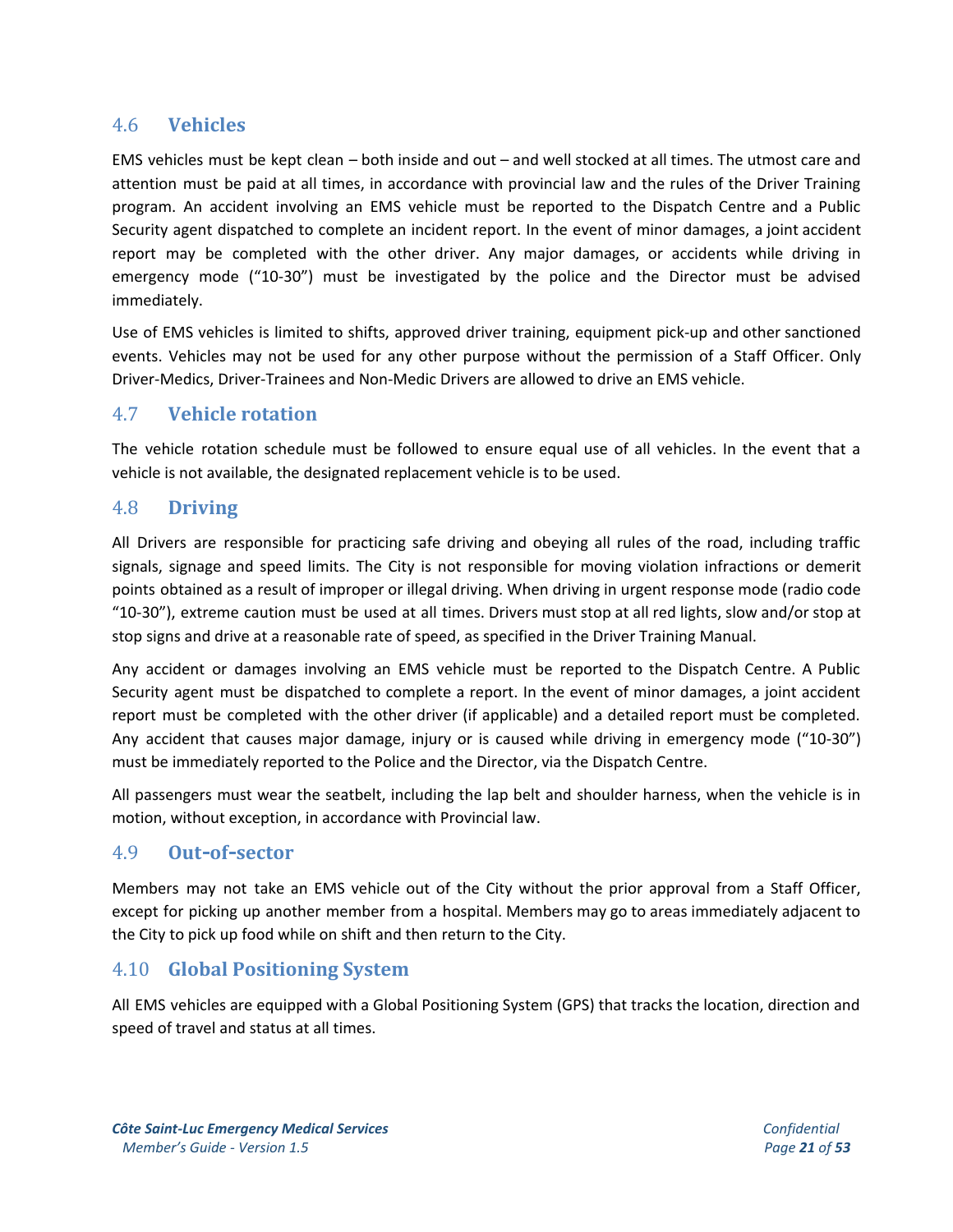## 4.11 **Patient transport**

Under extenuating circumstances, EMS may be required to transport a patient to the hospital in an EMS vehicle, but only with the expressed authorization of the Director.

#### <span id="page-21-0"></span>4.12 **Parking**

EMS vehicles must be parked in order to allow easy access for all responders. When responding to a medical call, always park the EMS vehicle in such a way as to allow space in front of the door for the ambulance to park. On fire calls, park far enough away in order to allow the fire department to access the building and adjacent fire hydrants.

From November 1<sup>st</sup> to April 1<sup>st</sup> of the following year, vehicles must be plugged into the shoreline block heater system when parked in station.

#### <span id="page-21-1"></span>4.13 **EMS Station**

Care must be taken to keep the EMS station clean. Members are responsible for cleaning their own mess, removing clutter, making the beds, washing dishes, cutlery and glassware. Any notices, memos or other posters should be posted on the bulletin board and not taped to the walls.

#### <span id="page-21-2"></span>4.14 **Dispatch Centre**

EMS relies on the Côte Saint-Luc Dispatch Centre for receiving calls. A hub of activity, with numerous phone lines, radio frequencies and computer screens to monitor, the dispatcher is a vital member of the EMS team. Visits to the Dispatch Centre must be kept short (maximum 20 minutes) and distractions of the dispatcher kept to a minimum.

#### <span id="page-21-3"></span>4.15 **Radio communications**

The EMS radio communications equipment must be maintained. All radio communications are recorded at the Dispatch Centre. Microphones should not be removed from the radio unless they are defective. The programming of the radios, including talk groups scanned, should not be altered. Portable and mobile radios should be tested at or near the start of every shift (radio code "10-50").

All other radio communication policies can be found in the Radio Communication Protocol, annexed to this document.

#### <span id="page-21-4"></span>4.16 **Computer and telephone systems**

<span id="page-21-5"></span>EMS members may use the computer systems, telephones and wireless network while on shift. Access to inappropriate or offensive websites is not permitted. Members may not download large files or stream data from the internet. Members must adhere to the City internet usage policy, which can be found in the reference library. Long distance calls are not permitted.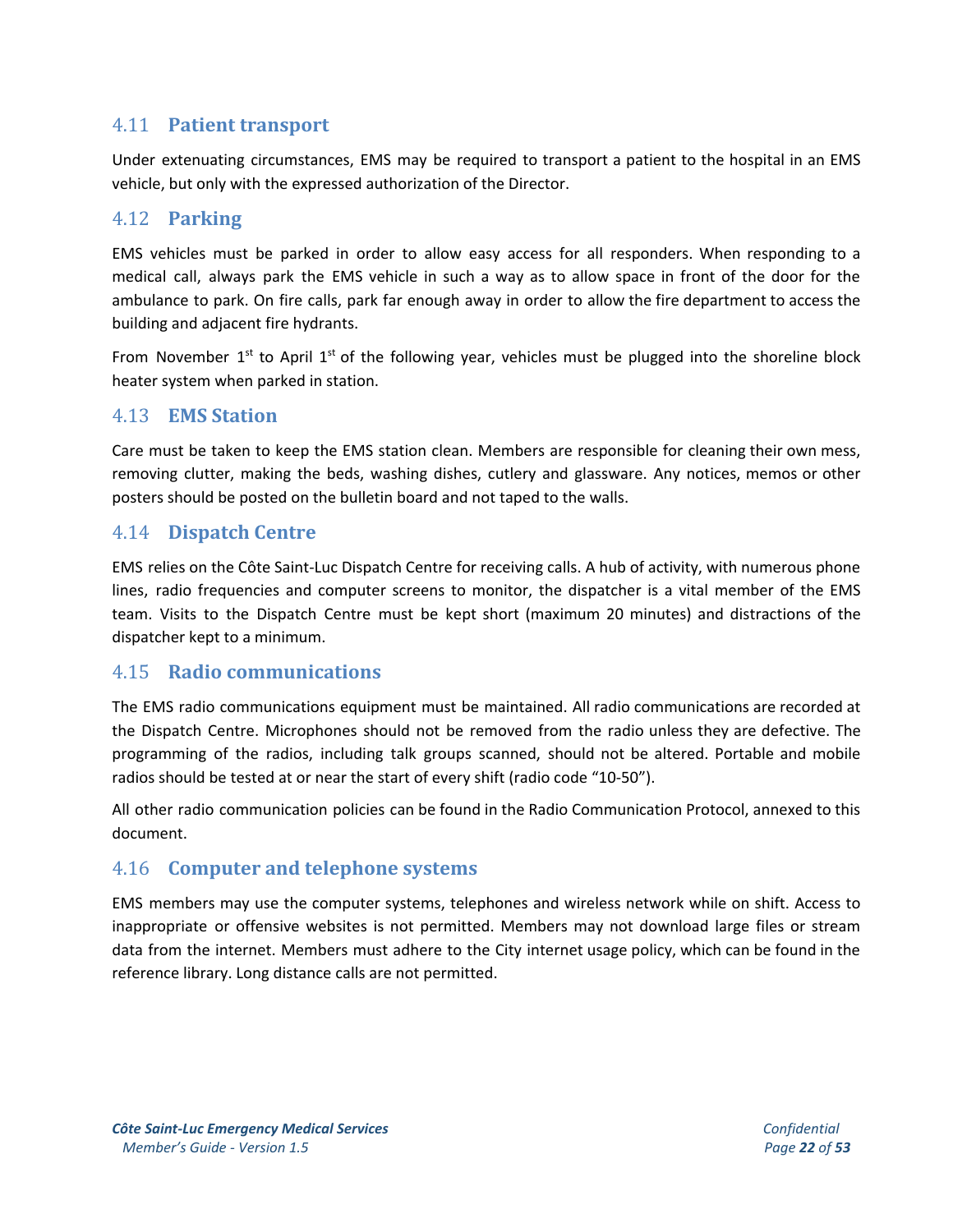## 4.17 **Websites and social media**

EMS members must exercise extreme caution and judgment when visiting and posting on websites and social media. Information and photos related to patients, incidents and scenes, even if the patient is not directly identifiable, may never be posted to social media sites, even if done while not on shift, without the permission of a Staff Officer. Members may not post disparaging or defamatory comments about the organization, other members or any aspect of EMS or the City.

## <span id="page-22-0"></span>4.18 **Photographs**

EMS members must exercise extreme caution and judgment when taking and sharing photographs of incidents, EMS members in uniform, vehicles and activities. Photographs posted of an EMS member in uniform must be in good taste and not defamatory to the organization or its members. A Staff Officer reserves the right to request that any EMS-related photo be removed.

## <span id="page-22-1"></span>4.19 **Assigned equipment**

Certain EMS members are assigned EMS equipment to be kept in their personal vehicle or for a particular use. This equipment remains the property of EMS and must be kept in good working order. Assigned equipment (e.g. radio, jump bag), must be left in station if the member to whom the equipment is assigned will be away or unavailable for more than 7 consecutive days. All assigned equipment must be returned when the member resigns or is dismissed.

## <span id="page-22-2"></span>4.20 **Identification cards**

All members will be issued an identification card, which must be worn or carried at all times while on duty. The identification card remains the property of the City and can be revoked at any time.

#### <span id="page-22-3"></span>4.21 **Linens**

EMS provides linens (sheets, blankets, pillows) for patient use. Additional linens may be provided for members who do overnight shifts.

#### <span id="page-22-4"></span>4.22 **Lockers**

Members may be assigned a locker for storing their personal effects between shifts. Locks and keys will be assigned. Personal locks are not permitted and may result in the lock being cut and the loss of locker privileges.

#### <span id="page-22-5"></span>4.23 **Weapons**

<span id="page-22-6"></span>Other than multi-tool devices (e.g. Swiss Army knife), with a blade shorter than three inches, no weapons of any type may be carried while on shift or in the EMS Station.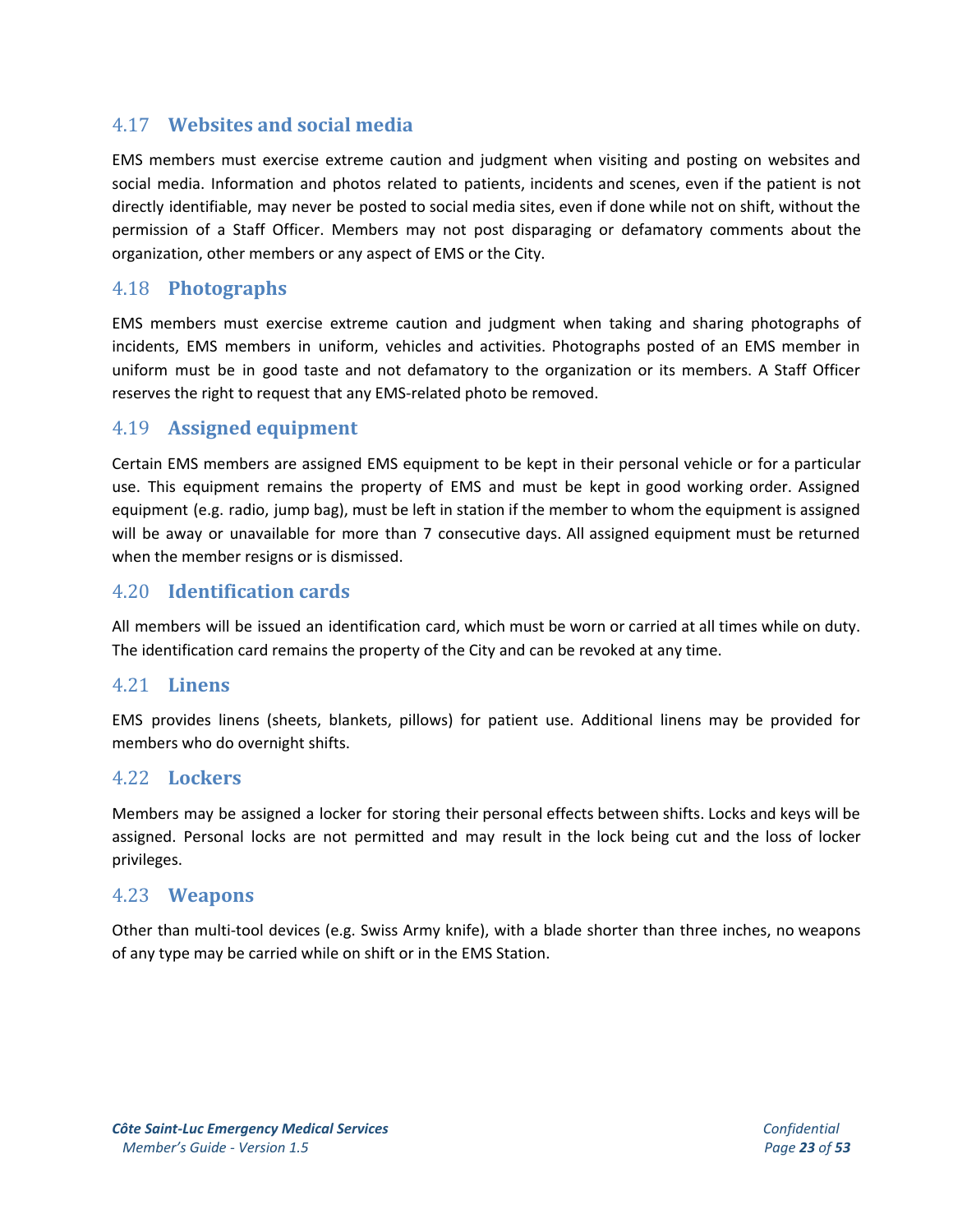## **CHAPTER 5 – TRAINING**

## <span id="page-23-0"></span>5.1 **Training**

EMS offers courses and certifications throughout the year. All new recruits must complete the initial training program and a *stage* before being cleared to work as a Medic. Members who obtain outside certification must supply a copy of their certificate of successful completion to the department secretary, who will add it to the member's personnel file.

## <span id="page-23-1"></span>5.2 **Continuing education**

All members must complete a certain number of continuing education credits every year. Failure to complete the continuing education program established will result in the member being placed on inactive status.

#### 5.3 **Certification**

All members must complete the required continuing education modules, in accordance with the established training schedule. Members must be on time to all training sessions and may not be permitted to complete the class if they are late, at the sole discretion of the instructor. Failure to complete modules will result in the loss of on-the-road privileges until the module is completed. Members who do not complete the modules may organize private lessons with an accredited agency or instructor, at their sole cost.

#### <span id="page-23-2"></span>5.4 **Driver training**

All Medics who wish to become Driver-Medics must complete the Driver Training program, which includes a theoretical and practical component. The Driver Training program supervisor will provide the necessary tools and assist Medics with the process involved in getting the proper license certification. The City does not reimburse license fees or fees associated with obtaining or maintaining an emergency driving license classification (4A).

#### <span id="page-23-3"></span>5.5 **Evaluations**

Members must complete Trainee or Driver-Trainee evaluation forms within 24 hours of the end of the shift.

#### <span id="page-23-4"></span>5.6 **Recruiting**

EMS strives to attract the best of the best and all members can help bring quality applicants to join the organization. All potential recruits must attend an information session and interview process and must undergo any required background checks.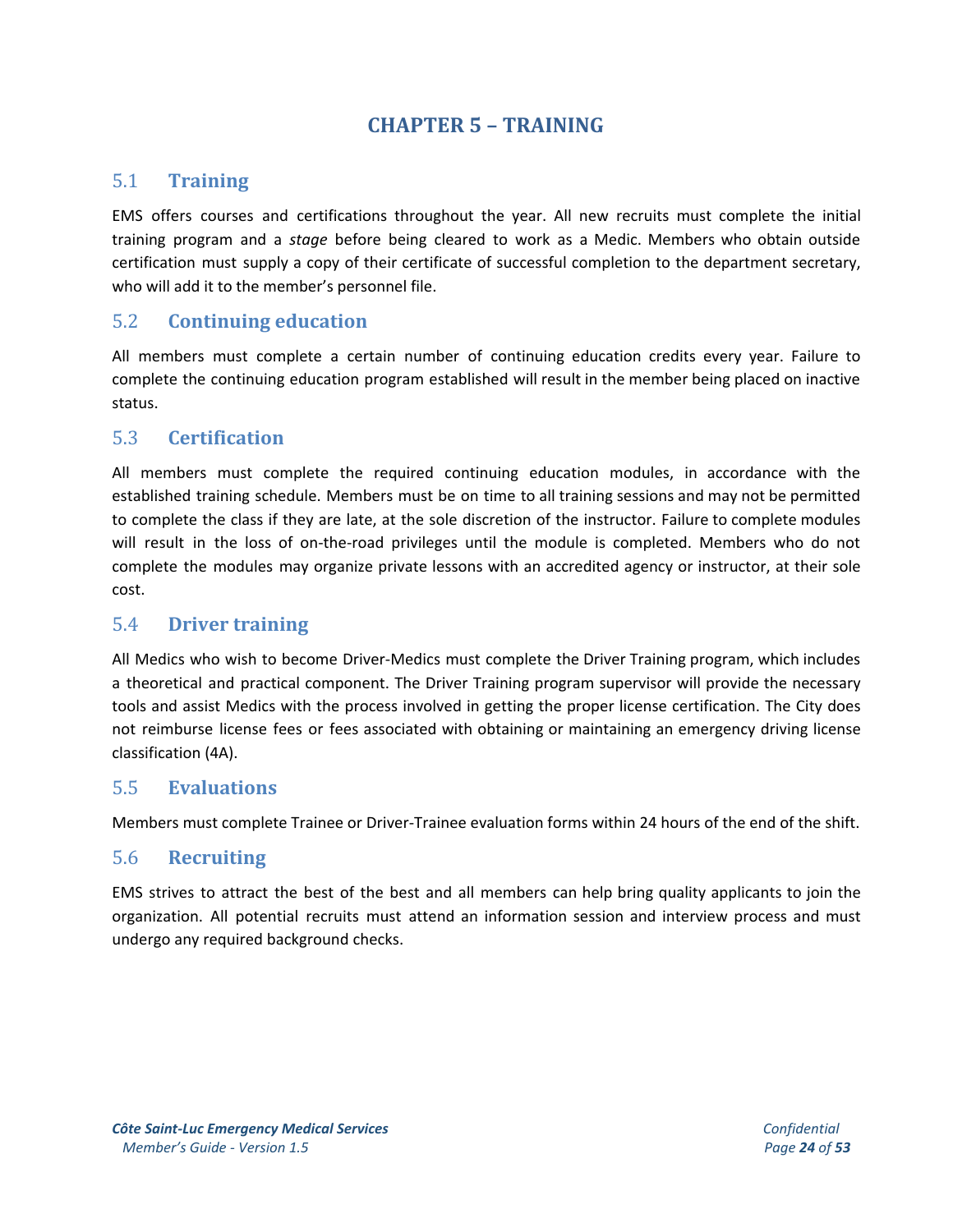## **CHAPTER 6 – QUALITY ASSURANCE**

#### <span id="page-24-1"></span><span id="page-24-0"></span>6.1 **Quality Assurance program**

In order to ensure that the highest level of care is provided, the members of the Quality Assurance Team review all patient care reports to ensure that the documents are completed properly and that treatment provided respects the standard of care.

In the case of errors, omissions or the need for clarification, the Quality Assurance Team members may contact a member by e-mail, telephone or in person.

## <span id="page-24-2"></span>6.2 **Patient Care Report ("PCR")**

All Patient Care Reports must be properly completed and signed by the Driver-Medic and before leaving the station at the end of the shift. Members may not remove any Patient Care Reports from the EMS station. Calls that involve more than one patient require a separate Run Sheet and patient care records for each patient. Patient Care Reports include the following forms:

● *Rapport d'intervention préhospitalière - premier répondant* (AS805M): This form must be completed for all calls received via the Urgences-santé CAD system ("RAO").

Complementary report: This form must be completed for calls that:

- Occur elsewhere that at the patient's residence;
- Involve an error by an EMS member or malfunction of EMS equipment;
- Require additional information.

It is not necessary to append a copy of a patient's medical file or EKG print-out to the Patient Care Records.

#### <span id="page-24-3"></span>6.3 **Run Sheet**

The dispatcher must complete a Run Sheet for every call, indicating the response times, location of the call and other pertinent information and send this form to the responding crew after the call. A separate Run Sheet is required for every patient. The Run Sheet must be stapled to the AS805M and PCR, as well as any additional narrative forms and deposited in the report box. The Run Sheet is sent to the EMS Station at the end of each call.

#### <span id="page-24-4"></span>6.4 **Defibrillator data card**

The defibrillator data card must be downloaded to the Ready Room computer at the start of every shift.

#### <span id="page-24-5"></span>6.5 **Access to patient information or care records**

EMS members are not permitted to give out patient information other than to other providers or police officers directly involved in the incident. Any requests for copies of patient care records must be sent to the Director.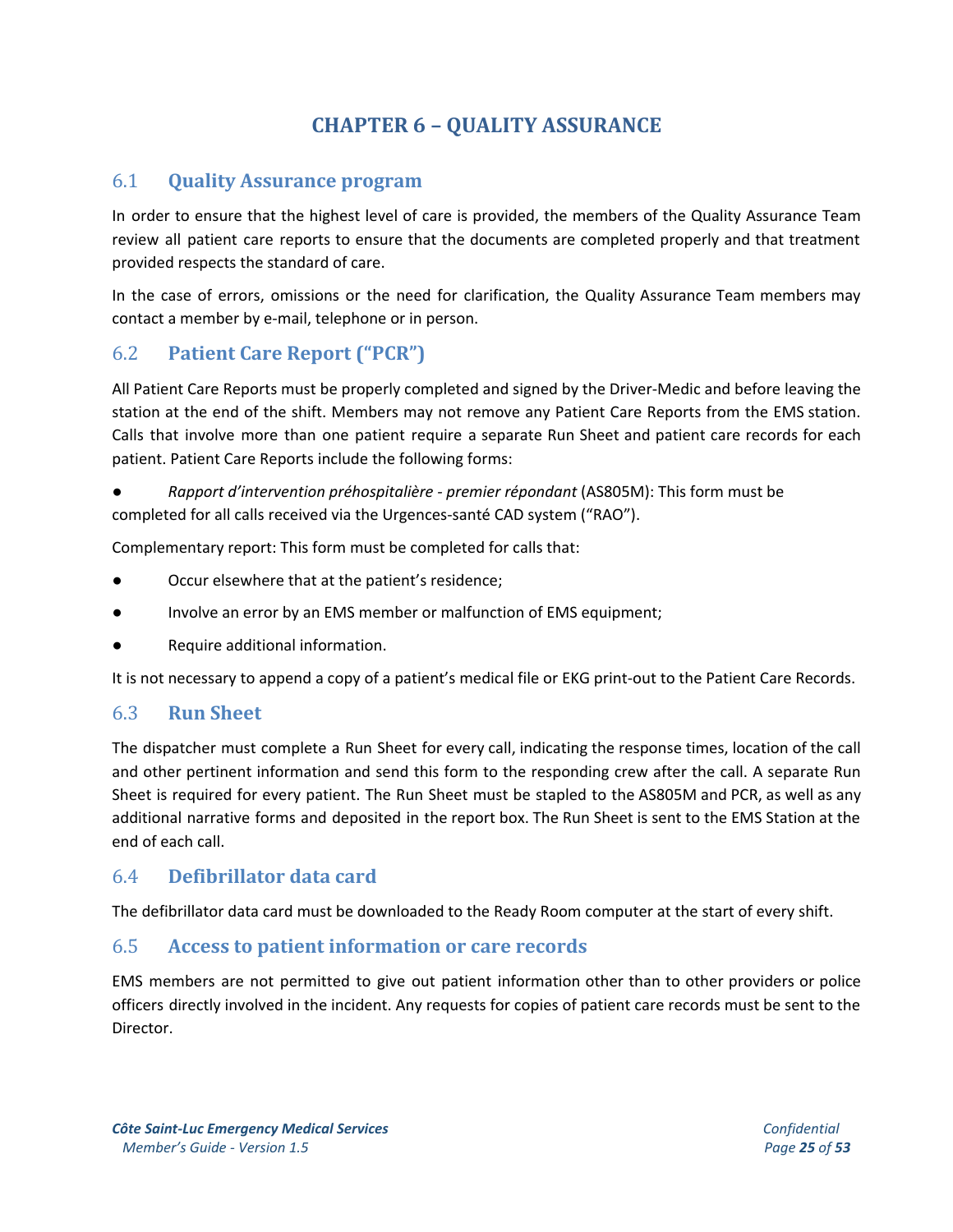## **CHAPTER 7 – ADMINISTRATION**

## <span id="page-25-1"></span><span id="page-25-0"></span>7.1 **Honorarium**

EMS Driver-Medics and Medics may be entitled to an honorarium, or *per diem*, which is a nominal sum per hour of service, to cover the member's out-of-pocket expenses for gas, meals, uniforms and supplies. Honorariums are a privilege offered by the City and the amount may be changed or revoked at any time. Trainees, observers and auxiliary members are not eligible for honorariums.

The City does not issue tax forms (T4 or T4A) for honorariums. Declarations must be made in accordance with the law.

## <span id="page-25-2"></span>7.2 **Vehicle checklist**

At or near the beginning of every shift, the Driver-Medic (or Driver-Trainee, under the supervision of the Driver-Medic) must complete a vehicle inspection and checklist. Any minor problems should be recorded on the checklist. Any major problems must be indicated on the checklist and reported to the appropriate Officer.

## <span id="page-25-3"></span>7.3 **Equipment checklist**

At or near the beginning of every shift, the Medic (or Trainee, under the supervision of the Medic) must complete an equipment inspection and checklist. Any missing or broken supplies must be replaced with inventory from the Equipment room and the equipment team advised by e-mail of any missing or broken equipment.

#### <span id="page-25-4"></span>7.4 **Personnel files**

EMS maintains a file on each member, which will contain their contact information, commendations, disciplinary measures and other related documents. Members must report any change in their status to the Manager of Operations, such as the revocation of a driver's license, the loss of the 4A driver's license class or the opening of a criminal record. Members may request to see a copy of their personnel file, in writing to the Director. Personnel files can only be viewed in the presence of the Director.

## <span id="page-25-5"></span>7.5 **Access to information**

Members who are requested to provide call data, other than to other services involved in an intervention, must refer the request to the Director who will validate the request with the City Clerk and ensure that federal and provincial access to information laws are respected.

## <span id="page-25-6"></span>7.6 **Training fees**

Members may be required to pay all or part of certain training courses that are offered. Payment of fees related to these courses is not a guarantee of successful completion of the course, nor that, in the case of the course taught to new Trainees, the Trainee will be cleared as a Medic.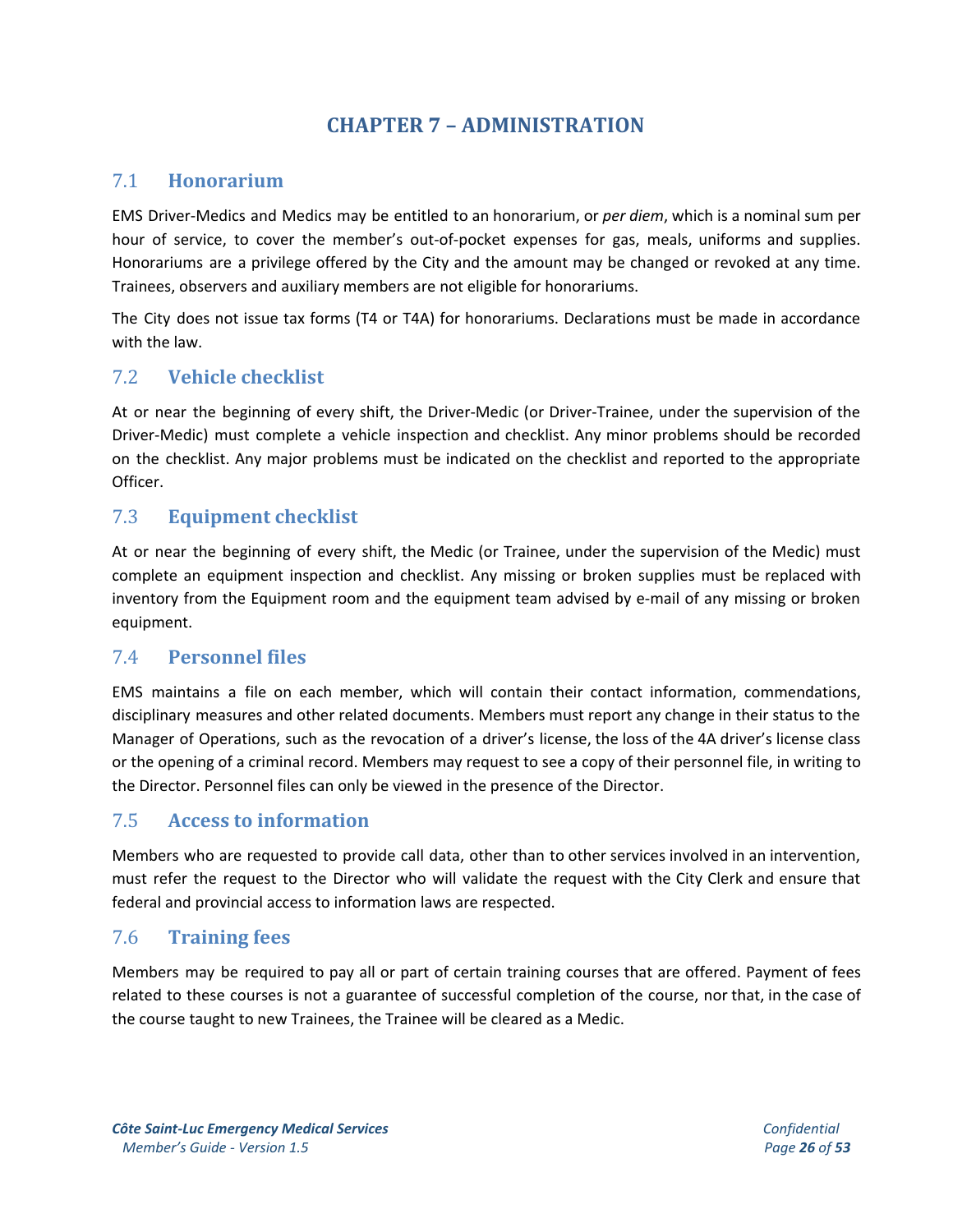## **ANNEX A – COMMON PHONE NUMBERS**

## <span id="page-26-0"></span>**EMS**

| Ready Room                      | 514-485-6800 ext. 5121 |
|---------------------------------|------------------------|
| Director                        | 514-485-6800 ext. 5105 |
| <b>Manager of Operations</b>    | 514-485-6800 ext. 5102 |
| Secretary                       | 514-485-6800 ext. 5101 |
| Fax                             | 514-485-8953           |
| Officer on Call                 | 514-451-7513           |
| <b>Dispatch Centre</b>          |                        |
| Internal line                   | 514-485-8915           |
| <b>EMS Dispatch</b>             | 514-485-6950           |
| <b>Public Security Dispatch</b> | 514-485-6960           |
| Fax                             | 514-485-6846           |
| <b>City</b>                     |                        |
| City Hall                       | 514-485-6800           |
| Library                         | 514-485-6900           |
| Parks & Recreation              | 514-485-6806           |
| <b>Public Works</b>             | 514-485-6868           |
| <b>Partner services</b>         |                        |
| <b>SPVM</b>                     | 514-280-2222           |
| <b>SPVM Station 9</b>           | 514-280-0109           |
| <b>SIM Prevention</b>           | 514-280-0868           |
| Urgences-Santé Support Clinique | 514-723-5800           |
| <b>Health care services</b>     |                        |
| <b>Poison Control Centre</b>    | 1-800-463-5060         |
| Info-santé                      | 811                    |
| <b>CLSC René-Cassin</b>         | 514-488-7878           |
| Jewish General Hospital         | 514-340-8222           |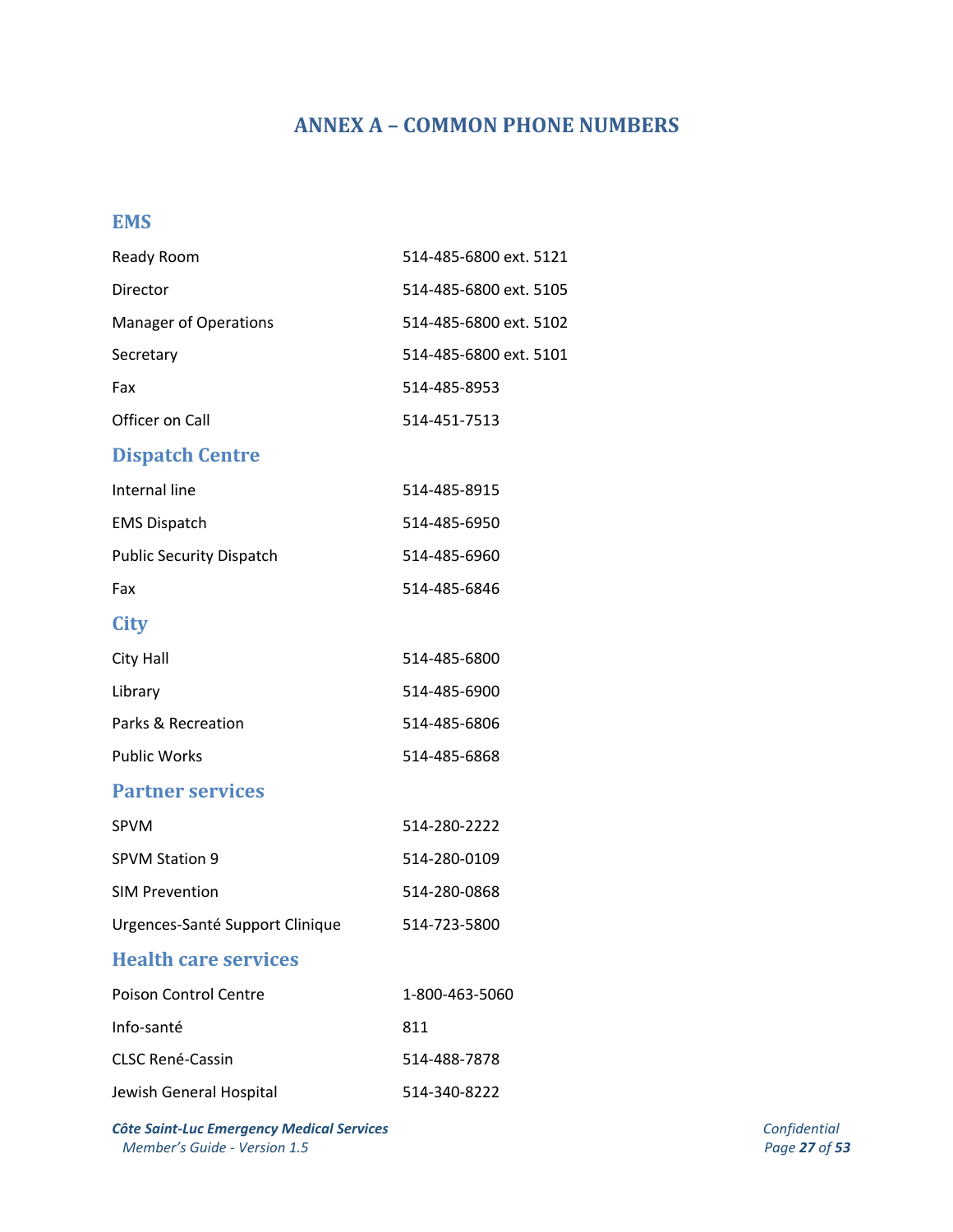| <b>Montreal General Hospital</b> | 514-934-1934 |
|----------------------------------|--------------|
| Montreal Children's Hospital     | 514-934-1934 |
| Royal Victoria Hospital          | 514-934-1934 |
| Ste. Justine Hospital            | 514-345-4931 |
| St. Mary's Hospital              | 514-345-3511 |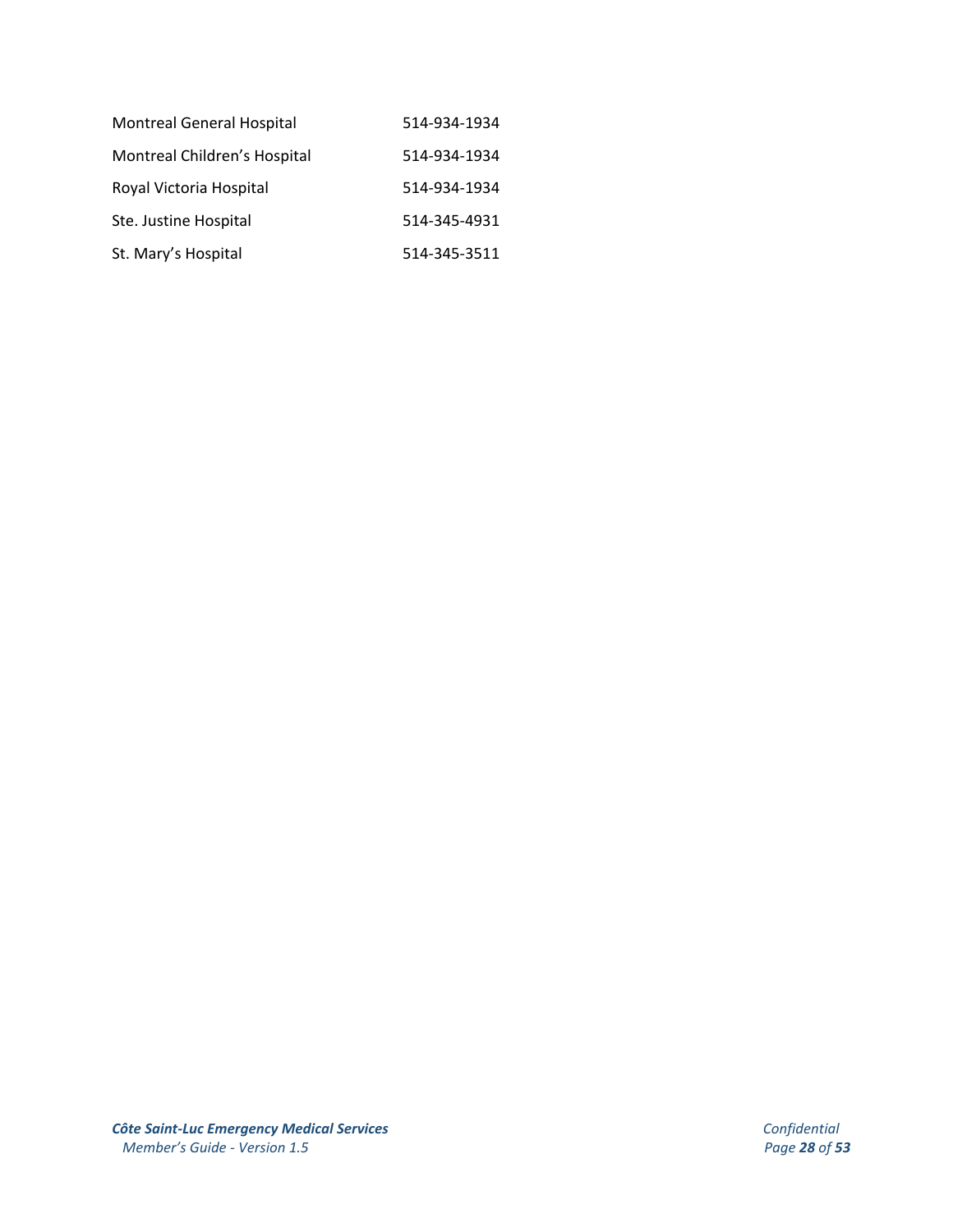## **ANNEX B – UNIFORM PROTOCOL**

## <span id="page-28-0"></span>**Introduction**

The purpose of this protocol is to standardize the uniforms worn by all EMS members on shift, to portray a positive and professional image. Members may only wear the uniform directly en route to, during and immediately after a shift or other sanctioned event. The uniform must be kept clean and be worn with pride.

## **Mandatory uniform for Driver**-**Medics and Medics**

- 1. The choice of one of the following collared tops:
	- Navy uniform shirt with CSL EMS crests on both shoulders *(position 1)*, short or long sleeve, worn over a neutral colour t-shirt, camisole or turtleneck;
	- CSL EMS-issued polo;
	- CSL EMS-issued workshirt, worn over a neutral colour t-shirt, camisole or turtleneck.

2. Navy cargo pants with a reflective band down the seam. Stretch pants, nylon pants, jeans and jogging pants may not be worn.

3. Black boots or shoes, free of any large logos or markings, with a CSA-approved safety toe.

4. Black belt with a plain or EMS-related buckle.



## **Optional uniform items for Driver**-**Medics and Medics**

- 1. CSL EMS jacket.
- 2. The following items may be worn over the uniform shirt or polo:
- Workshirt, as described above;
- Navy v-neck sweater with CSL EMS crests on both shoulders *(position 1)*;

Officers may wear their rank insignia on the epaulet *(position 2)* of the uniform shirt or v-neck sweater. A navy clip-on tie may also be worn.

3. CSL EMS issued baseball cap or toque.

## **Mandatory uniform for Trainees**

1. Navy uniform shirt with CSL EMS crests on both shoulders *(position 1)*, choice of short or long sleeve, worn over a white or navy t-shirt, camisole, tank top or turtleneck.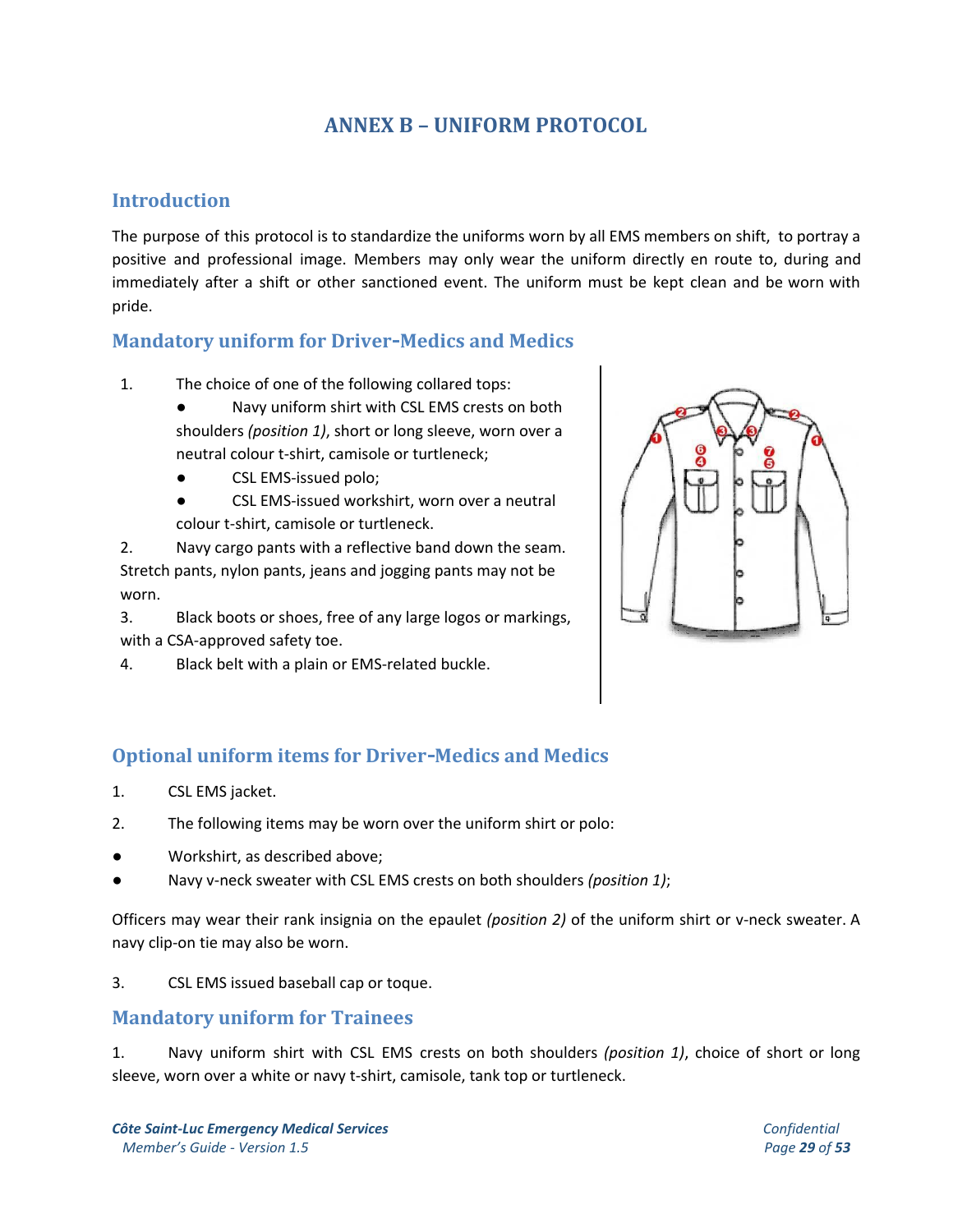2. Navy cargo pants, preferably with a reflective band down the seam. Stretch pants, nylon pants, jeans and jogging pants may not be worn.

3. Black boots or shoes, free of any large logos or markings, with a CSA approved safety toe.

- 4. Black belt with a plain or EMS-related buckle.
- 5. Trainee jackets are available in station for use while on shift.

#### **Mandatory uniform for Observers**

Members who bring an Observer are responsible for ensuring that they wear the proper attire.

- 1. Grey, black or navy button-down or polo shirt, free of any large logos;
- 2. Black or navy pants. Stretch pants, nylon pants, jeans and jogging pants may not be worn.
- 3. Black closed-toe boots or shoes;
- 4. Trainee jackets are available in station for use while on shift;
- 5. The observer vest must be worn.

#### **Miscellaneous uniform items**

1. Reflective traffic vests must be worn by all members for calls on the street, sidewalk, parking lot or other at risk area.

2. Fire gear must be worn on the scene of a hazardous incident (e.g. car accident, fire).

3. EMS-related collar pins may be worn on the uniform shirt, polo, workshirt or jacket, one on each side *(position 3)*.

4. Name Tags may be worn, on the right side above the breast pocket *(position 4)*. Only recognized accreditations, degrees, honours and certifications will be permitted on name tags.

5. Ribbons recognized by the Canadian Honours and Awards System may be worn on the left side of the uniform shirt *(position 5)*.

6. During the winter members may wear gloves or mitts and a navy toque. For safety reasons, scarves may not be worn.

7. From November  $1^{st}$  to November  $11^{th}$  of each year, members are encouraged to wear a poppy, which is worn on the left side, over the breast pocket *(position 7)*.

8. The CSL EMS t-shirt is considered part of the uniform, but may not be worn on its own on shift. It may be worn when not on shift, but members must remember that when they wear the t-shirt, they represent CSL EMS and must act accordingly.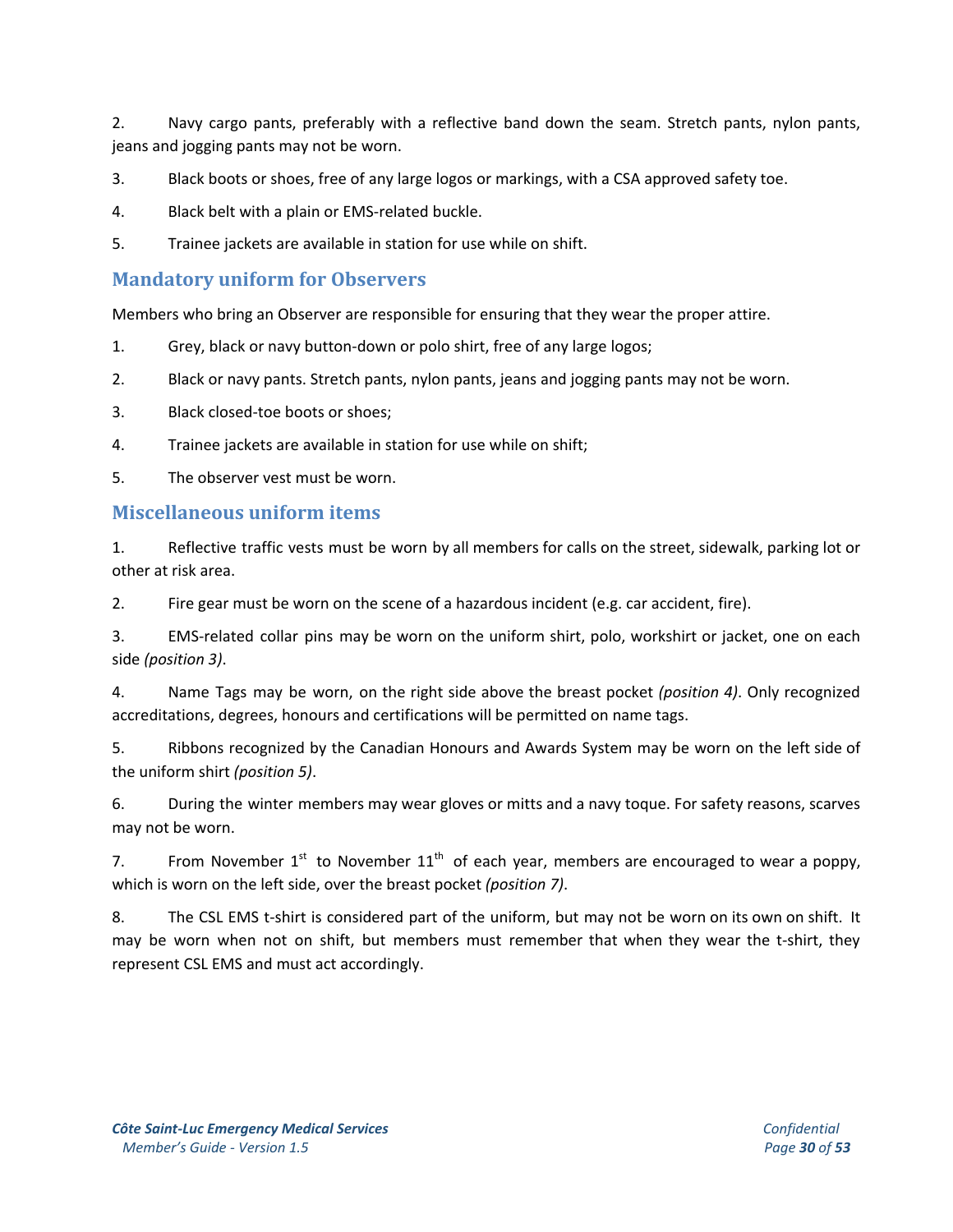## **Cleanliness, hygiene and safety**

EMS members must keep their uniform clean. Required replacement items should be addressed to the Equipment Team Leader. Members must maintain good personal hygiene. Long hair (passed the shoulders) must be tied up in a ponytail when on shift and outside of the EMS Station. Men must be clean shaven or keep beards neatly trimmed. Exceptions based on religious needs will be considered on an individual basis. Earrings may be worn if they are stud-type or loops that touch the earlobe. Small nose rings are permitted, but other facial jewellery may not be worn on shift. Tattoos must not be visible when in uniform.

## **Special considerations**

Members who cover a shift at the last minute may be exempted from abiding by the uniform protocol provided that they are appropriately dressed, including long pants and closed toe shoes. However, an effort must be made to wear at least a CSL EMS top.

## **Bike patrol**

A special uniform, including shorts, is permitted for bike patrol teams on duty.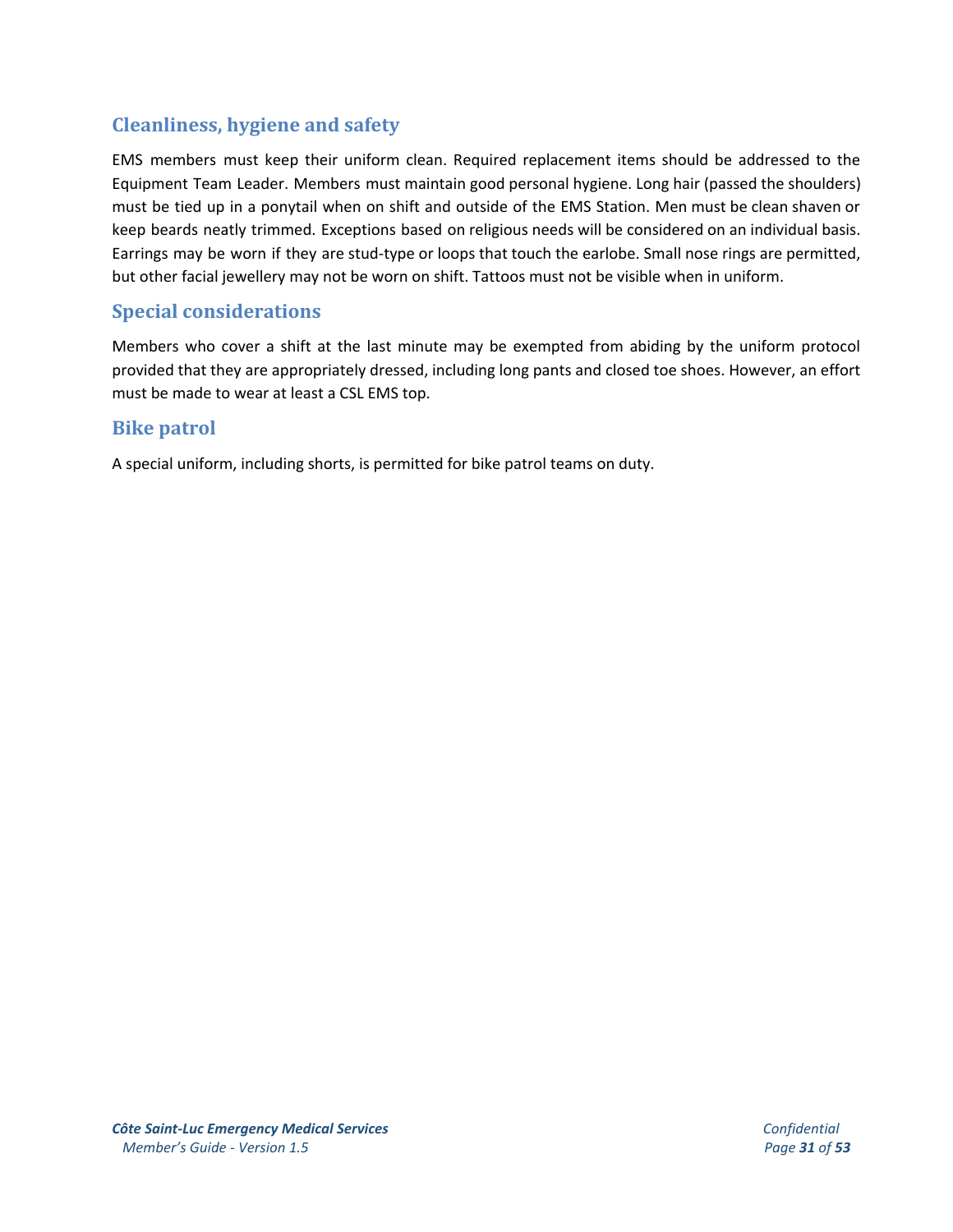## **ANNEX C – RADIO COMMUNICATION PROTOCOL**

#### <span id="page-31-0"></span>**Introduction**

The purpose of this protocol is to standardize the use of radio communications amongst EMS members to ensure consistent and efficient radio use. Communication requires a receiver, as well as a transmitter, so proper radio etiquette must be followed to ensure that messages get through. To simplify communications, use of the 10-codes is preferred. Communication should be short, clear and to the point.

#### **Language**

English and French can be used on the radio. Vulgar or profane language is prohibited. All communications are recorded and can be heard over various internet feeds.

## **Dispatch Centre**

The dispatcher is responsible for coordinating all radio communications. EMS members must follow the directives of the dispatcher. The call sign of the Dispatch Centre is "Central."

All communications must go through the Dispatch Centre. Only Officers may communicate directly with another member without the permission of the dispatcher. All other one-to-one communication requests must be approved by the dispatcher.

#### **Preparation**

Think of the intended message before beginning transmission and keep messages short and to the point. Transmissions will cut off after 30 seconds.

#### **Transmission**

All medical calls, including the alert tone, must be transmitted over the air, even if the EMS crew is at the Dispatch Centre when the call is received on the Computer Assisted Dispatch system (*Répartition assistée par ordinateur "RAO"* in French.)

#### **Identification**

The transmitter and intended recipient of a message must always be identified at the beginning of a conversation. The conversation will always end with the dispatcher giving the time (in 24-hour format). According to Industry Canada standards, the correct order of identification is the intended recipient, then the transmitter. The dispatcher will always use the call sign of the unit in subsequent transmissions to that unit.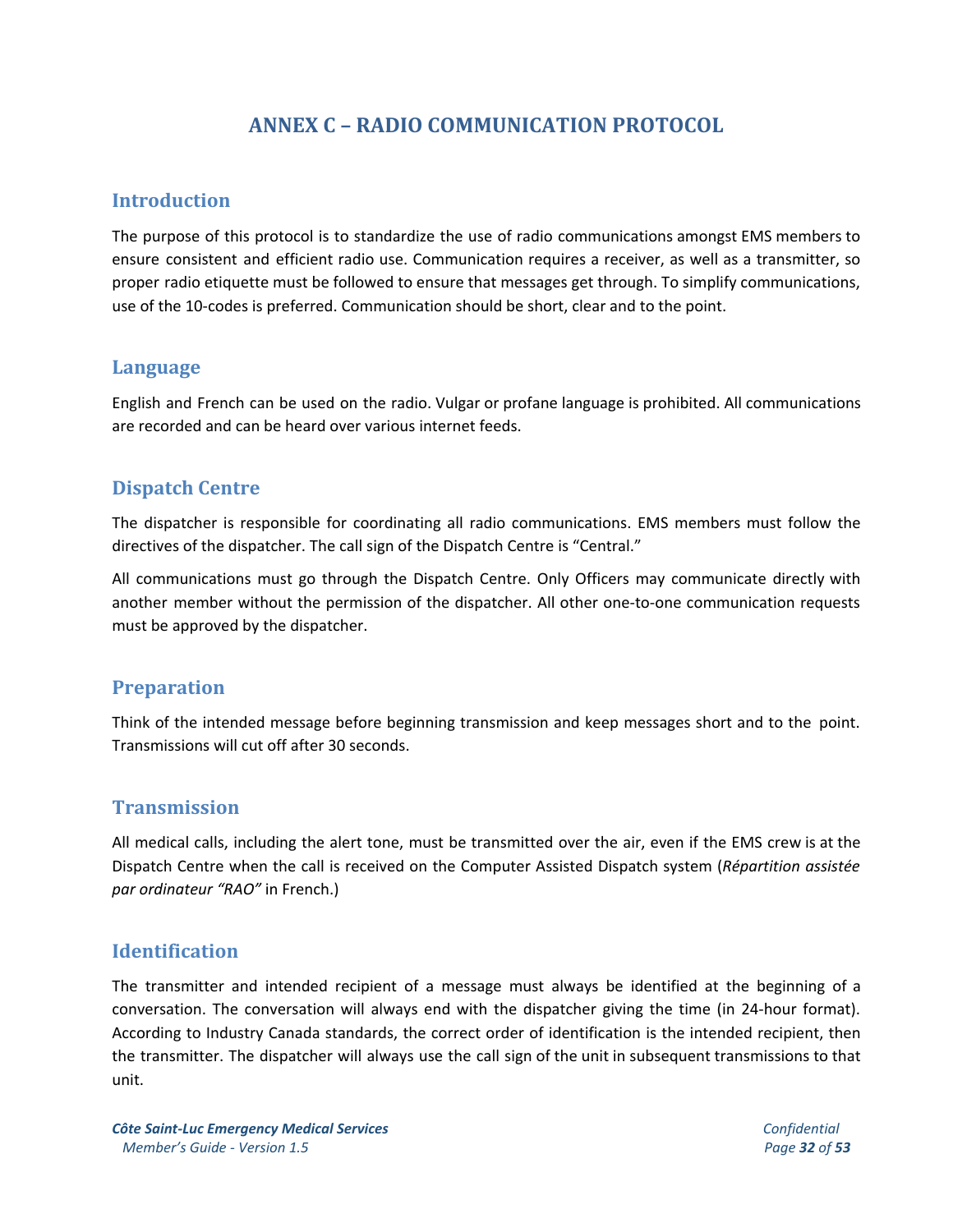*Example: Central, 839. (839 is calling Central)*

## **Answering**

The words "yes" and "no" should not be used. The correct terms are "affirmative" and "negative", respectively.

## **Stand**-**by**

If a receiver is not ready to receive a transmission, they may instruct the transmitter to stand-by (radio code "10-18"). There is no need to respond to a request to stand-by. Simply wait for the receiver to call back indicating that they are ready to receive the message.

## **Call signs**

Call signs should be used to identify users. All Officers have assigned call signs. The vehicle number should be used as the call sign for the mobile radio. Likewise, each member on shift should carry the radio that corresponds to the vehicle on which they are assigned. The Driver-Medic should use the "A" radio, the Medic should use the "B" radio and the Trainee should use one of the Trainee radios.

Below are the standing call signs:

| Call sign | <b>Designation</b>                  |
|-----------|-------------------------------------|
| ESC-1     | City Councillor - Public Safety     |
| $PS-1$    | <b>Public Safety Director</b>       |
| $PS-2$    | Public Safety Manager of Operations |
| EMS-XX    | <b>EMS Captain or Lieutenant</b>    |

#### **Letters**

The International Phonetic Alphabet should be used to spell out words and names. The list of letters and their corresponding word is found in this protocol.

## **Numbers**

To ensure comprehension of multiple digit numbers, they should be read, and then repeated digit by digit. To avoid confusion, the number "0" should be pronounced "zero".

*Example: Fifty-five, seventeen. Five. Five. One. Seven.*

Single digit numbers can be repeated by adding them.

*Example: Five. Three plus two.*

*Côte Saint-Luc Emergency Medical Services Confidential Member's Guide - Version 1.5 Page 33 of 53*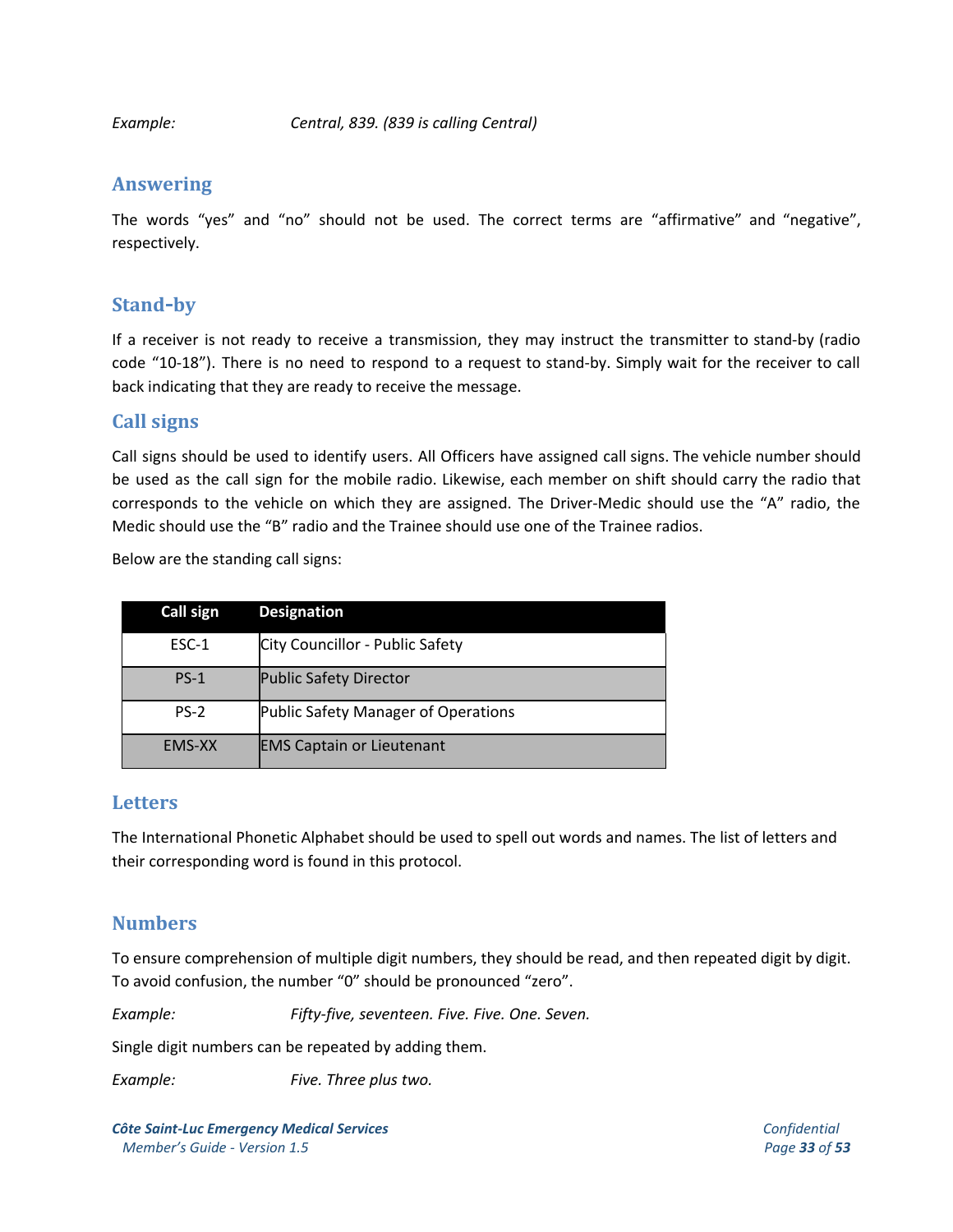## **Alert tones**

The Dispatch Centre can transmit the four following audible tones by radio:

| <b>Tone</b> | Sound                     | <b>Use</b>              |
|-------------|---------------------------|-------------------------|
|             | Solid tone                | Second call in sector   |
|             | Beeping tone              | Fire call               |
| 3           | Alternating high-low tone | <b>Medical call</b>     |
| 4           | Siren tone                | <b>Evacuation alert</b> |

## **Acknowledgement of alert tone**

EMS crews must acknowledge that they received a medical call alert tone by either confirming with the dispatcher or taking the call information right away.

*Example: <ALERT 3> 839, Central. 10-200 Cavendish and Mackle for a 26-Delta-2. Prio 1.*

*839, 10-04, 10-18.*

## **Status updates**

When affected to a call, the crew must confirm when they arrive on scene (radio code "10-17"), when they make initial patient contact (radio code "IPC") and when they complete the call (radio code "10- 05").

## **Information update**

EMS crews must provide an information update (radio code "10-33") within five minutes of their initial patient contact. These updates should be brief and identify the age and gender of the patient, the chief complaint and the vital signs. Detailed information about a mechanism of injury would be helpful, whereas a patient's detailed medical history is not.

After giving an information update along with a complete set of vital signs, an EMS member may recommend that the ambulance downgrade to a non-urgent "10-16" response mode.

## **Phonetic Alphabet**

| Alpha          | <b>Juliet</b> | Sierra         |
|----------------|---------------|----------------|
| <b>Bravo</b>   | Kilo          | Tango          |
| <b>Charlie</b> | Lima          | <b>Uniform</b> |
| <b>Delta</b>   | <b>Mike</b>   | Victor         |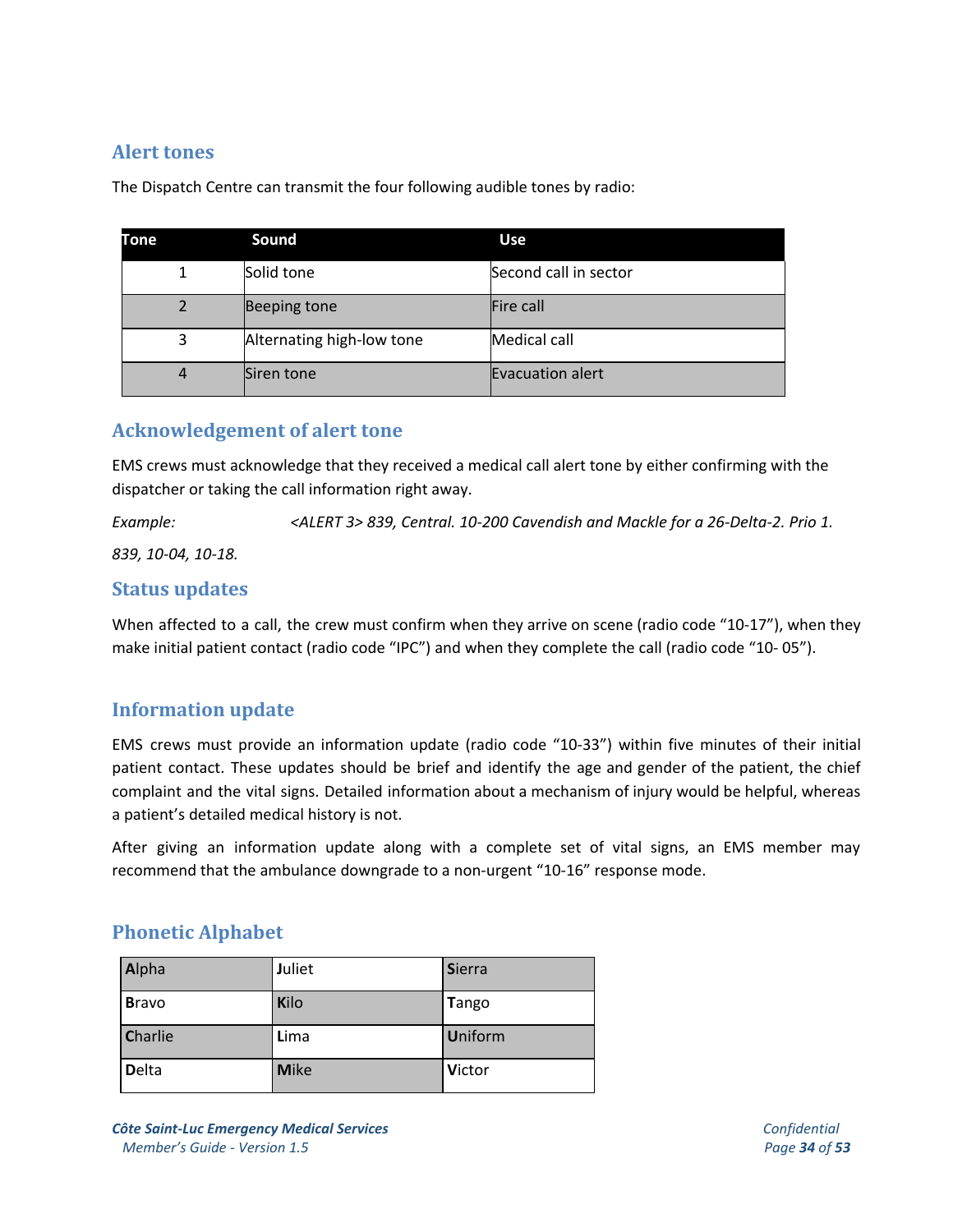| Echo    | <b>November</b> | Whisky  |
|---------|-----------------|---------|
| Foxtrot | Oscar           | $X-Ray$ |
| Golf    | Papa            | Yankee  |
| Hotel   | <b>Quebec</b>   | Zulu    |
| India   | Romeo           |         |

## **Clawson Codes**

EMS uses the Medical Priority Dispatch System, developed by Dr. Jeff Clawson to standardize and codify the various types of medical emergencies to which EMS crews are dispatched. The 33 Clawson Codes are further broken down with a letter (Omega, Alpha, Bravo, Charlie, Delta or Echo) and a number, example: 29-delta-2. A brief description of the specific Clawson Code can be provided by the Dispatcher when dispatching a medical call.

The list of Clawson Codes is:

| $\mathbf{1}$   | Abdominal pain                  |
|----------------|---------------------------------|
| $\overline{2}$ | Allergic reaction               |
| 3              | Animal attack / bite            |
| 4              | Assault                         |
| 5              | Back problem (non-traumatic)    |
| 6              | Breathing / respiratory problem |
| $\overline{7}$ | Burn / explosion                |
| 8              | Carbon monoxide inhalation      |
| 9              | Cardiac arrest                  |
| 10             | Chest pain                      |
| 11             | Choking                         |
| 12             | Convulsions                     |
| 13             | Diabetic problem                |
| 14             | Drowning / diving accident      |
| 15             | Electrocution                   |
| 16             | Eye problem                     |
| 17             | Fall                            |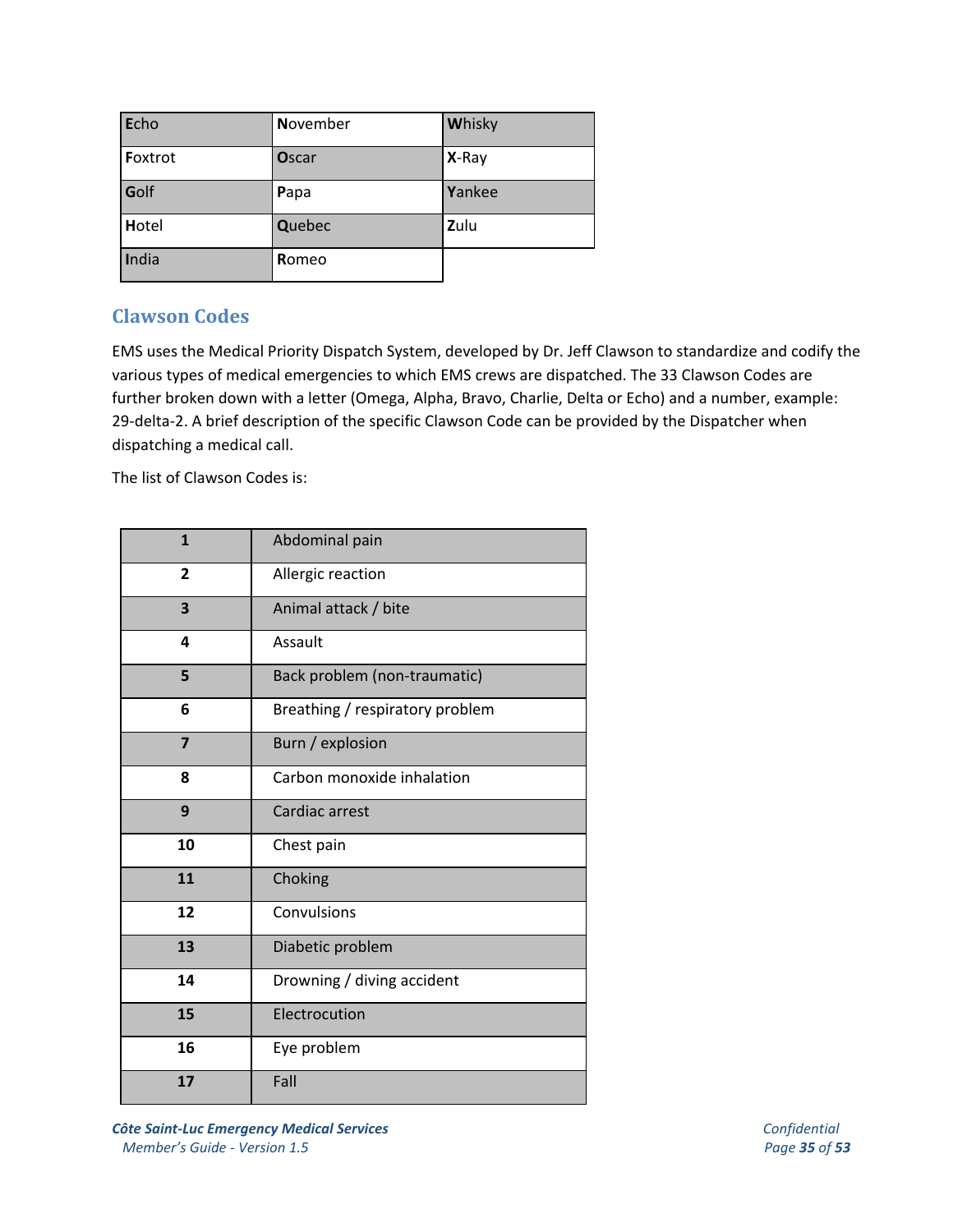| 18 | Headache                      |
|----|-------------------------------|
| 19 | Heart problem                 |
| 20 | Heat / cold injury            |
| 21 | Hemorrhage                    |
| 22 | Industrial accident           |
| 23 | Overdose                      |
| 24 | Pregnancy / birth             |
| 25 | Psychiatric problem           |
| 26 | <b>Sick Person</b>            |
| 27 | Stabbing / shooting           |
| 28 | <b>Stroke</b>                 |
| 29 | <b>Traffic accident</b>       |
| 30 | Trauma                        |
| 31 | <b>Unconscious</b>            |
| 32 | Unknown                       |
| 33 | Medical professional on scene |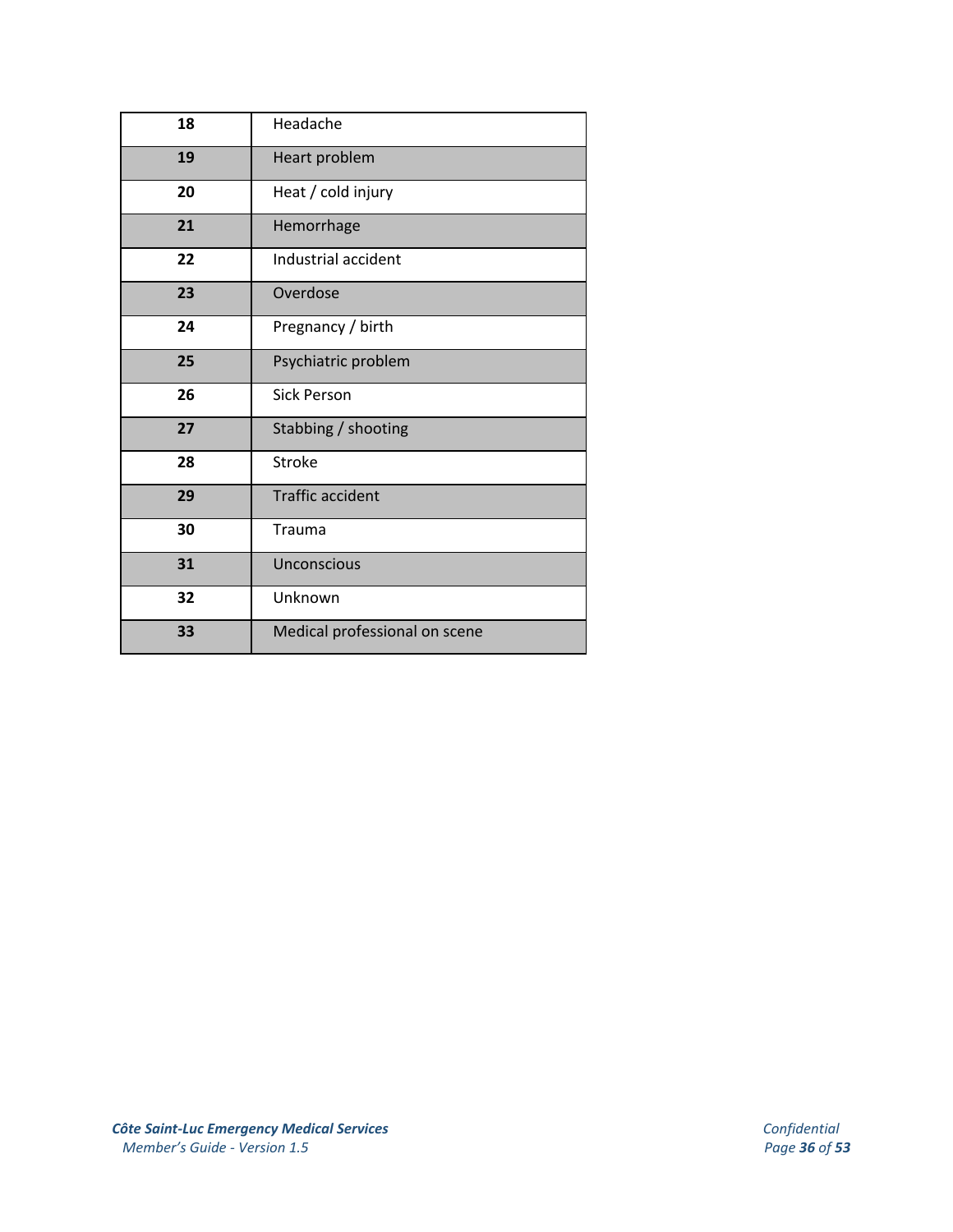## **Call Priority**

The Clawson Code assigned to a call will also be accompanied by a priority level. EMS responds only to priority 1 and priority 3 calls. If a call is downgraded to a priority 4 or 7 call, the EMS crew will discontinue their response, unless they have already established patient contact or are on the verge of doing so (e.g. knocking on the door).

Likewise, if only one crew is on duty and two simultaneous calls are received, the EMS crew should respond to the higher priority call unless they have already established patient contact or are on the verge of doing so. Where two calls are of the same priority, the crew will decide which call they will proceed to.

Priority codes are divided between pre-hospital and inter-hospital calls as follows:

| ŋ            | Pre-hospital immediate life threatening call        |  |  |  |
|--------------|-----------------------------------------------------|--|--|--|
| 1            | Pre-hospital life threatening call                  |  |  |  |
| $\mathbf{z}$ | Inter-hospital unstable patient                     |  |  |  |
| 3            | Pre-hospital potentially life threatening call      |  |  |  |
| 4            | Pre-hospital potential deterioration over time call |  |  |  |
| 5            | Inter-hospital rapid transfer                       |  |  |  |
| 6            | Inter-hospital transfer for appointment             |  |  |  |
| 7            | Pre-hospital stable patient call                    |  |  |  |
| 8            | Inter-hospital non-urgent call                      |  |  |  |

#### **Radio codes**

The EMS radio codes were modified on May 1, 2013 to correspond with the provincial ambulance radio code standards.

| 10-01 | Listening            |
|-------|----------------------|
| 10-02 | Repeat               |
| 10-03 | Cancel               |
| 10-04 | Understood           |
| 10-05 | Available            |
| 10-06 | Not available        |
| 10-07 | Personnel in danger  |
| 10-08 | Unreported emergency |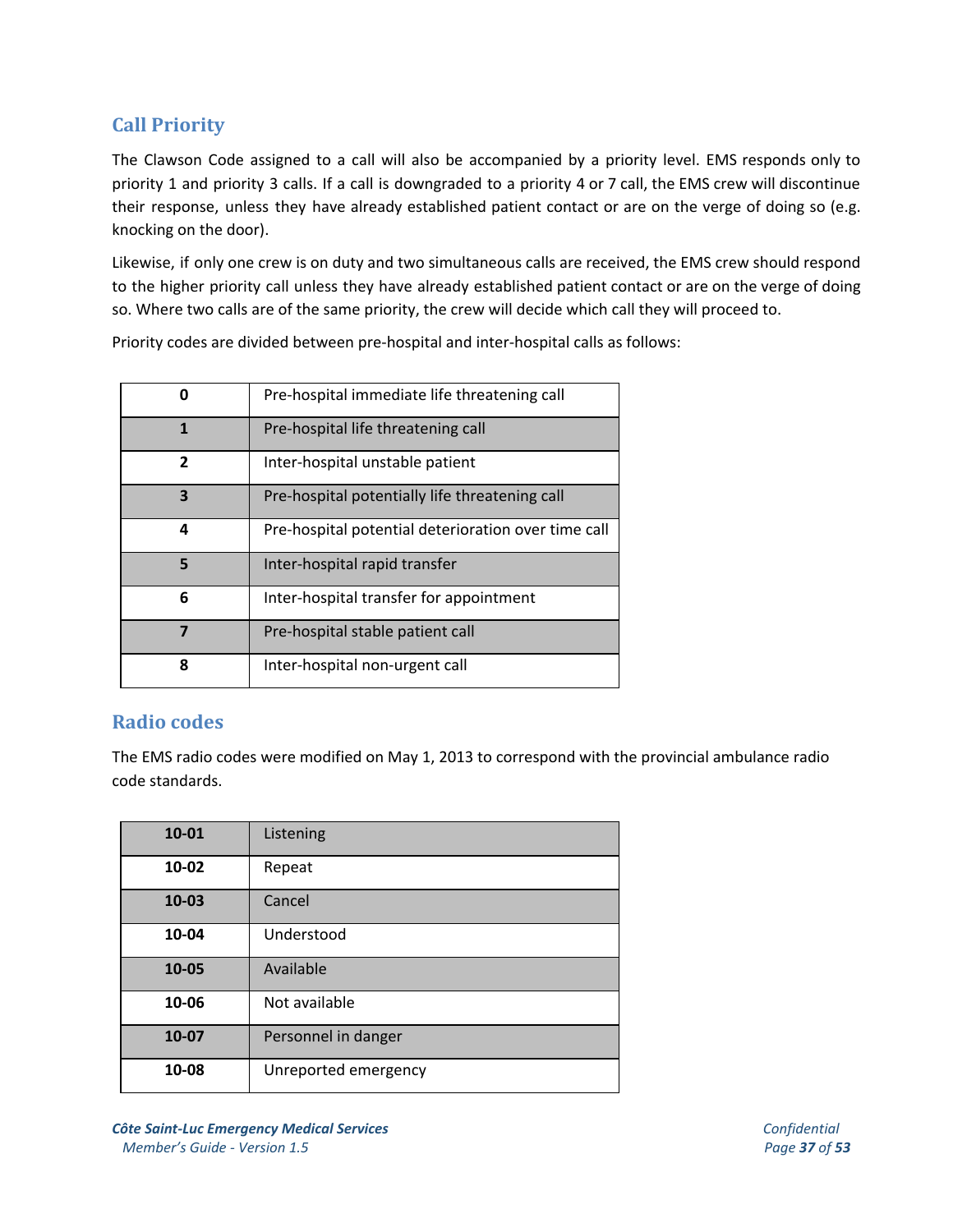| 10-09     | Meal                                     |  |  |  |
|-----------|------------------------------------------|--|--|--|
| $10 - 11$ | Call via telephone                       |  |  |  |
| $10-12$   | Stand-by point                           |  |  |  |
| 10-14     | EMS vehicle involved in traffic accident |  |  |  |
| $10 - 16$ | Non-emergency response                   |  |  |  |
| $10-17$   | Arrived on scene                         |  |  |  |
| $10-18$   | Stand-by                                 |  |  |  |
| $10 - 19$ | Attention all units                      |  |  |  |
| $10 - 20$ | Location                                 |  |  |  |
| $10-22$   | <b>Estimated time of arrival</b>         |  |  |  |
| $10 - 24$ | Confirm receipt of the previous message  |  |  |  |
| $10-28$   | <b>Public Security</b>                   |  |  |  |
| 10-30     | Urgent response mode                     |  |  |  |
| 10-33     | Information update                       |  |  |  |
| 10-34     | Fire department                          |  |  |  |
| 10-35     | Police department                        |  |  |  |
| $10 - 41$ | <b>Unsecured scene</b>                   |  |  |  |
| 10-42     | Sexual aggression                        |  |  |  |
| $10 - 43$ | Psychiatric problem                      |  |  |  |
| 10-44     | Death                                    |  |  |  |
| 10-46     | Infection risk                           |  |  |  |
| 10-48     | EMS escort to the hospital               |  |  |  |
| 10-49     | Reduced mobility                         |  |  |  |
| 10-50     | Radio test                               |  |  |  |
| 10-60     | Use specified channel                    |  |  |  |
| 10-61     | Permission to go direct                  |  |  |  |
| $10 - 62$ | Radio silence (explosives)               |  |  |  |
| 10-63     | Stealth approach                         |  |  |  |
| 10-65     | Released from a fire call                |  |  |  |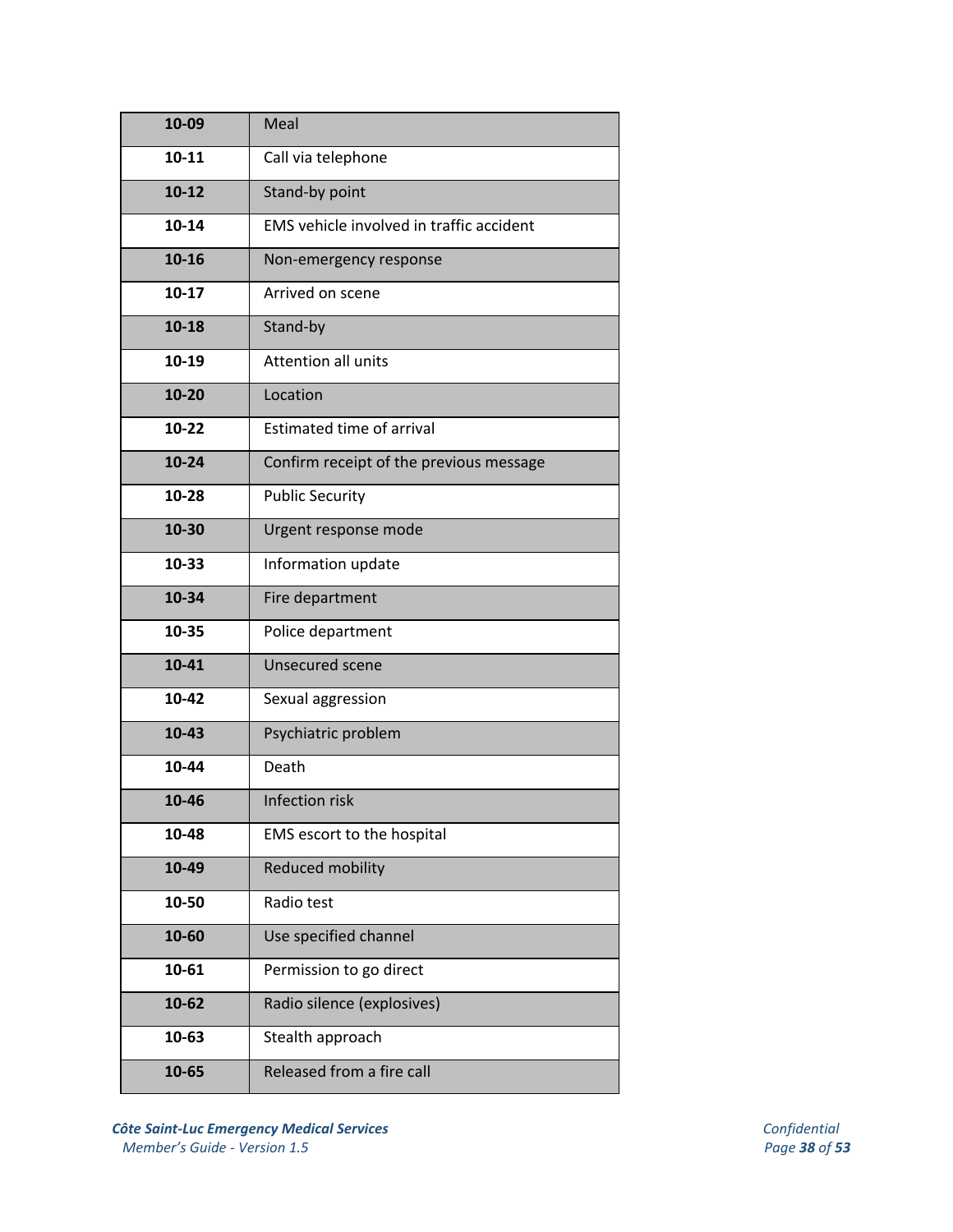| 10-70  | Priority message                              |
|--------|-----------------------------------------------|
| 10-85  | Gas fill-up                                   |
| 10-89  | End of availability (secondary/tertiary crew) |
| 10-90  | Special availability                          |
| 10-91  | Emergency situation / MCI                     |
| 10-92  | Emergency plan - local                        |
| 10-93  | Emergency plan - regional                     |
| 10-95  | Personal residence                            |
| 10-99  | Cardiac arrest                                |
| 10-100 | Unstable patient                              |
| 10-200 | Incoming call                                 |

#### **Use of radio codes**

#### **10-01 Listening**

This code indicates that the receiver is prepared to receive a communication. Alternatively, "go ahead" can be used. The receiver should always use their call sign when receiving the first communication in a conversation.

*Example: Central, 839. 839, 10-01.*

#### **10-02 Repeat**

This code is used to request that part or all of a communication be repeated.

| Example: | Central, 839. The patient is in apartment 803, 8, 0, 3.                    |  |  |  |
|----------|----------------------------------------------------------------------------|--|--|--|
|          | 839, 10-02 the apartment number, please. 839, it's apartment 803, 8, 0, 3. |  |  |  |

#### **10-03 Cancel**

This code is used to cancel all or part of a message, or to cancel a medical call.

*Example: 839, Central. 10-03, the call has been downgraded to a priority 4.*

#### **10-04 Acknowledge**

This code is used to acknowledge receipt of a message.

| Example: | 839, Central. The ambulance is 10-17. |
|----------|---------------------------------------|
|          | 839, 10-04.                           |

#### **10-05 Available**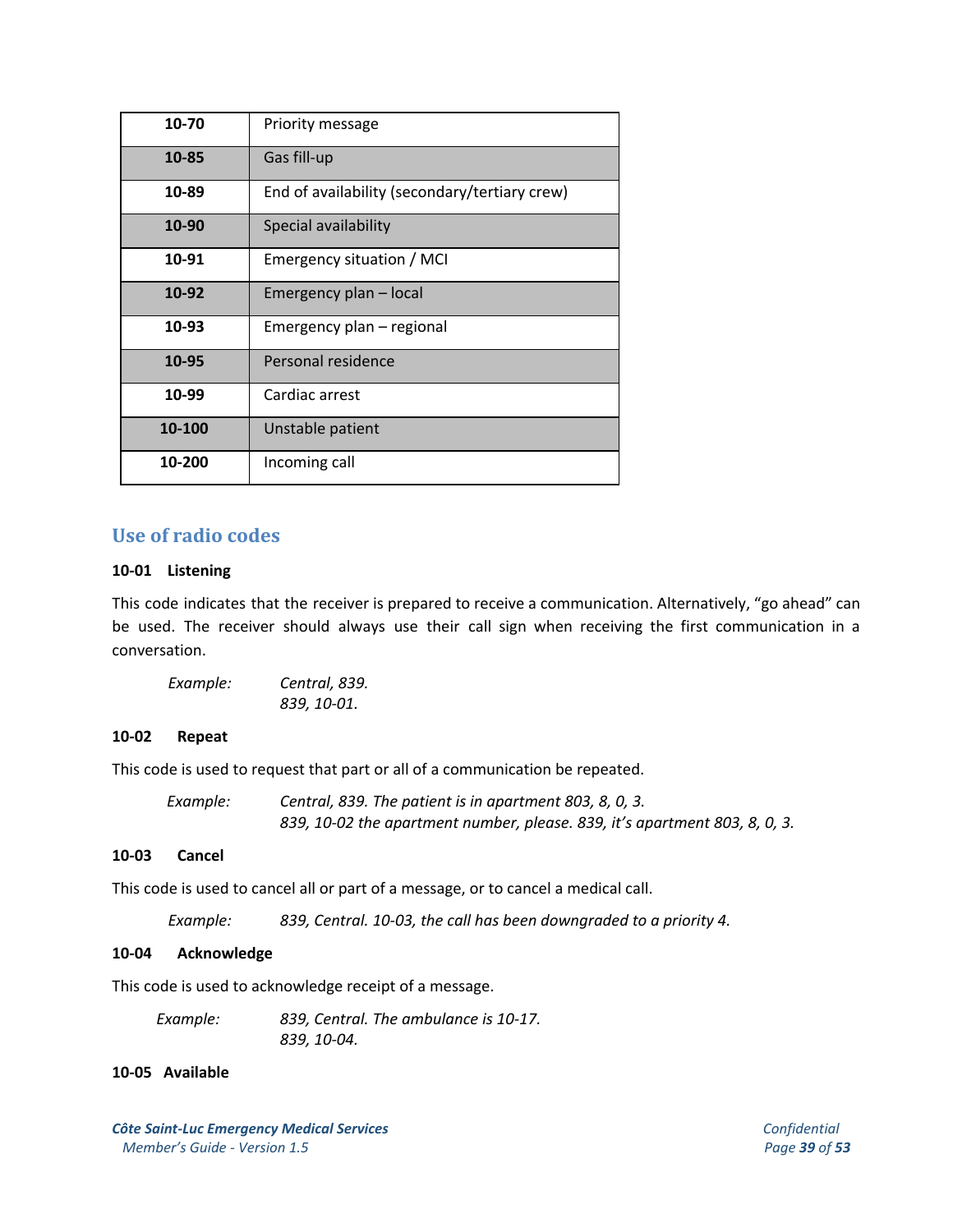This code is used to advise that a person unit is available. It is also used to notify that an EMS crew has completed a medical call and has returned to the vehicle.

*Example: Central, 839. 10-05 on scene.*

#### **10-06 Not available**

This code is used to advise that a member or unit is not available. A reason should be provided and an estimated duration, if temporary.

*Example: Central, 839. We're 10-06 for a mechanical problem.*

#### **10-07 Personnel in danger / distress call**

This code is used to advise that a member is in danger. Without escalating the situation, as much information as possible should be provided. Another way to advise that a member is to keep the radio keyed up so that the dispatcher can hear what is happening on the other end.

A member in danger may also activate the orange panic button on their portable radio or its microphone. If the button is activated, the dispatcher will request that the member confirm the "10-07". If it was accidentally activated, the member must respond "all clear" or "negative for the 10-07". Any other response, or the lack of response, will trigger the affectation of the police to the crew location.

All other non-essential radio communications are suspended until the 10-07 is resolved.

*Example: Central, 839. 10-07 in station. Send 10-35.*

#### **10-08 Unreported emergency**

This code is used when an EMS member comes across a medical emergency that has not been reported to 9-1-1. When advising of a "10-08", the member must provide the location, as much baseline information as possible and what additional resources are required.

*Example: Central, EMS-9. EMS-9, 10-01.* EMS-9, I have a 10-08 at the corner of Cavendish and Kildare for an elderly male who fell from standing. He *is bleeding from the nose. Please affect EMS and US.*

#### **10-09 Meal**

This code is used to identify a meal or meal break. EMS crews remain available for medical calls during their meals.

*Example: Central, 839. 10-09 at Cavendish Mall.*

#### **10-11 Call via telephone**

This code is used to request to be called by a land or cellular line, usually for sensitive information or a conversation that would be too long to be done over the radio. It can also be used as a back-up if radio reception is not available.

*Example: 839, Central. Can you 10-11 me?*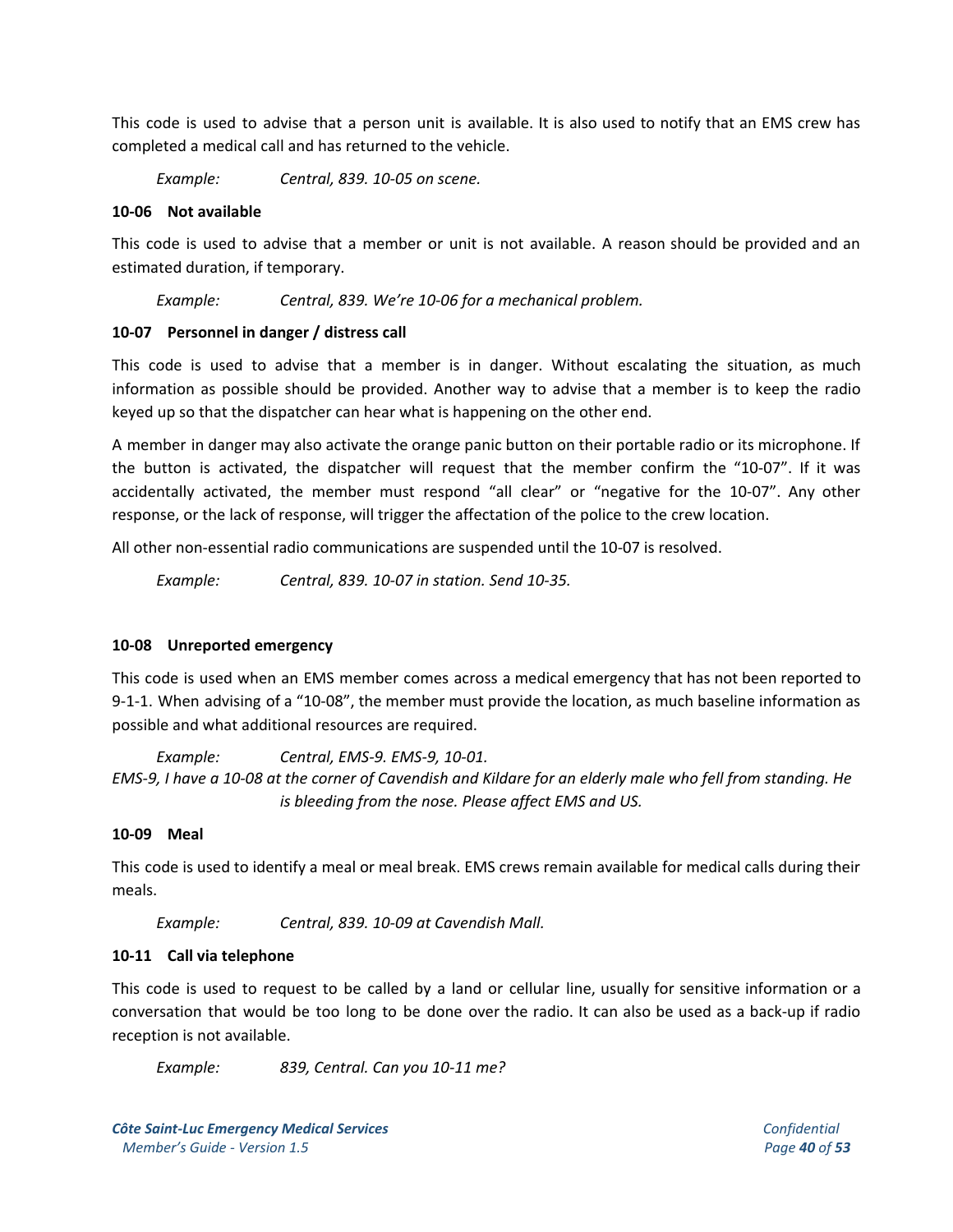#### **10-12 Stand-by point**

This code is used by Urgences-santé to refer to a dynamic deployment stand-by point.

*Example: Central, 839. US 412 is 10-12 at Côte Saint-Luc and Coronation.*

#### **10-14 EMS vehicle involved in a traffic accident**

This code is used when an EMS vehicle is involved in a traffic accident. The police must be requested to complete a report and the Director and Manager must be notified by the Dispatcher.

*Example: Central, 839. 10-14 at Kildare and Smart for a fender bender while driving 10-16. No damage to either vehicle and no injuries.*

#### **10-16 Non-emergency response mode**

This code is used to indicate that the EMS crew is en route in non-emergency mode; that is without the use of the flashing lights or sirens.

*Example: Central, 839. Proceeding 10-16 to the fire call at Smart and Westover.*

#### **10-17 Arrived on scene**

This code is used to indicate that the EMS crew has arrived on scene. The address should be confirmed when responding to a medical call.

*Example: Central, 839. 10-17, 5888 Cavendish.*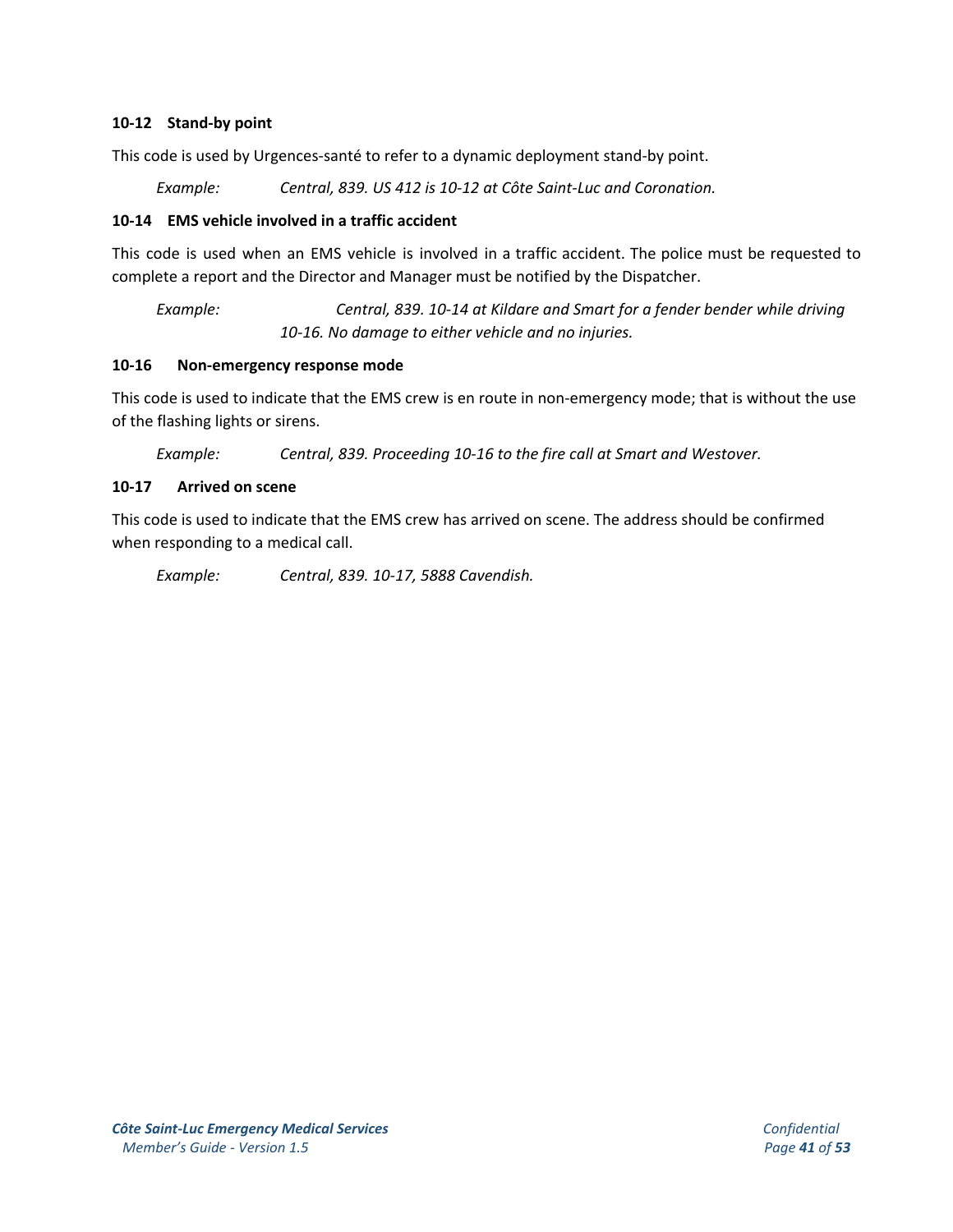#### **10-18 Stand-by**

This code is used to request that a transmitter stand-by before transmitting their message. See the previous note about stand-bys.

*Example: Central, 839.*

*839, 10-18.*

#### **10-19 Call to multiple units**

This code should precede a message intended for multiple recipients. The intended recipients should be listed or can be referred to as "all units". If warranted, the intended recipients should acknowledge receipt of the message in numerical order.

*Example: Central, 10-19 for 839 and 836, the missing person has been located.*

*839, 10-04.*

*836, 10-04.*

#### **10-20 Location**

This code is used to request or state a unit's physical location.

*Example: 839, Central. 10-20?*

*839, 10-20 is Cavendish and Kildare.*

#### **10-22 Estimated time of arrival (ETA)**

This code is used to indicate or request an estimated time of arrival (ETA). The former code is 10-79.

*Example: Central, 839. What is the 10-22 of U-S?*

*839, 10-79 is 15 minutes.*

#### **10-24 Confirm receipt of previous message**

This code is used to ask the receiver if they received the previous transmission, typically if they did not acknowledge the previous communication.

*Example: 839, Central. 10-24 that it is apartment 804, 8-0-4?*

*839, 10-04 for apartment 804, 8-0-4.*

#### **10-28 Public Security**

This code is used to request or to refer to the Public Security division. The former code is 10-36.

*Example: Central, 839. Affect 10-36 to 5888 Cavendish for a car parked in the fire lane.*

#### **10-30 Urgent response mode**

This code is used to indicate that the EMS crew is en route in emergency mode; that is with the use of flashing and alternating lights and sirens, as warranted. All emergency medical calls are to be responded to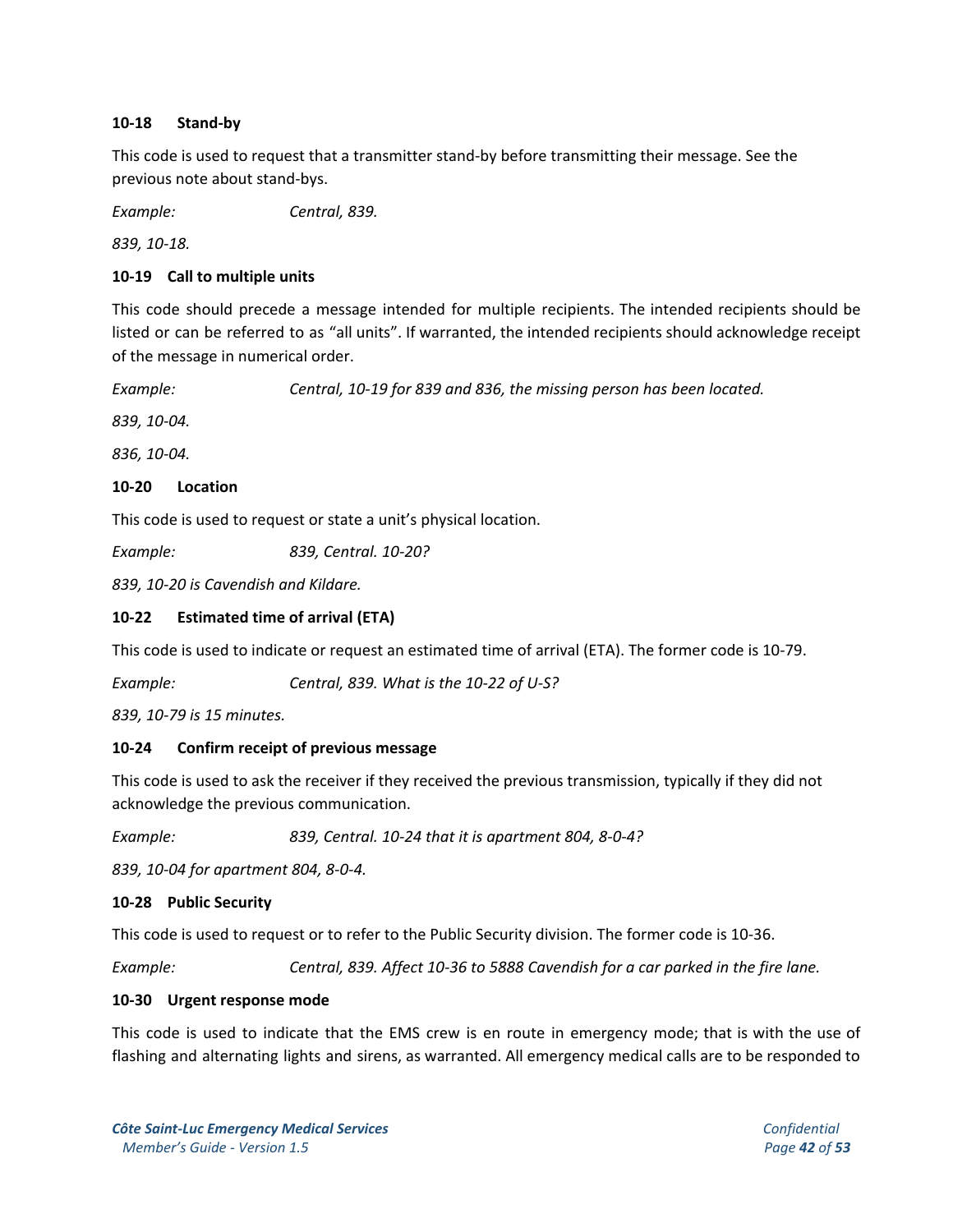in emergency mode, though always done in a safe manner and in accordance with the Driver Training regulations.

*Example: Central, 839. Responding 10-30 to 5888 Cavendish for a 17-D-2.*

#### **10-33 Information update**

This code is used as a preface to transmitting, or to request, additional information. See the previous note regarding information updates.

*Example: Central, 839 for a 10-33 [*…*]*

#### **10-34 Fire department**

This code is used to request or to refer to the fire department.

*Example: Central, 839. Please affect 10-34 to Blossom and Mackle for a garbage can on fire.*

#### **10-35 Police department**

This code is used to request or to refer to the police department.

*Example: Central, 839. 10-35, 9-dash-2 is 10-17.*

#### **10-41 Unsecured scene**

This code is used to identify an unsecured scene, such as a crime scene where the suspect may still be on the premises.

*Example: 839, Central. 10-41. Wait for 10-35 before proceeding.*

#### **10-42 Sexual aggression**

This code is used to refer to a sexual aggression.

*Example: Central, 839. Please affect 10-35 for a 10-42.*

#### **10-43 Psychiatric / behaviour problem**

This code is used to request or to refer to a patient with a suspected psychiatric or behavioural problem.

*Example: Central, 839. Please affect 10-35 for a 10-43.*

#### **10-44 Death**

This code is used to indicate a death. The former code was 10-13.

*Example: Central, 839. 10-44, unable to open the airway.*

#### **10-46 Infection risk**

This code is to indicate that the scene may present an infection risk. All EMS members must don personal protective clothing before proceeding, as indicated. Personal protective clothing includes goggles, masks, gowns, visors, etc.

*Example: 839, Central. 10-46 for H1N1. Full personal protection required.*

#### **10-48 EMS member on board ambulance**

*Côte Saint-Luc Emergency Medical Services Confidential Member's Guide - Version 1.5 Page 43 of 53*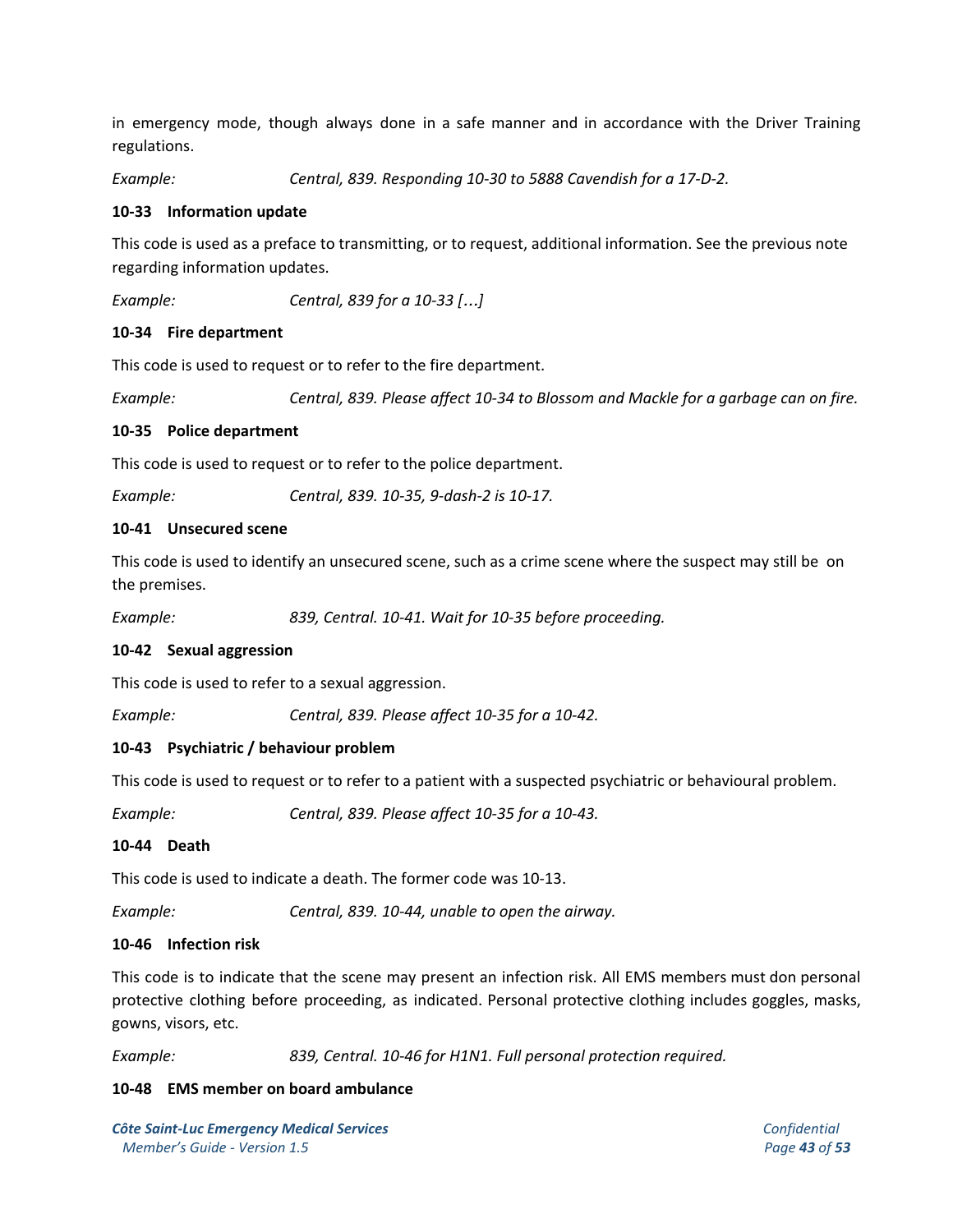This code is used to indicate that an EMS member is on board an Urgences-santé ambulance en route to a hospital. The former code is 10-28.

*Example: Central, 839. The Medic and Trainee are 10-48 to the Jewish General.*

*839, 10-04, VCOP is available to pick them up.*

#### **10-49 Reduced mobility**

This code is used to indicate a patient that has reduced mobility issues and that special considerations may need to be taken with regards to moving the patient.

*Example: 839, Central. 10-49, patient is wheelchair-bound.*

#### **10-50 Radio test**

This code is used to request or to perform a radio test. Tests are evaluated on a scale of five, using the following guidelines:

| 0/5 | No communication                                   |
|-----|----------------------------------------------------|
| 1/5 | Unable to understand message                       |
| 2/5 | Intermittent or poor reception of message          |
| 3/5 | Static, but able to understand majority of message |
| 4/5 | Clear with some static                             |
| 5/5 | <b>Clear communication</b>                         |

*Example: Central, 839 for a 10-50. 1-2-3-4-5, how do you copy?*

#### **10-60 Use specified channel**

This code is used to request that another user change to another channel.

*Example: Central, 839. 10-60 talkgroup 2 for a private message.*

#### **10-61 Permission to go direct**

This code is used to request permission from the Dispatcher to communicate directly with another user.

*Example: Central, 839. 10-61 with 836?*

*839, Central. Go ahead.*

#### **10-62 Radio silence (explosives)**

This code is used to indicate that explosives are on site and that radios must not be used, as the radio communications may interfere with and trigger an explosion. Upon hearing a 10-67, all mobile and portable radios must be turned off and remain off until the 10-62 has been resolved. Communications with the Dispatch Centre must be made by cellular or landline telephone. The former code is 10-67.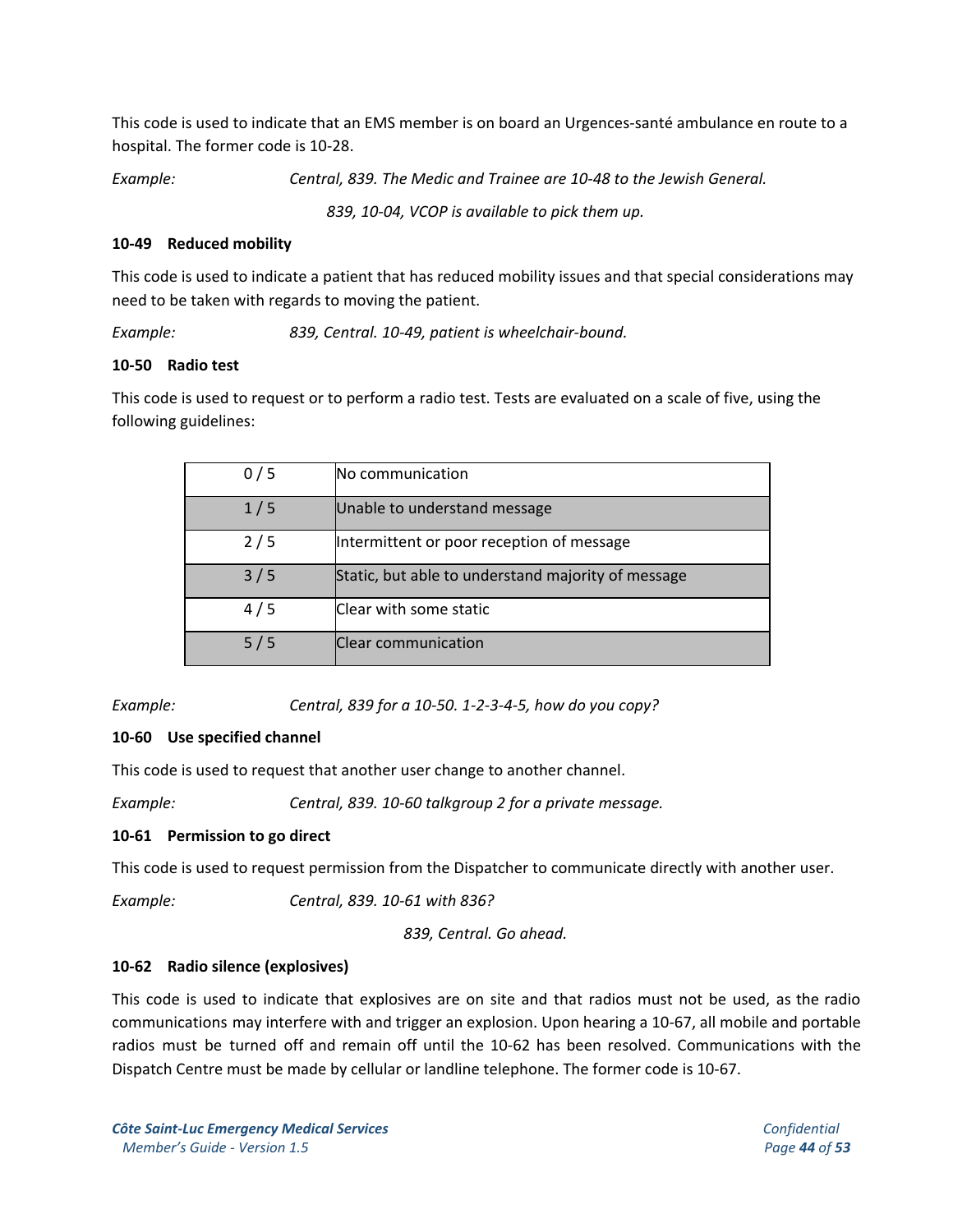#### *Example: Central, 839. 10-62, turning off all radios.*

#### **10-63 Stealth approach**

This code is used to indicate a stealth approach to a call, that is in 10-30 mode until a block from the address and then 10-16 for the final block. This mode is usually used for reported violence and psychiatric patients, where the emergency lights and sirens can further agitate them. The former code is 10-68.

*Example: Central, 839. 10-63 approach to 6777 Kildare.*

#### **10-65 Released from a fire call**

This code is used to indicate that the fire department has confirmed that no additional resources are required on a fire call, and as such EMS units can clear the scene. The former code is 10-22.

*Example: 839, Central. 10-65.*

*839, 10-04, we're 10-05 on scene.*

#### **10-70 Priority message**

This code is used to indicate a priority message. Normally, communications are not interrupted until a conversation is complete (indicated by the dispatcher transmitting the time). It is possible to interrupt a conversation in order to transmit a priority message. When a priority message is being transmitted, all other communication is suspended and should not be resumed until the priority has been resolved.

*Example: Central, 839. 10-70. 10-35 requested urgently for*…

#### **10-85 Fuel fill-up**

This code is used to indicate that an EMS vehicle is at the Public Works yard to add fuel. Outside of business hours, the yard gate is locked, so the RAM key may need to be released in order to unlock the gate.

*Example: Central, 839. 10-85, please release the RAM key.*

#### *10-89*

#### **10-90 Special availability**

This code is used to indicate that an EMS crew is on special availability, for example, on stand-by at a special event in the City. The crew should also indicate their availability for second calls in sector.

*Example: Central, 839. 10-90 at Trudeau Park for the seniors' parade, not available for second calls in sector.*

#### **10-91 Emergency situation / Mass Casualty Incident**

This code is used to indicate an emergency situation or localised mass casualty incident ("MCI"). Additional resources must be specified and requested.

*Example: Central, 839. 10-91 at 6777 Kildare with 20 patients requiring assessment [*…*]*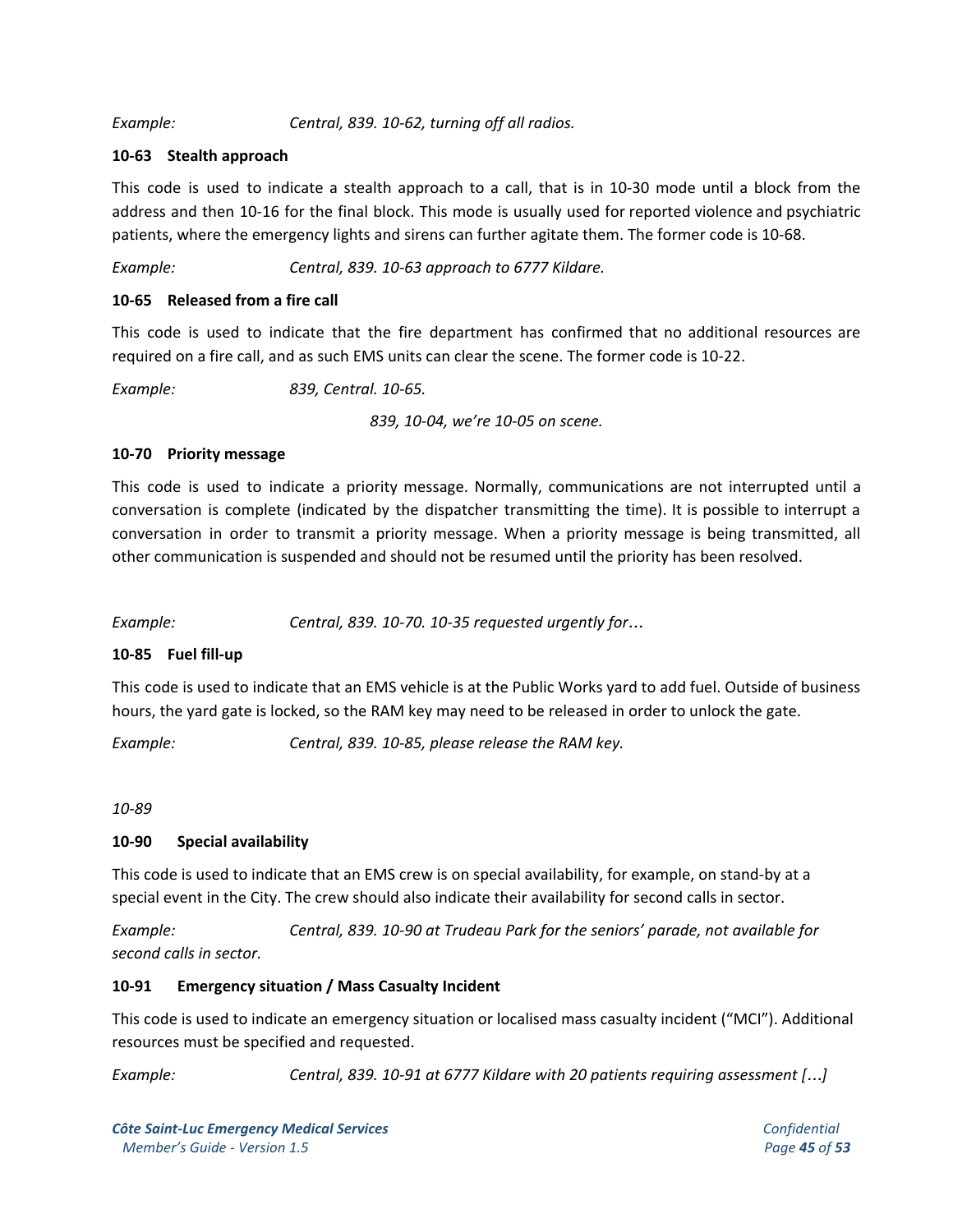#### **10-92 Emergency plan – local 10-93 Emergency plan – regional**

These codes are used to indicate a situation requiring the activation of the emergency plan, either on a local (10-92) or regional (10-93) scale. Additional resources must be specified and requested.

*Example: Central, 839. Declaring a 10-92 for a train derailment with numerous injuries at the CP Rail [*…*]*

#### **10-95 Personal residence**

This code is used to indicate a member's personal residence.

*Example: 839, Central. There is a package in station to drop off at EMS-9's 10-95.*

#### **10-99 Cardiac arrest**

This code is used to indicate a cardiac arrest, also referred to as a "code" or "code 99". When an EMS crew confirms that a patient has no pulse or breathing, they must "confirm 10-99" with the dispatcher.

*Example: Central, 839. IPC unconscious. Confirm 10-99.*

#### **10-100 Unstable patient**

This code is used to indicate an unstable patient.

*Example: Central, 839. 10-100. Please ask U-S to affect ALS to this call.*

#### **10-200 Incoming call**

This code is used to indicate an incoming medical call. After the alert tone, the dispatcher will give the "10-200" with the street, cross street, Clawson Code and call priority.

*Example: <ALERT 2> Central, 839. 10-200, Cavendish and Kildare for a 17-D-2. Prio 1.*

## <span id="page-45-0"></span>**ANNEX D – FIRE RESPONSE PROTOCOL**

#### **Guidelines**

EMS crews respond to confirmed fires in the City and to any fire call with patients requiring medical assistance.

#### **Affectation**

The Dispatch Centre is not advised of all fire calls by the Montreal Fire Department and may only learn of the call while it is already in progress. Any request for an ambulance to the scene (for stand-by or for an intervention) will be received through the normal call receipt process (via the "RAO").

#### **Response mode**

The EMS crew will respond in non-emergency mode ("10-16") to all fire calls unless medical intervention is required, in which case they will respond in emergency mode ("10-30").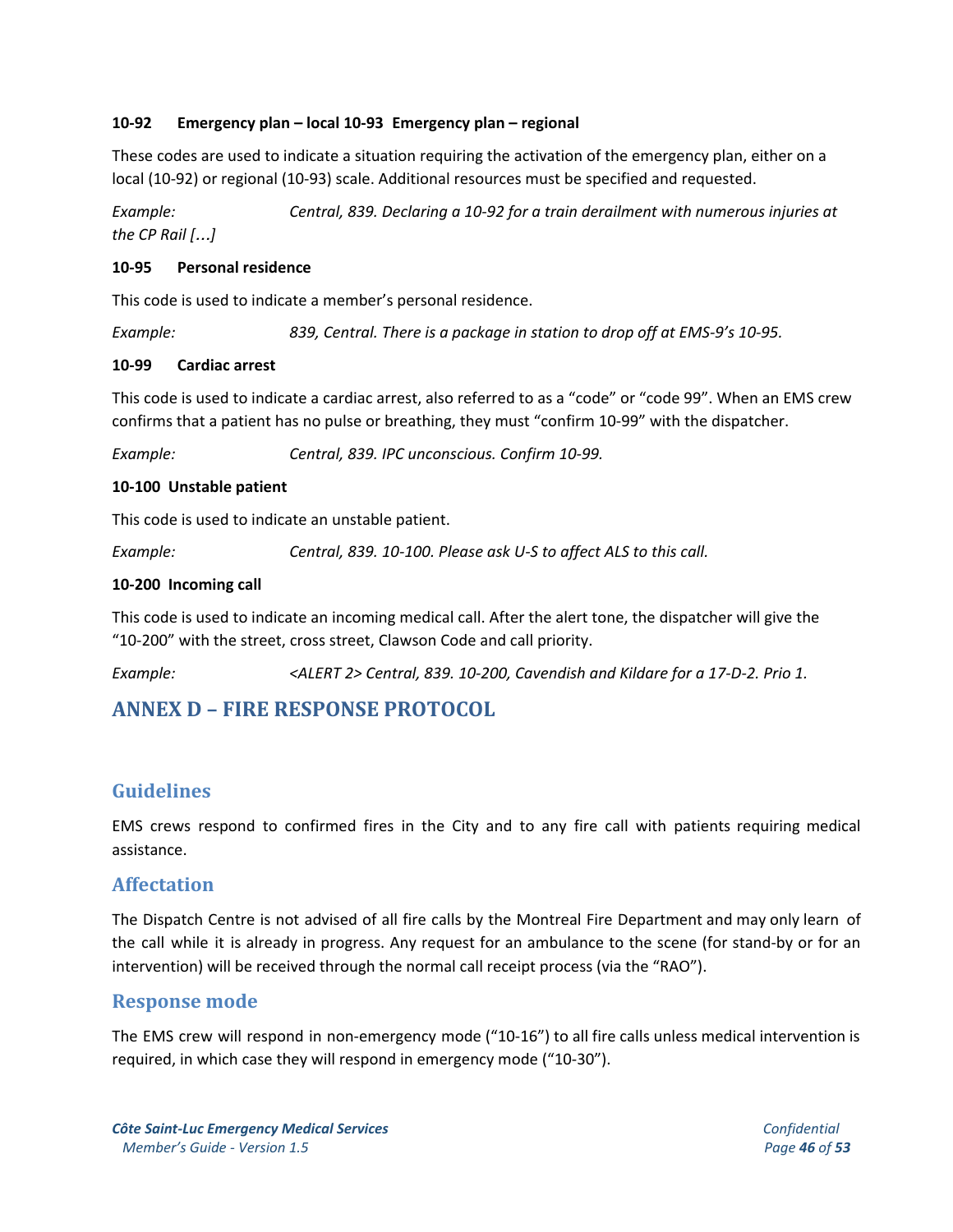## **Role**

Wearing the full bunker gear with helmet you may access the scene with the stretcher and full equipment (MDSA,  $O_2$ , Jump bag, blanket in the winter) and you report yourself to the SIM Command post or to any EMS officers.

## **End of call**

The EMS crew is considered to be released from the fire call when the Fire Department advises that no further resources are required (SIM radio code "10-22") and/or all patients have been cared for. The EMS crew may remain on scene at their discretion if they feel that their assistance may still be required.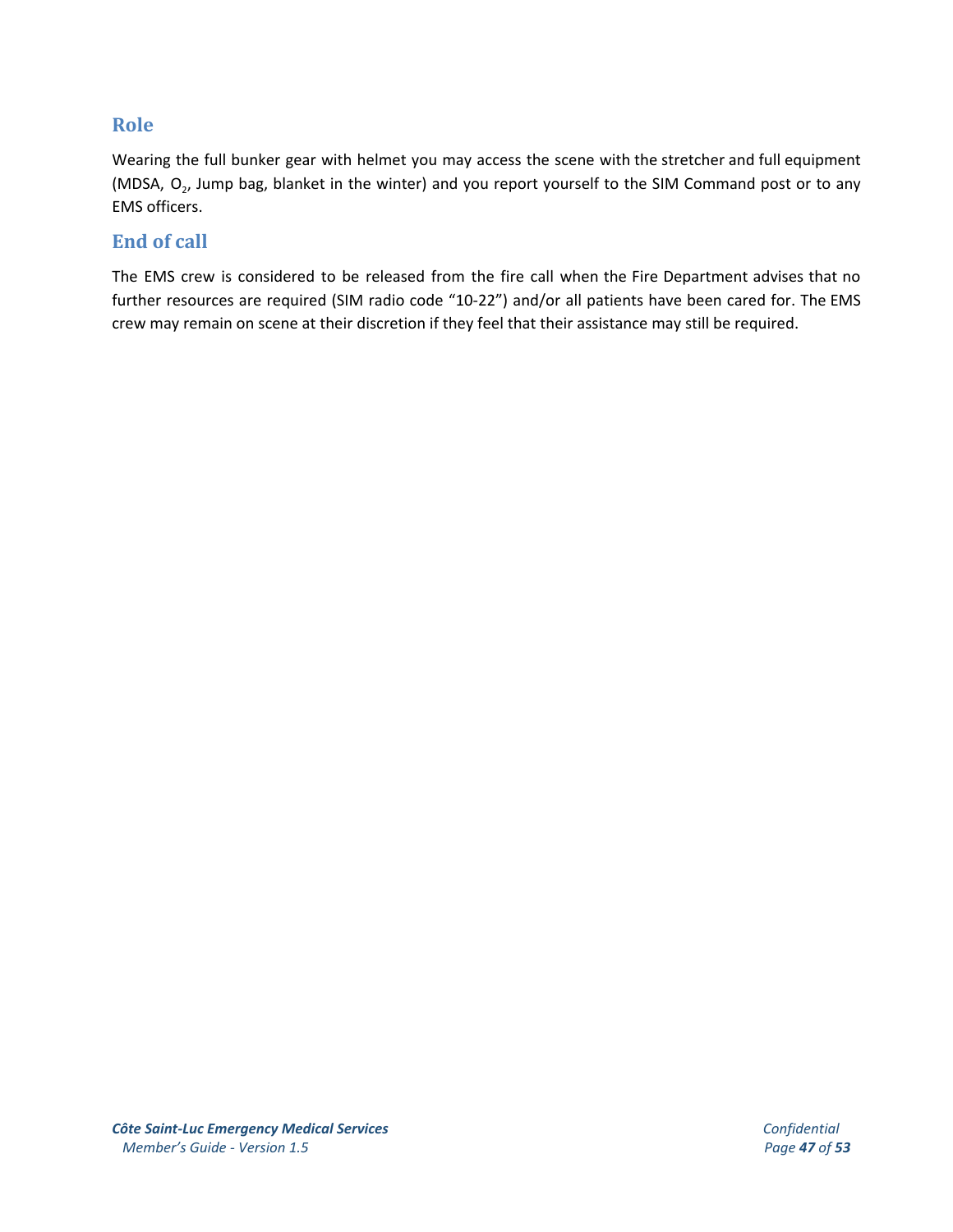## <span id="page-47-0"></span>**ANNEX E – INSURANCE AND LIABILITY**

## **Protection**

EMS members have a number of layers of protection against damage, loss, harm or injury. Some of these are offered by the City, whereas others are built into provincial legislation. The information provided in this document is an overview of the different policies and protections.

This coverage protects Driver-Medics, Medics, Trainees, Non-Medic Drivers and Associate Members (within the scope of CSL EMS activities). Observers are not covered.

Copies of all laws and regulations can be obtained free of charge from the appropriate ministry or online. Information related to City insurance policies are available in the EMS reference library.

#### **Premise**

The basic premise of the protection afforded to EMS members is that they will be covered for any incident that is not grossly or intentionally negligent. This protection covers members who are performing their duty, providing medical first responder care within the City, whether on shift or not.

*Definition: Gross negligence means serious carelessness, beyond what would be considered reasonable by others in a similar or equal situation.*

*Example: Driving at 180 km/h would be considered gross negligence as it is not a reasonable rate of travel for a motor vehicle on a public road.*

*Definition: Intentional negligence means actions that are taken knowing full well what the damaging result or outcome will be.*

*Example: Purposely throwing a piece of electronics equipment into a tub full of water, knowing that it would cause the equipment to malfunction.*

## **Bodily harm**

A City insurance policy covers EMS members in the event of bodily harm not related to a motor vehicle accident. The compensation is based on the nature and severity of the incident.

Many medical costs are covered by the provincial Medicare program. Private insurance may provide additional coverage for members who possess such a policy. The City policy provides for physiotherapy and chiropractor care, dental care, medical fees and transport fees, each with specified maximums per incident. Exclusions are suicide, involvement in a riot, military service and travel insurance. There are also provisions for income replacement for lost wages due to injury.

*Definition: Bodily harm is an injury to the body, such as a fracture, dislocation, strain, etc.*

*Example: A member breaks a tooth when a piece of equipment falls on them. Dental services would be paid for by the insurance policy, within the limits established.*

## **Motor vehicle accidents**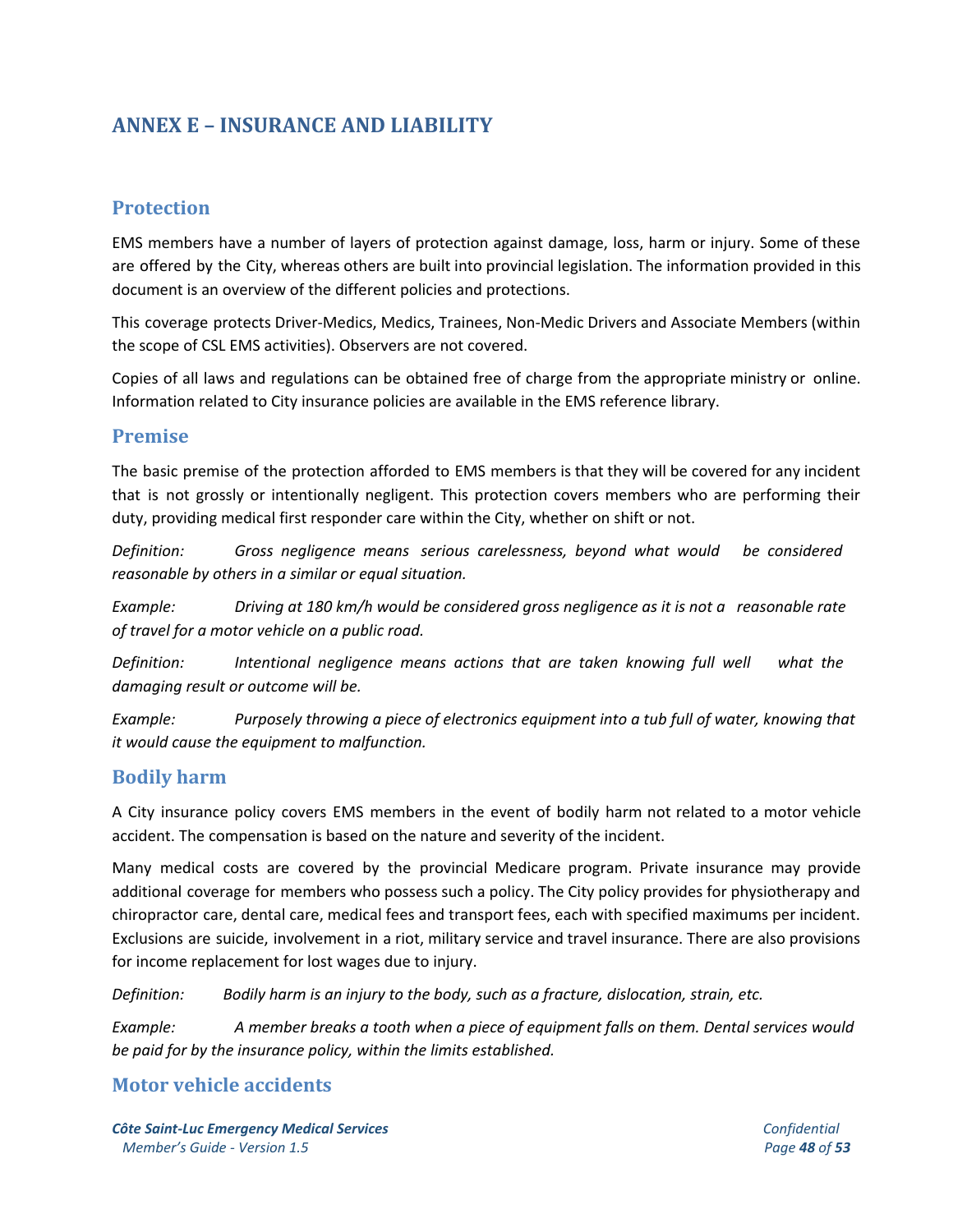There are two levels of protection in the event of a motor vehicle accident.

In the event of bodily harm, the *Société de l'assurance automobile du Québec* ("SAAQ") covers all drivers in the province with no fault insurance. Coverage is based on specific needs of each incident. Physiotherapy, chiropractor and acupuncture are all covered, with different limits per incident.

The SAAQ coverage also provides income replacement, up to an established maximum for lost wages due to a motor vehicle accident.

*Definition: No fault insurance offers the same protection whether the claimant is the perpetrator or the victim of the accident.*

*Definition: Income replacement is financial compensation for lost wages resulting from not being able to return to work as a result of a motor vehicle accident injury.*

Example: While driving back to station after a call, the EMS vehicle is hit by a vehicle that runs a stop sign. The member needs physiotherapy for a neck injury and has to miss three weeks of work to *rehabilitate. The SAAQ will cover the physiotherapy, within their established limits.*

In the event of material damage, all City vehicles are insured by a blanket vehicle insurance policy, which will pay for damages to vehicles, infrastructure (e.g. lamp post) or other material.

Example: An EMS member is cut off while responding to a call and hits a flower pot on the centre *median before stopping on someone's lawn and breaking the fountain on their front lawn, luckily not sustaining any injuries. All of this is handled by the city's insurance.*

## **Lost or damaged equipment**

The City has an insurance policy for equipment and will replace equipment that is lost or damaged. If the actions are deemed to be grossly or intentionally negligent, the member may be required to pay the replacement value of the item.

Example: An EMS crew forgets a blood pressure cuff on a call and attempts to retrieve it fail. This *will be replaced by EMS at no charge to the member.*

*Example: An EMS member purposely throws the defibrillator into the pond at Trudeau Park. This is intentionally negligent and the member will be charged for the replacement cost of the defibrillator.*

#### **Medical interventions**

EMS members have three levels of protection regarding medical intervention. The provincial *Act respecting pre-hospital emergency services*, R.S.Q., chapter S-6.2 provides that:

Art. 42 —No person who acts as a first responder under this Act in accordance with the clinical intervention protocols determined by the Minister under section 39 shall incur liability for any injury that may result from his or her intervention, unless the injury is due to an intentional or gross fault. The immunity also applies to the authority having established the first responder service.

Likewise, the person or body having required the intervention or assistance of a first responder service may not be held liable for any injury resulting from the intervention.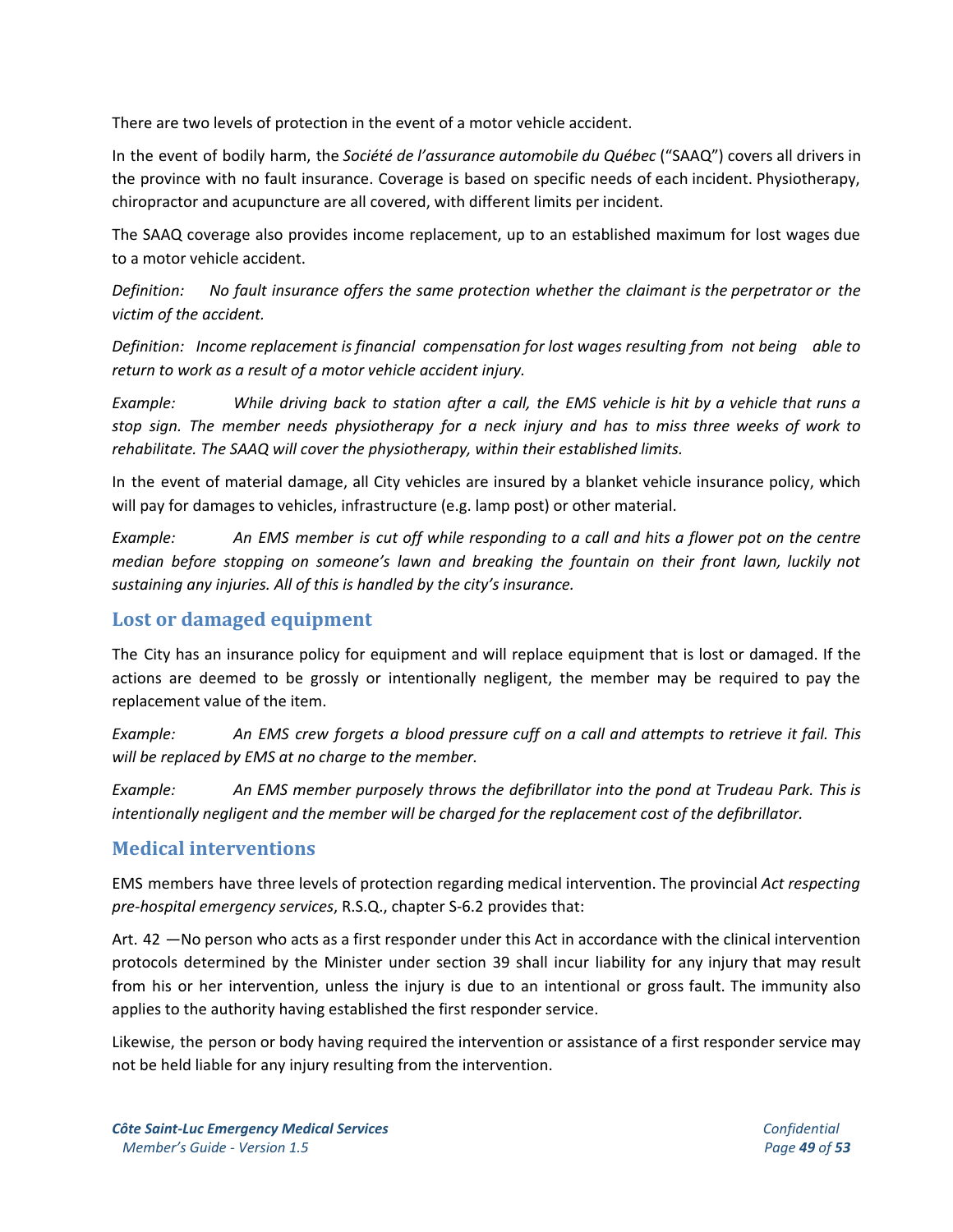In addition, the City has a policy for errors and omissions policy and a policy for corporal prejudice.

*Example: While splinting a suspected forearm fracture, the patient is in excessive pain and* attempts to sue the City and the member for their pain and suffering. As long as the intervention followed *the standard of care, the City will protect the member's interests in any potential lawsuit.*

*Example: While leaving a call, the EMS crew does not lock the patient's apartment door and while* she is in the hospital, her apartment is robbed. The City's insurance policy would cover the consequences of *the error.*

## **Criminal suits**

The City does not protect members for any criminal acts.

*Definition: A criminal act is any violation of the Criminal Code of Canada.*

Example: A medic steals \$100 from a patient's wallet while taking out their hospital card. This is a *criminal offence for which the City will not provide protection to the offending member.*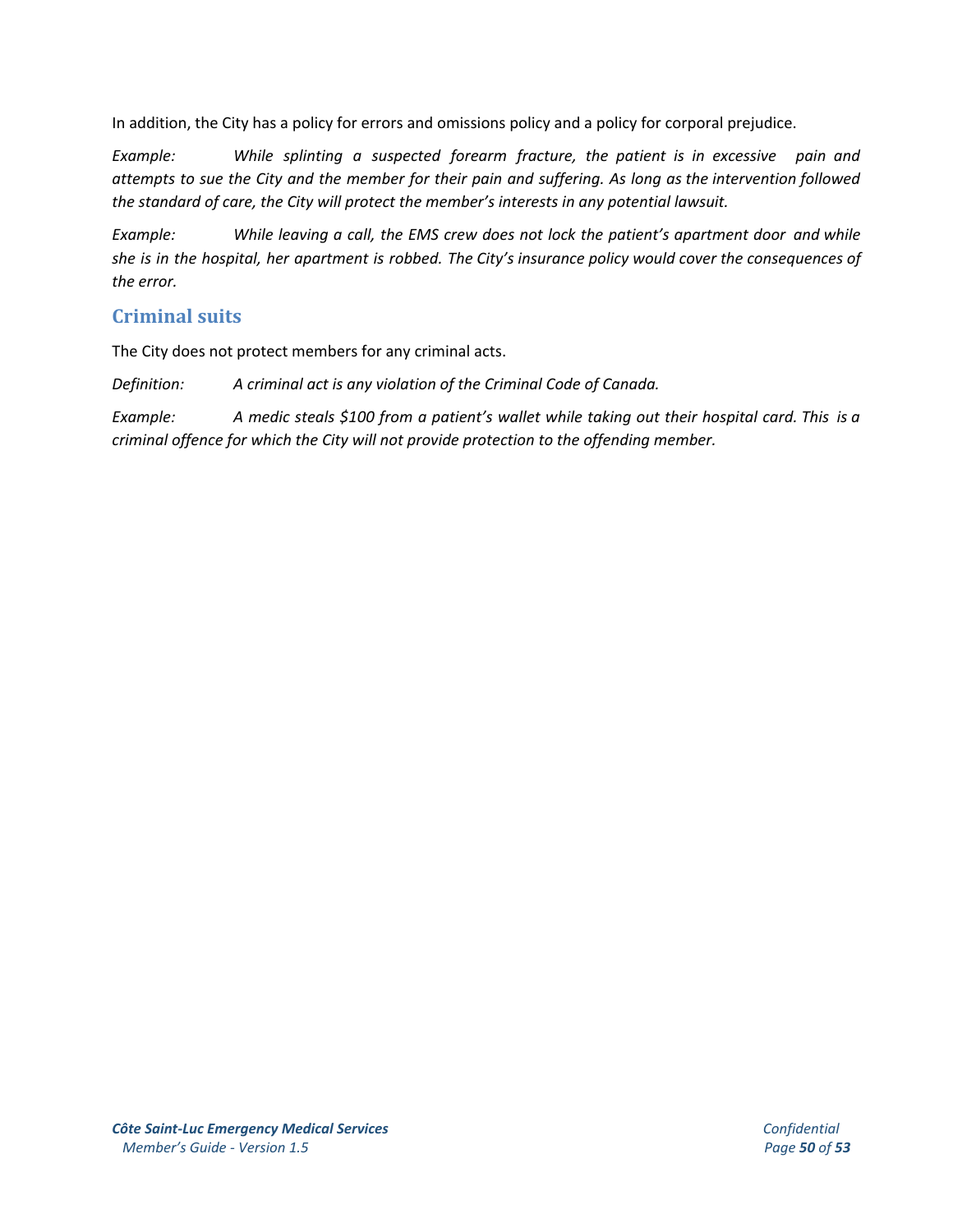## <span id="page-50-0"></span>**ANNEX F – ANTI**-**HARASSMENT POLICY**

#### **Policy**

It is the policy of the City of Côte Saint-Luc that all employees and volunteers are entitled to work in a healthy environment, free of harassment on all legally prohibited grounds of discrimination, including both sexual and psychological harassment. As a result, the City has a zero-tolerance policy for any form of harassment in the workplace or within programs under the control of the City.

The City will make every effort to respond appropriately to any complaint where an employee or volunteer claims that they have been subjected to any form of harassment. Furthermore, the City will take disciplinary measures, as it deems appropriate, against any individual, under the City's direction, who is found responsible of subjecting any employee or volunteer to any form of harassment.

The City adheres to all applicable provincial laws, regulations, and guidelines against harassment in the workplace. To assist in this effort, a committee of three members, comprised of two representatives from the City Human Resources department and one additional member appointed by the City Manager, will hear any cases related to psychological or sexual harassment as defined below. In the event that a claim is filed that is related to a matter similar to, but not identical to those defined below, the committee can at its discretion accept jurisdiction to hear the matter following the same procedures set out in this policy. This committee will follow the procedures set out below with respect to all harassment claims.

#### **Definitions**

#### **Psychological Harassment**

Psychological Harassment is defined as vexatious or unwanted behaviour that manifests itself in the form of conduct, verbal comments, actions or gestures characterized by the following four behaviour criteria: 1) repetitive; 2) hostile or unwanted; 3) affect the person's dignity or psychological integrity and; 4) result in a harmful work environment. The term vexatious is defined as "humiliating or abusive behaviour that lowers a person's self-esteem or causes them torment"; or "behaviour that exceeds what a person considers to be appropriate and reasonable in the performance of his work." The law states that vexatious behaviour is "a single serious incidence of such behaviour that has a lasting harmful effect on a person." It is important to remember that psychological harassment is NOT normal exercises of the management right, work conflicts, work-related stress, difficult conditions of employment and professional constraints.

#### **Sexual Harassment**

Sexual harassment means "any conduct, comment, gesture or contact of a sexual nature, that is likely to cause offence or humiliation to any employee or that might, on reasonable grounds, be perceived by that employee as placing a condition of a sexual nature on employment or on any opportunity for training or promotion."

Both Psychological Harassment and Sexual Harassment are strictly prohibited and any individual responsible for such conduct can be disciplined. Sanctions for such behaviour can include termination or suspension or expulsion from City activities and programs.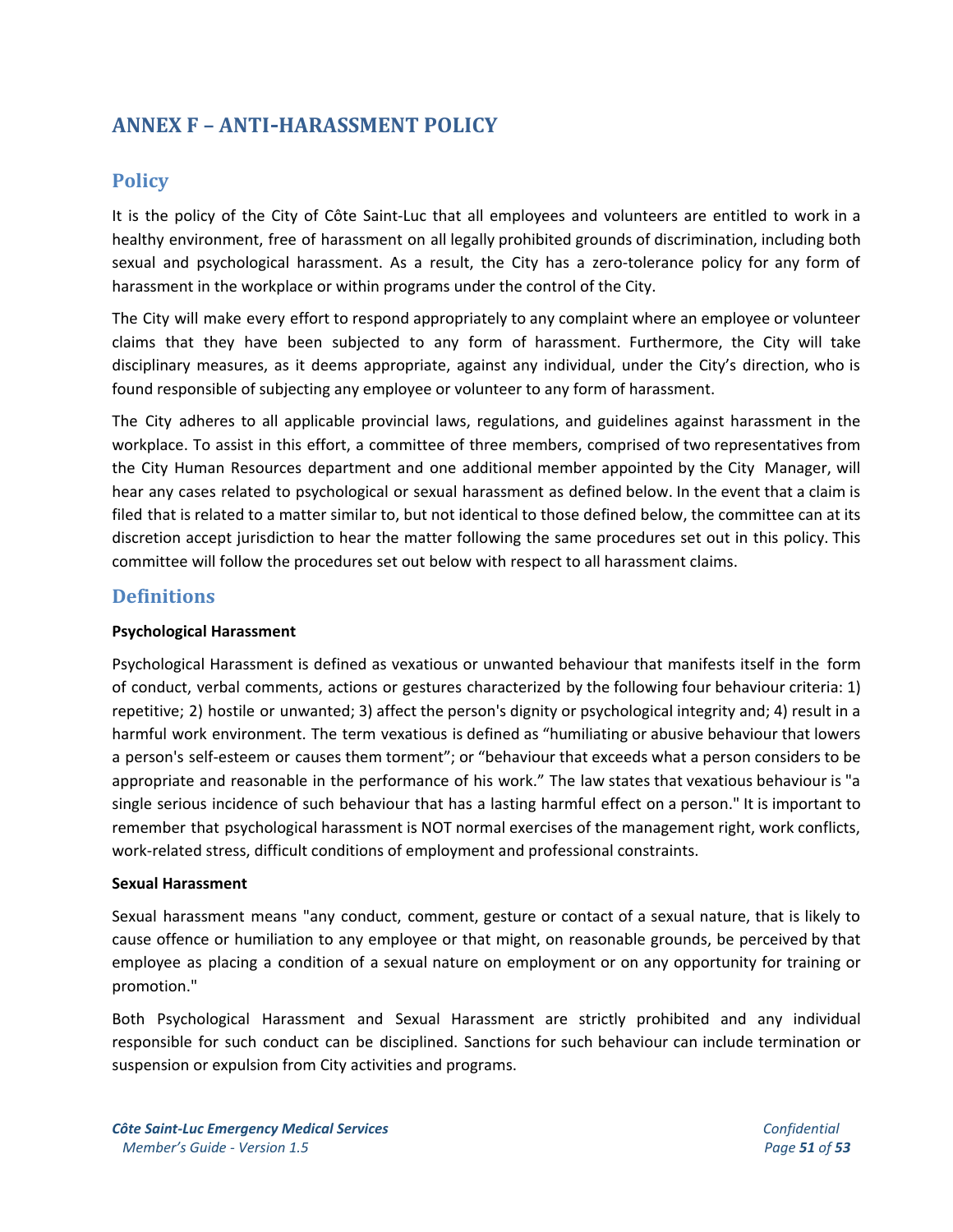## **Procedure for reporting or filing a claim**

Any City employee or volunteer who believes that they have been the victim of psychological or sexual harassment and who wishes for their complaint to be investigated, has the right to file a complaint and have it considered according to the following internal procedure, so long as the claim is filed within the 90 day time period following the date of the alleged incident or the last incident of any ongoing repetitive behaviour:

1) Complaints from employees or volunteers of either sex must be submitted in writing to the City Human Resources Department. All claims will be treated in confidence and with dignity.

2) A meeting will be held between the complainant and the Human Resources Department.

3) An extensive and thorough investigation will then be conducted and all relevant witnesses will be contacted and interviewed, including the accused individual.

4) The person filing the claim will then be given a chance to present their case in front of the established committee.

5) The committee will consider all evidence, which was uncovered during the extensive and thorough investigation mentioned above.

6) The Committee will then decide if any psychological or sexual harassment occurred, and if so, the committee will recommend which penalties or reprimands should be handed out.

7) The City will then administer penalties and/or reprimands as deemed fit, following due consideration of all the evidence and the committee's recommendation.

All investigations will be handled with discretion and sensitivity.

Please note that all employees or volunteers who initiate a harassment complaint will be protected from retaliation by the City administration, their supervisor or any other employee or volunteer.

Please note that the Act respecting labour standards provides for "recourse in the event of psychological harassment at work, which is available to every employee, whether unionized, non-unionized, or at the senior managerial level. The Act sets a 90-day period to file a complaint."